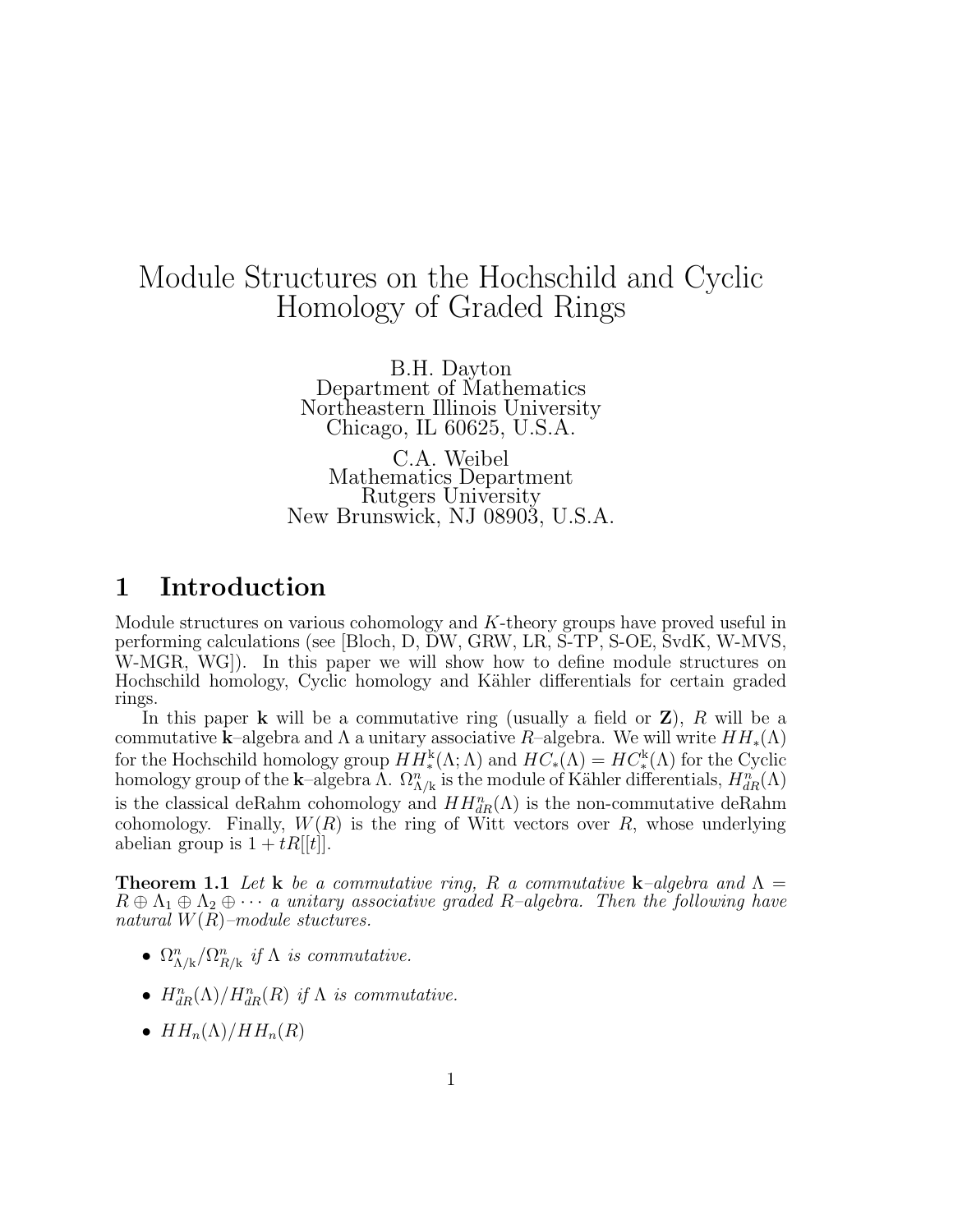- $HH_{dR}^n(\Lambda)/HH_{dR}^n(R)$
- $HC_1(\Lambda)/HC_1(R)$
- $HC_n(\Lambda)/HC_n(R)$  if  $\mathbf{Q} \subset \mathbf{k}$  or  $R = \mathbf{k}$ .

Our technique, following [W-MGR], is to deduce the general graded case from the special case  $\Lambda[x]$  where  $\Lambda$  is concentrated in degree 0 and x has degree 1.

**Theorem 1.2** Let **k** be a commutative ring, R a **k**-algebra and  $\Lambda$  a R-algebra. Then the following have natural  $W(R)$ –module structures. In fact they are Carf(R)– modules.

- $\Omega_{\Lambda[x]/k}^n / \Omega_{\Lambda/k}^n$  if  $\Lambda$  is commutative.
- $H^n_{dR}(\Lambda[x])/H^n_{dR}(\Lambda)$  if  $\Lambda$  is commutative.
- $HH_n(\Lambda[x])/HH_n(\Lambda)$
- $HH^n_{dR}(\Lambda[x])/HH^n_{dR}(\Lambda)$
- $HC_1(\Lambda[x])/HC_1(\Lambda)$
- $HC_n(\Lambda[x])/HC_n(\Lambda)$  if  $\mathbf{Q} \subset \mathbf{k}$  or if  $R = \mathbf{k}$ .

Here  $Carf(R)$  is a subring of the Cartier ring  $Cart(R)$  of natural endomorphisms of  $W(R)$ . The elements of  $Carf(R)$  and  $Cart(R)$  are sums of the form  $\sum V_m[r_{mn}]F_n$ where  $V_m$  is the Verschiebung,  $[r]$  is the homothety and  $F_m$  is the Frobenius operator. We prove that the groups mentioned in Theorem 1.2 are  $Carf(R)$ –modules by using decomposition theorems for the functors  $\Omega^*$ ,  $HH_*$  and  $HC_*$  on polynomial extensions. Since  $W(R)$  is the subring of Carf(R) consisting of elements  $\sum V_m[r_m]F_m$  it then follows that these groups are  $W(R)$ –modules.

It should be noted, however, that having a  $Carf(R)$ –module structure is a much stronger property than having a  $W(R)$  module structure. For example, for a general graded ring the groups in 1.1 are  $W(R)$ –modules but not  $Carf(R)$ –modules. As another example, if  $\mathbf{Q} \subseteq \mathbf{k}$  then the decomposition of  $HC_n(\Lambda[x])$  given by [K-CCM] follows easily from the fact that  $HC_n(\Lambda[x])$  is a  $Carf(R)$ –module.

The  $W(R)$ –module operations on Hochschild and cyclic homology are compatible with the module operations on K-theory.

**Theorem 1.3** Let **k**, R and  $\Lambda$  be as in Theorem 1.1. The Dennis trace map D :  $K_n(\Lambda)/K_n(R) \to HH_n(\Lambda)/HH_n(R)$  is a  $W(R)$ -module homomorphism. Further if  $\mathbf{Q} \subseteq \mathbf{k}$  then D factors through  $B : HC_{n-1}(\Lambda)/HC_{n-1}(R) \to HH_n(\Lambda)/HH_n(R)$  as a  $W(R)$ –module homomorphism. If  $\Lambda$  is a polynomial ring the Dennis trace map is a linear map of  $\text{Carf}(R)$ –modules.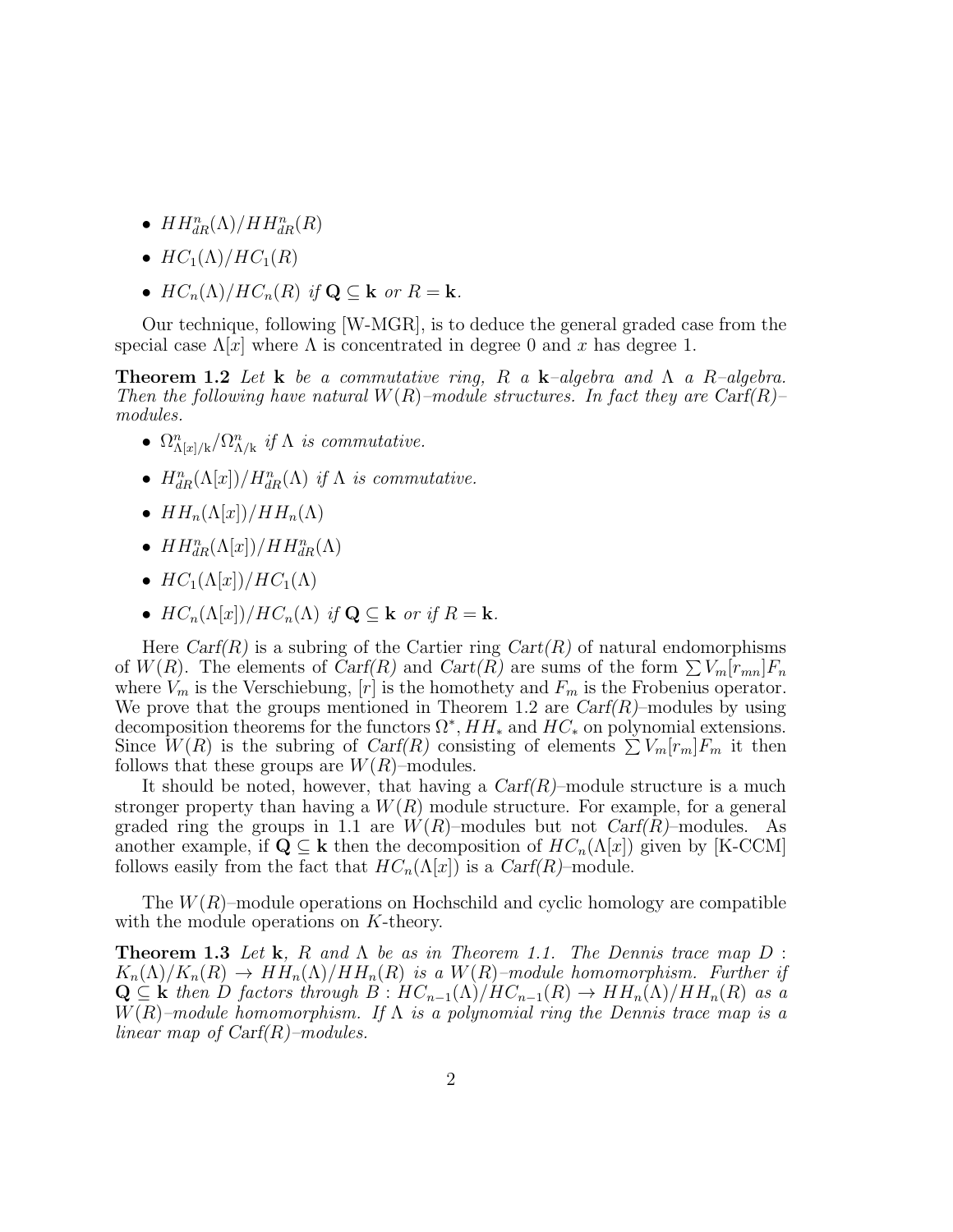If  $\mathbf{Q} \subseteq \mathbf{k}$  then  $W(R)$  contains R as a subring so a  $W(R)$ –module is also an R– module. However the R–module structures on the the groups in Theorem 1.1 and Theorem 1.2 induced from  $W(R)$  will generally be different from the expected  $R$ module structure. For example, for Kähler differentials we have the following explict description of the  $W(R)$  and R-module structures.

**Theorem 1.4** If  $\Lambda = R \oplus \Lambda_1 \oplus \Lambda_2 \oplus \cdots$  is a commutative graded algebra over R then  $\Omega_{\Lambda/k}^n/\Omega_{R/k}^n$  is a  $W(R)$ -module where the operation is given as follows. Let  $a_0, a_1, \ldots, a_n$  be homogeneous elements of A. Let  $\ell = \deg a_0 + \deg a_1 + \cdots + \deg a_n > 0$ and let  $\omega = a_0 da_1 \wedge da_2 \wedge \cdots \wedge da_n$ . Then

$$
(1 - rt^m) * \omega = mr^{\ell/m} \omega +
$$
  

$$
r^{\ell/m-1} a_0 \sum_{i=1}^n (\deg a_i) a_i da_1 \wedge \cdots \wedge da_{i-1} \wedge dr \wedge da_{i+1} \wedge \cdots \wedge da_n
$$

if  $m|\ell$  and  $(1 - rt^m) * \omega = 0$  otherwise. Furthermore, if k contains Q then  $\Omega^n_{\Lambda}/\Omega^n_{R}$ has an R–module structure induced by  $W(R)$  satisfying (for  $\omega$  above)

$$
r * \omega = r\omega + a_0 \sum_{i=1}^n \left( \frac{\deg a_i}{\ell} \right) a_i da_1 \wedge \cdots \wedge da_{i-1} \wedge dr \wedge da_{i+1} \wedge \cdots \wedge da_n
$$

It should be noted that any graded R–module  $A = A_1 \oplus A_2 \oplus \cdots$  has a  $W(R)$ – module structure given by (for  $a_i \in A_i$ )

$$
(1 - rt^m) * a_i = \begin{cases} mr^{i/m}a_i & \text{if } m|i\\ 0 & \text{otherwise} \end{cases}
$$

We call this  $W(R)$ –module structure the structure induced by "restriction of scalars" along the ghost map." The formulas in 1.4 show that the  $W(R)$ –module structure on  $\Omega_{\Lambda}^n / \Omega_{R}^n$  is not induced by the ghost map in general.

As an application of our results we improve and correct the computation of the Ktheory of a union of lines through the origin of affine m-space  $A_K^m$  contained in [W-LL]. For a functor F : Graded Rings  $\rightarrow$  Abelian groups we write  $\tilde{F}(A) = \text{ker}(F(A) \rightarrow$  $F(A_0) \approx F(A)/F(A_0)$  where  $A_0$  is the degree zero part of A. We then have

**Theorem 1.5** Let A be the coordinate ring of  $b + 1$  lines through the origin of  $\mathbf{A}^m$ where **k** is a field of characteristic 0. Let C be the seminormalization of A. Then there are  $W(\mathbf{k})$ -modules  $\mathcal{V}_n$ ,  $\mathcal{W}_n$  and exact sequences of  $W(\mathbf{k})$ -modules

$$
0 \to \mathcal{V}_{n+1} \to C/A \otimes \Omega^n_{\mathbf{K}} \to \tilde{K}_n(A) \to \widetilde{HC}_{n-1}(A) \to \mathcal{W}_n \to 0
$$

and

$$
0 \to \tilde{A} \otimes \Omega_{\mathbf{k}}^{n-1} \to \mathcal{W}_n \to \mathcal{V}_n \to 0
$$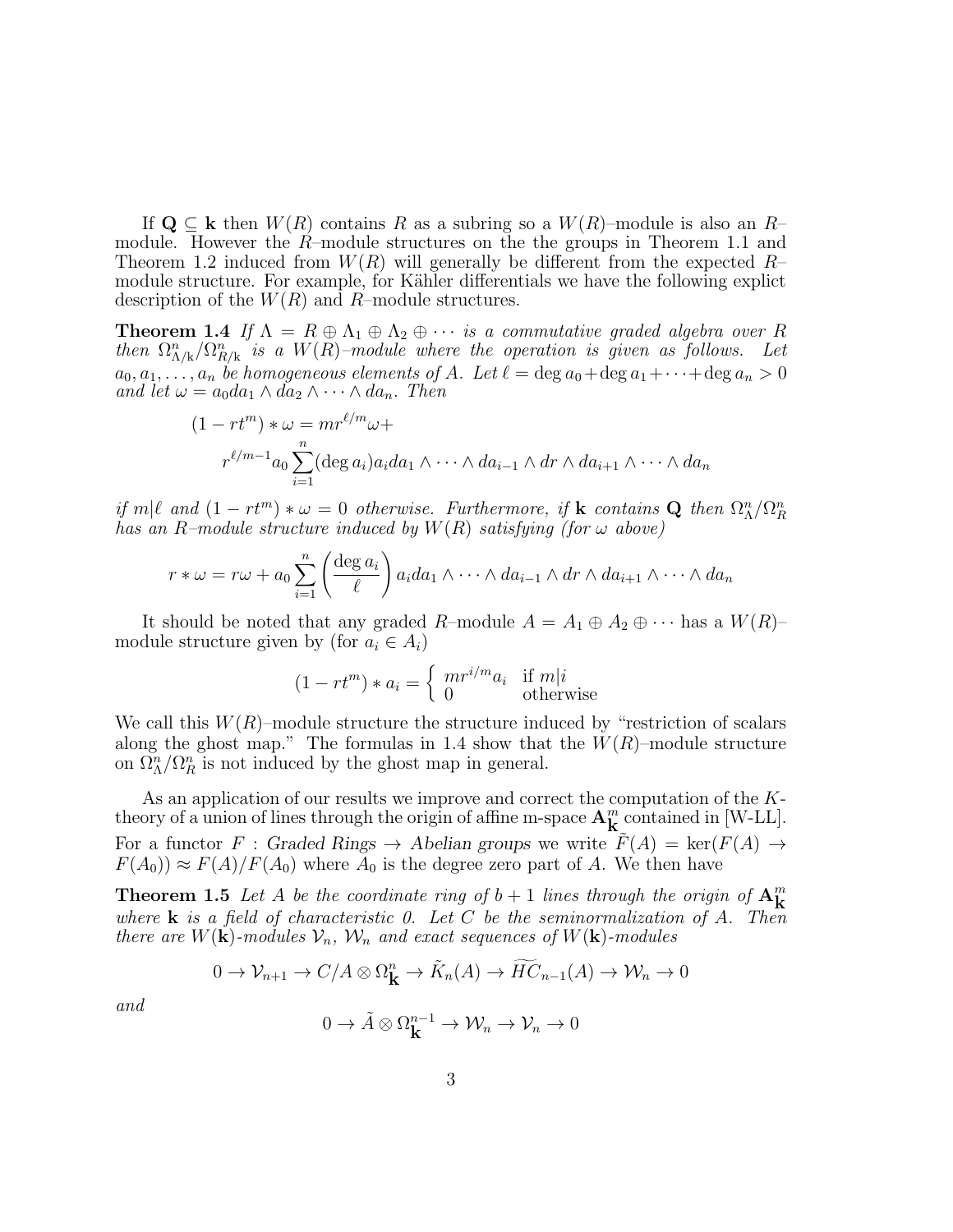Section 2 contains a discussion of the rings  $W(R)$ ,  $Cart(R)$  and  $Cart(R)$  and modules over these rings. In Section 3 we discuss the Carf $(R)$  and  $W(R)$ –module structures on Kähler differentials, using an explict description of the operations. Up to here no knowledge of cyclic or Hochschild homology is assumed of the reader. In Section 4 we construct the Verschiebung, homothety and Frobenius operators and show that they define  $Carf(R)$ –module structures on  $NHH_*(\Lambda)/NHH_*(R)$  and, in case  $\mathbf{Q} \subseteq \mathbf{k}$ , on  $NHC_*(\Lambda)/NHC_*(R)$ . Section 5 treats the case of graded R–algebras and in Section 6 we prove, without the assumption that k contains Q, that  $NHC_*(\Lambda)/NHC_*(R)$ is at least a  $Carf(\mathbf{k})$ -module.

## 2  $W(R)$  and Carf $(R)$  - modules

Our method of constructing  $W(R)$ –modules is based on Cartier's method [C1, C2] of constructing a  $W(R)$ –module structure on the set C of curves in a formal group; he embeds  $W(R)$  in a larger ring  $Cart(R)$  which acts naturally on C. We are going to use an intermediate ring  $Carf(R)$  because  $Cart(R)$  is too big for our purposes. In order to fix notation, we first recall some well-known facts about  $W(R)$  and  $Cart(R)$ .

### 2.1 Witt Vectors

Let R be a commutative ring. The ring  $W(R)$  of (big) Witt vectors over R is a topologically complete commutative ring. Since we know of no definitive literature for  $W(R)$ , we begin with an elementary description of  $W(R)^{1}$ . Its underlying topological abelian group is the subgroup  $(1+tR[[t]])^*$  of units of the power series ring  $R[[t]]$ , the topology being induced from the t-adic topology on  $R[[t]]$ . The multiplicative unit of  $W(R)$  is  $(1-t)$ . Using  $*$  for the ring product, the multiplicative structure of  $W(R)$ is completely determined by the formula

$$
(1 - rt^m) * (1 - st^n) = (1 - r^{n/d} s^{m/d} t^{mn/d})^d, \ d = \gcd(m, n)
$$
 (1)

This is because every element  $w \in W(R)$  has a unique convergent expansion  $w(t) =$  $\sum_{m=1}^{\infty} (1 - r_m t^m)$  with  $r_m \in R$ . For historical reasons the  $r_m$  are called the Witt coordinates of  $w(t)$  and  $w(t)$  is sometimes represented as the sequence of coordinates  $(r_1, r_2, \ldots)$ . See [Lang] for this point of view; for another interpretation of the multiplication in  $W(R)$  see [Grays].

Here are some basic remarks about the ring structure of  $W(R)$ . Let p be a prime number.  $W(\mathbf{F}_p)$  is a countable product of copies of  $\hat{\mathbf{Z}}_p$ , so if  $p = 0$  in R then  $W(R)$ 

 $1^1W(R)$  differs somewhat from the ring  $W^{(p)}(R)$  first used by E. Witt in 1936 in Kummer theory, and later by I.S. Cohen in 1946 in ring theory and Dieudonné in 1955 in Lie theory, all in the case when  $R$  is a perfect field of characteristic  $p$ . The formulation we give appeared in  $\overline{P}$ . Cartier's 1967 paper [C1]. The authors refer the reader to [Bloch, Bour, Grays, Haz, Lang, Laz, W-MVS] for more details.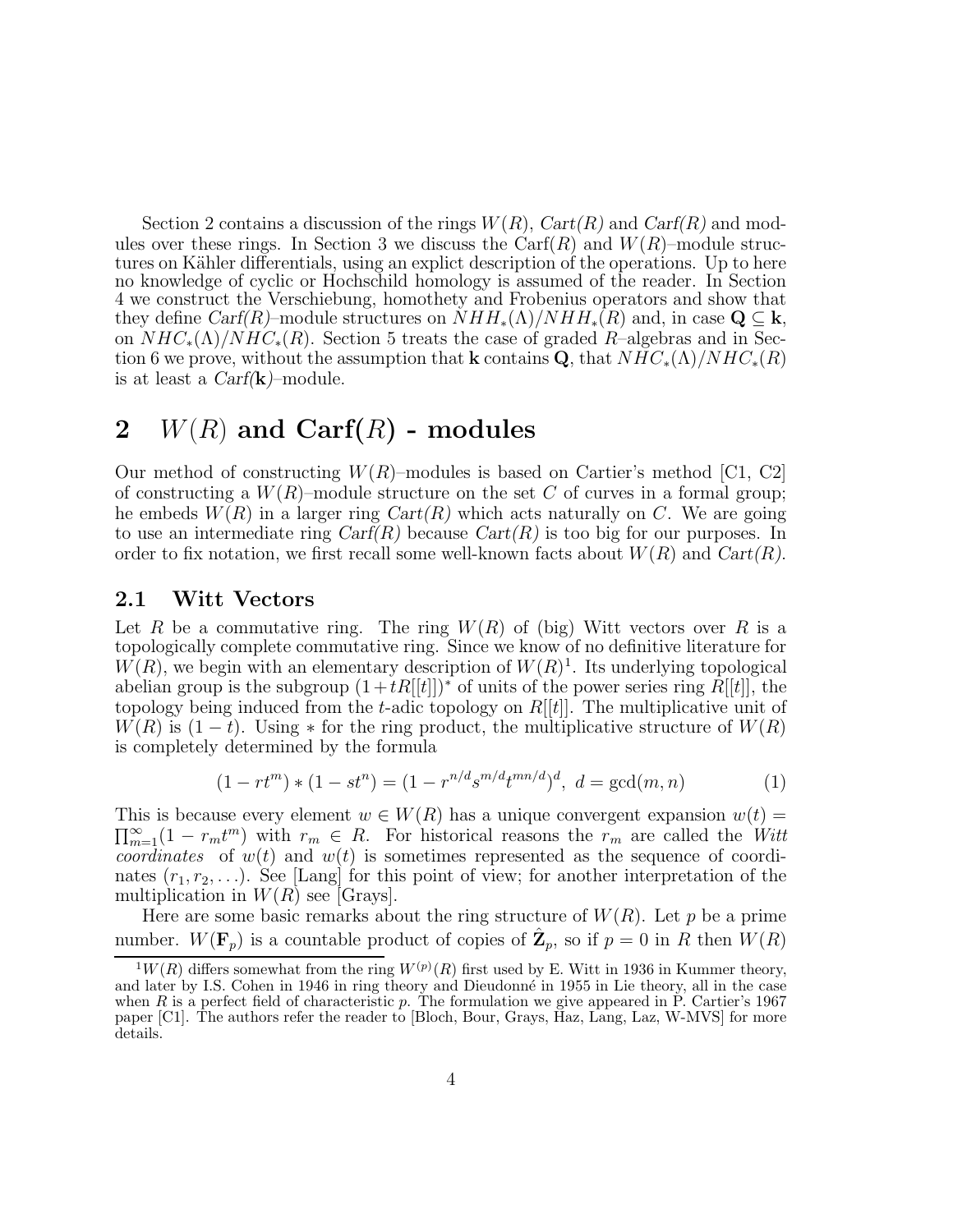is a  $\hat{\mathbf{Z}}_p$ -algebra. In contrast, if  $\frac{1}{p} \in R$  then  $\frac{1}{p} \in W(R)$  because  $(1-t)^{1/p} \in 1 + tR[[t]]$ . If  $\mathbf{Q} \subseteq R$  then not only is  $\mathbf{Q} \subseteq W(R)$  but  $W(R)$  isomorphic to the R–algebra  $\prod_{i=1}^{\infty} R_i$ via the ghost map (below) and the diagonal ring homomorphism  $\lambda_t: R \to W(R)$  is given by the power series expansion

$$
\lambda_t(r) = (1-t)^r = 1 - rt + {r \choose 2} t^2 + \dots + (-1)^i {r \choose i} t^i + \dots
$$

For any commutative ring R there is a ring homomorphism  $gh: W(R) \to \prod_{i=1}^{\infty} R$ called the *ghost map*; the n<sup>th</sup> component of gh is the map  $gh_n : W(R) \to R$  defined by

$$
gh_n(\prod(1 - r_d t^d)) = \sum_{d|n} dr_d^{n/d}.
$$

See for example [Grays, p. 253], [Lang, p. 234]. The ghost map is sometimes defined by identifying  $\prod_{i=1}^{\infty} R$  with the  $R$ -module  $\Omega(R[[t]]/R)$  of continuous Kähler differentials (the  $i<sup>th</sup>$  coordinate idempotent  $e_i$  corresponds to  $t<sup>i-1</sup>dt$ , see Example 2.7 below), via the formula [Bour, Ex.1.42]

$$
\sum gh_i(w)t^{i-1}dt = -\frac{d}{dt}\log(w)dt.
$$

From this formula it is easy to see that if R is a  $\mathbf{Q}$ -algebra then gh is an isomorphism and that  $gh(\lambda_t) : R \to \prod R$  is the diagonal inclusion, i.e.,  $gh(\lambda_t(r)) =$  $(r, r, r, \ldots)$  The following lemma/definition is an easy exercise.

**Lemma 2.1** Let A be an R–module and  $n \geq 1$ . Write  $At^n = \{at^n : a \in A\}$  for the  $W(R)$ -module induced from A by restriction of scalars by  $gh_n : W(R) \to R$ . Then the  $W(R)$ -module structure is determined by the formula:

$$
(1 - r_d t^d) * a t^n = \begin{cases} dr_d^{n/d} a t^n & if d|n \\ 0 & otherwise \end{cases}
$$

If R is a Q-algebra, the restriction of scalars along  $\lambda_t : R \to W(R)$  recovers the original R–module structure on A.

**Definition 2.2** Let A be an R–module. We shall write  $tA[t]$  and  $tA[[t]]$  for the direct sum  $\prod_{i=1}^{\infty} At^i$  and the direct product  $\prod_{i=1}^{\infty} At^i$  of the  $W(R)$ –modules  $At^i$  defined in 2.1 above. We shall write elements of these modules as sums  $\sum a_i t^i$ . If  $r \in R$  we can also define a  $W(R)$ -module endomorphism [r] on  $At^n$ ,  $tA[t]$  and  $tA[[t]]$ , called the homothety, by the formula  $[r](at^i) = ar^it^i$ .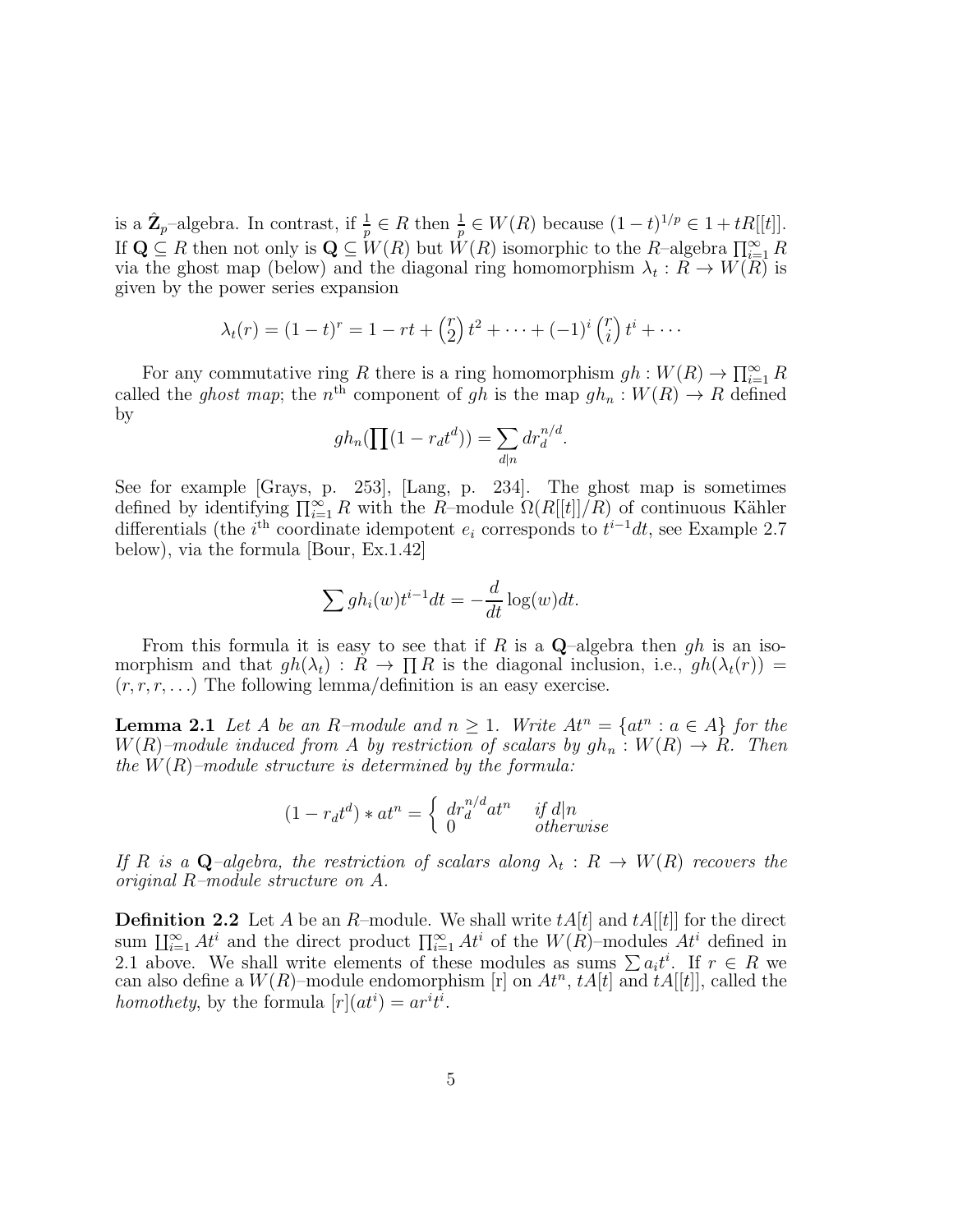We will call a  $W(R)$ –module M *continuous* if it satisfies the rule that for every  $v \in M$ ,  $ann_{W(R)}(v)$  is an open ideal in  $W(R)$ . That is, there is a k such that  $(1 - rt)^m * v = 0$  for all  $r \in R$  and all  $m \geq k$ . Note that  $tA[t]$  is a continuous  $W(R)$ –module but that  $tA[[t]]$  is not.

Example 2.3 Let  $M_1, M_2, \ldots$  be R-modules. Then  $\bigoplus M = M_1x \oplus M_2x^2 \oplus M_3x^3 \cdots$ is a continuous  $W(R)$ –module. This is because the category of continuous  $W(R)$ – modules is closed under direct sums (and every colimit for that matter). The individual  $M_i x^i$  are continuous because if  $d > i$  then  $(1 - rt^d) * M_i x^i = 0$ .

We note that if R is of characteristic p then any continuous  $W(R)$ –module is a p-group. This comes from the fact that  $p^n = (1-t)^{p^n} = (1-t^{p^n})$ .

When  $\mathbf{Q} \subseteq R$  it is well-known that  $gh: W(R) \to \prod_{i=1}^{\infty} R$  is a ring isomorphism. The element  $\varepsilon_i = exp(-t^i/i)$  of  $W(R)$  is idempotent and corresponds to the i<sup>th</sup> coordinate idempotent of  $\prod_{i=1}^{\infty} R$ .

**Theorem 2.4** Let  $Q \subseteq R$  and M be a continuous  $W(R)$ -module. Setting  $M_i =$  $\varepsilon_i M$ , M is isomorphic to the module  $\bigoplus M_i x^i$  of 2.3. Moreover, for each i  $M_i$  is an eigenspace with eigenvalue  $r^i$  for each of the endomorphisms  $(1 - rt) * of M$ . In particular if  $r \in \mathbf{Q}$ ,  $r \notin \{\pm 1, 0\}$ , this is the eigenspace decomposition of M for the operator  $(1 - rt)*$ .

**Proof** As  $w * \varepsilon_i = gh_i(w)\varepsilon_i$  in  $\varepsilon_i W(R) \approx R$  it is clear that  $M_i = M_i x^i$ . Since  $\varepsilon_i * \varepsilon_j = 0$  for  $i \neq j$ , the evident map  $\bigoplus M_i x^i \to M$  is an injection. Since M is a continuous  $W(R)$ –module, given  $v \in M$  we can pick k so that  $\varepsilon_i * M = 0$  for  $i > k$ . It is then seen that  $v = 1 * v = \sum_{i=1}^{k} \varepsilon_i v$  is a finite sum of elements of the submodules  $M_i$ . Finally, the assertions about eigenspaces follow from the observation that  $gh_i(1-rt) = r^i$ .

### 2.2 The rings  $Cart(R)$

In [C1], Cartier constructed the non-commutative ring  $Cart(R)$  as follows. Consider the functor  $W^+$  from the category of commutative R-algebras to abelian groups, sending the algebra  $\Lambda$  to the abelian group  $(1+t\Lambda[[t]])^*$  underlying  $W(\Lambda)$ . Cart $(R)$  is the ring of natural endomorphisms of this functor. As such it clearly contains  $W(R)$ as a subring. It also contains the homothety  $[r]$ , Verschiebung  $V_m$ , and Frobenius  $F_m$ maps defined as follows. For  $w = w(t) \in W(R)$ ,

$$
V_m(w) = w(t^n)
$$
  
\n
$$
[r](w) = w(rt)
$$
  
\n
$$
F_m(w) = \text{Norm } w(\sqrt[m]{t})
$$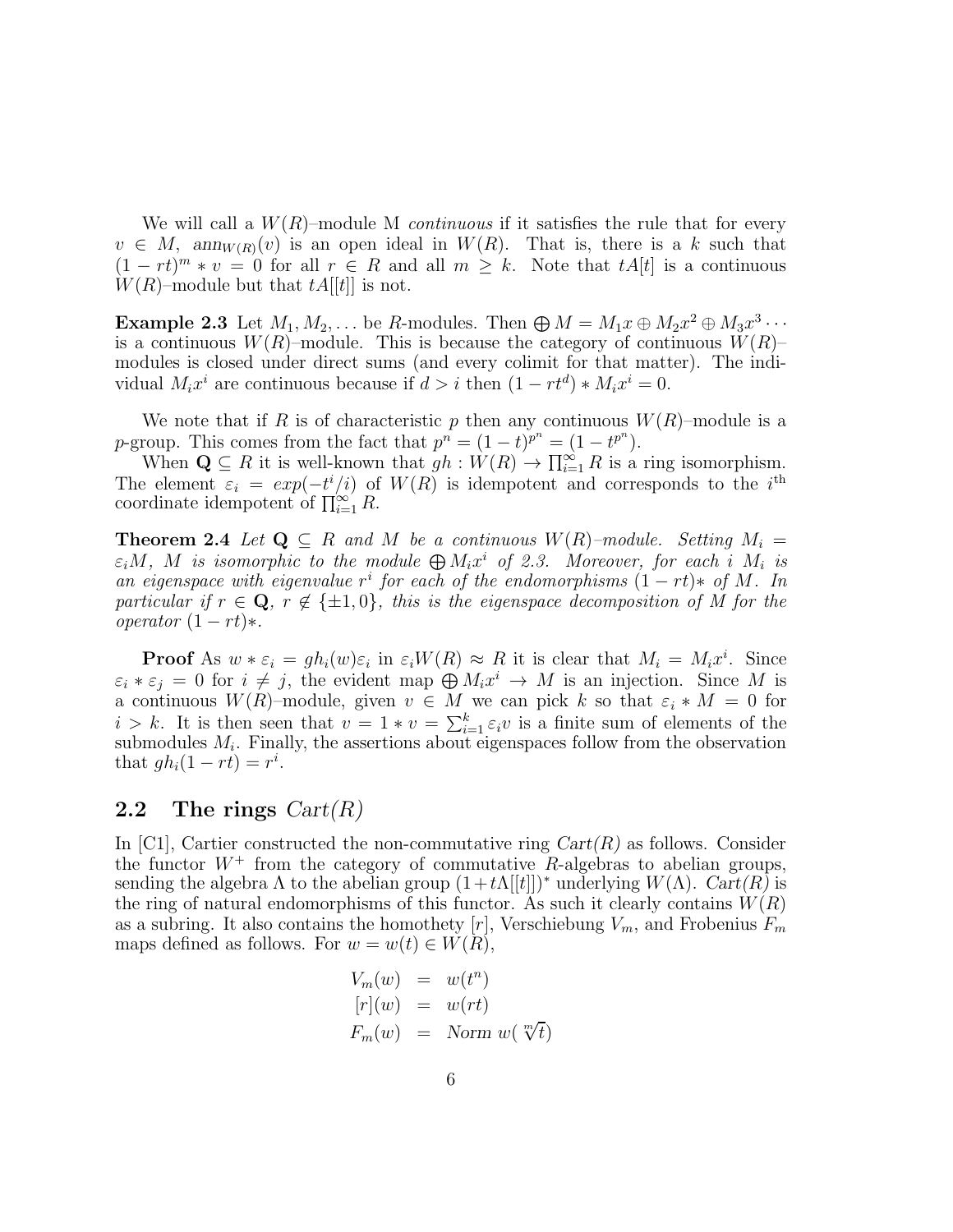the norm being taken from  $R[[\sqrt[m]{t}]]$  to  $R[[t]]$ . In particular  $F_m(1-rt) = (1-r^mt)$ and  $F_m$  is actually a ring endomorphism of  $W(R)$  (see [Bour, Ex.1.47]). Cartier shows in [C1] that every element  $u \in Cart(R)$  has a unique convergent row-finite expansion  $u = \sum_{m} V_m [r_{mn}] F_n$  for  $m, n \ge 1$ . "Row-finite" refers to the matrix  $(r_{mn})$ : for each m only finitely many of the  $r_{mn}$  are non-zero. For example, the inclusion  $W(R) \subseteq Cart(R)$  is determined by the formula

$$
\prod_{m=1}^{\infty} (1 - r_m t^m) = \sum_{m=1}^{\infty} V_m[r_m] F_m.
$$

(The reader should beware that the  $Cart(R)$ –module operations on  $W(R)$  described above are not left multiplication.)

In order to give a presentation for  $Cart(R)$ , recall  $[AT, p. 258]$  that there are integer polynomials  $p_d(x, y)$  of degree d in x and y, such that

$$
x^m + y^m = \sum_{d|m} dp_d(x, y)^{m/d}
$$

for each  $m = 1, 2, \cdots$ . They may be determined recursively. For instance,

$$
p_1(x, y) = x + y , p_2(x, y) = -xy p_3(x, y) = -(x2y + xy2) , p_4(x, y) = -(x3y + 2x2y2 + xy3).
$$

Cartier also showed in  $\mathcal{C}2$  (see also Haz, Laz) that the ring  $Cart(R)$  satisfies the following identities, which completely determine the ring structure on  $Cart(R)$ :

**Theorem 2.5 (Cartier's Identities)** Let R be a commutative ring. The following identities hold in Cart(R) for all  $m, k \ge 1$  and all  $r, s \in R$ .<br>(i)  $[1] = V_1 = F_1$  is the multiplicative identity.

\n- (i) 
$$
[1] = V_1 = F_1
$$
 is the multiplicative identity.
\n- (ii)  $[r][s] = [rs], V_k V_m = V_{km}, F_k F_m = F_{km}$
\n- (iii)  $[r]V_m = V_m[r^m], F_m[r] = [r^m]F_m$
\n- (iv)  $F_m V_m$  is multiplication by  $m$
\n- (v) If  $(k, m) = 1$  then  $V_m F_k = F_k V_m$
\n- (vi)  $[r] + [s] = \sum_{m \geq 1} V_m [p_m(r, s)] F_m$
\n

It should be noted that identities (ii), (iv) and (v) together say that  $F_kV_m =$  $dV_{m/d}F_{k/d}$  where  $d = (m, k)$ . In particular,

$$
F_k(1 - rt^m) = dV_{m/d}[r^{k/d}]F_{mk/d} = (1 - r^{k/d}t^{m/d})^d F_{k/d}
$$

Thus  $W(R)$  is not in the center of  $Cart(R)$ .

Any  $Cart(R)$ –module will be a  $W(R)$ –module, but  $Cart(R)$ –modules tend to be too big for our purposes. For example,  $W(R) = 1 + tR[[t]]$  is a cyclic  $Cart(R)$ module by definition. Using the ghost map, we can construct the following family of  $Cart(R)$ –modules.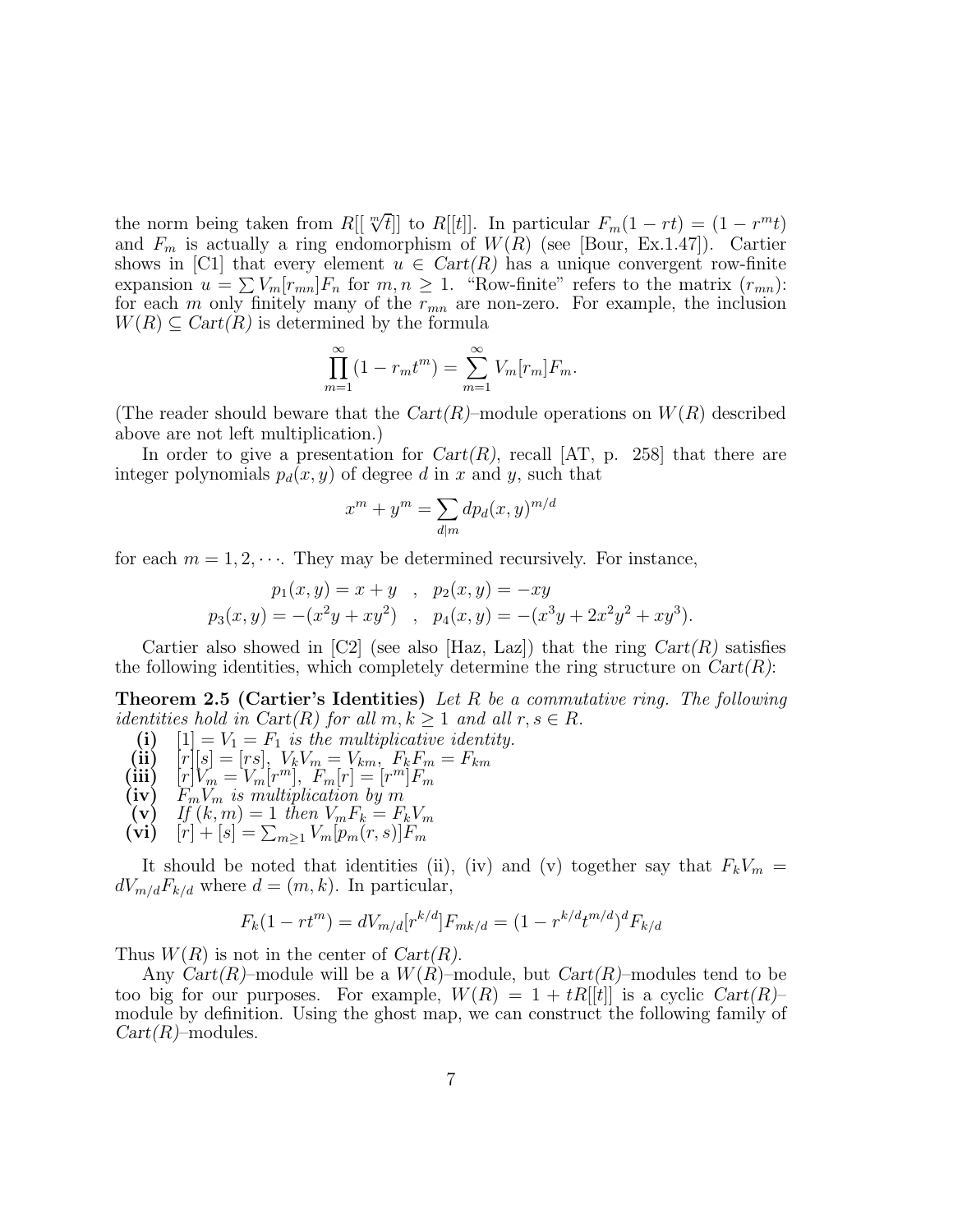**Example 2.6** If A is any R-module, the  $W(R)$ -module structure on  $tA[[t]]$  described in 2.2 extends to a left  $Cart(R)$ –module structure via the formulas

$$
V_m(at^i) = at^{mi}
$$
  
\n
$$
[r](at^i) = ar^it^i
$$
  
\n
$$
F_m(at^i) = \begin{cases} mat^{i/m} & \text{if } m|i\\ 0 & \text{otherwise} \end{cases}
$$

We leave the verification of these facts to the reader, noting that since  $F_n(at^i) = 0$ whenever  $n > i$  the formula for  $\sum V_m [r_{mn}]F_n$  is well defined.

Note that if  $\Lambda$  is a commutative  $R$ –algebra containing Q the logarithm  $W(\Lambda) \to$  $t\Lambda[[t]]$  is an isomorphism of  $Cart(R)$ –modules.

**Example 2.7** [Bloch, p. 195] Let A be an R–module and write  $\Omega(A[[t]]/A)$  for the product  $\prod_{i=1}^{\infty} Ae_i$  of copies of A. (The generators  $e_i$  are often written as  $t^{i-1}dt$ .) Define operations  $V_m$ ,  $[r]$ ,  $F_m$  by the formulas

$$
V_m(ae_i) = mae_{mi}
$$
  
\n
$$
[r](ae_i) = ar^i e_i
$$
  
\n
$$
F_m(ae_i) = \begin{cases} ae_{i/m} & \text{if } m|i\\ 0 & \text{otherwise} \end{cases}
$$

Because of the row-finiteness condition on  $Cart(R)$ , the formula

$$
\left(\sum_{m,n} V_m[r_{mn}]F_n\right)\left(\sum_i a_i e_i\right) = \sum_{m,n,i} mr_{mn}^i a_{in} e_{mi} = \sum_k \sum_{m|k} \sum_n mr_{mn}^{k/m} a_{kn/m} e_k
$$

is well defined. By direct observation, Cartier's identities 2.5 are satisfied. Therefore  $\Omega(A||t||/A)$  is a  $Cart(R)$ –module.

Any  $Cart(R)$ –module has an underlying  $W(R)$ –module structure via the inclusion  $W(R) \subset Cart(R)$ . The two distinct  $Cart(R)$ –modules  $\Omega(A[[t]]/A)$  and  $tA[[t]]$  have isomorphic underlying  $W(R)$ –module structures, via the correspondence  $e_i \leftrightarrow t^i$ .

Using the explicit formulas for  $V_m$ ,  $[r]$ , and  $F_m$  on  $W(R)$  one checks (as in [Bloch]) that the ghost map  $gh: W(\Lambda) \to \Omega(\Lambda[[t]]/\Lambda)$  is a  $Cart(R)$ -module homomorphism whenever  $\Lambda$  is a commutative  $R$ –algebra. Of course, if  $\mathbf{Q} \subseteq R$  it is an isomorphism, and the formulas for  $V_m$ ,  $[r]$ , and  $F_m$  on  $\Omega(\Lambda[[t]]/\Lambda)$  are obtained by transferring the formulas for  $W(\Lambda)$ .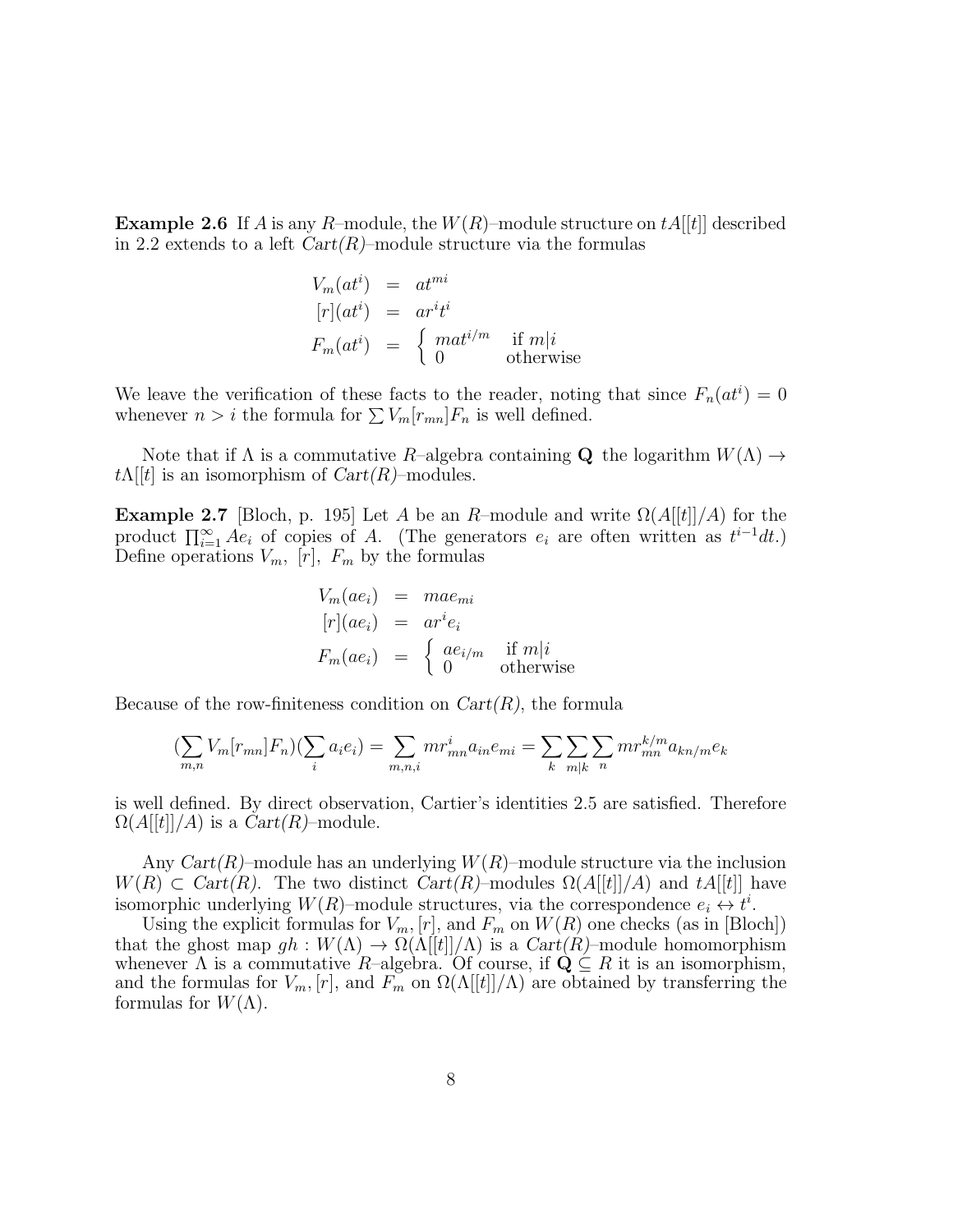### 2.3 The ring  $Carf(R)$

We define Carf(R) to be the subset of Cart(R) consisting of elements  $\sum V_m[r_{mn}]F_n$ in which the matrix  $(r_{mn})$  is both row and column-finite. That is, for each n only finitely many of the  $r_{mn}$  are non-zero. Since  $Carf(R)$  contains  $W(R)$  and hence the element " $^{-1}$ " =  $(1-t)^{-1}$ , it is easy to see from Cartier's identities 2.5 that  $Carf(R)$ is a subring of  $Cart(R)$  containing  $W(R)$ .

The ring Carf(R) is a topological ring in which the left ideals  $I_N = \{\sum V_m[r_{mn}]F_n :$  $n \geq N$  form a basic family of neighborhoods of 0, and  $W(R) \subset \text{Carf}(R)$  is an inclusion of topological rings. We say that a left  $Carf(R)$ –module A is *continuous* provided that for every  $a \in A$  and  $Carf(R)^{(a)}$  is an open left ideal of  $Carf(R)$ , i.e.  $F_n(a) = 0$  for all but finitely many n. By restriction of scalars, a continuous Carf(R)– module is also a continuous  $W(R)$ –module.

**Theorem 2.8** Suppose that A is an abelian group equipped with endomorphisms  $F_m$ ,  $[r]$  and  $V_m$ ,  $(m \geq 1, r \in R)$  satisfying Cartier's identities 2.5  $(i) - (vi)$ . Suppose also for each  $a \in A$ <br>(vii)  $F_n(a) = 0$ 

 $F_n(a) = 0$  for all but finitely many n

Then these operations make A into a continuous  $\text{Carf}(R)$ -module, and a fortiori into a continuous  $W(R)$ -module.

The proof of the above Theorem is straightforward, once we notice that each element of Carf(R) has a unique representation of the form  $\sum V_m [r_{mn}] F_n$  which is both row and column-finite, and that only finitely many of the terms  $V_m[r_{mn}]F_n$  are non-zero on any given  $a \in A$ .

**Example 2.9** Let A be an R-module, then defining  $V_m$ ,  $[r]$  and  $F_m$  on tA[t] by the formulas of 2.6 satisfies the identities of 2.8 and thus  $tA[t]$  is a continuous  $\text{Carf}(R)$ – module.

**Example 2.10 (Differentials)** Let A be an R–module. We shall write  $\Omega(A|t|/A)$ for the direct sum  $\coprod_{i=1}^{\infty} Ae_i$  of copies of A on generators  $e_i$ . (The generators  $e_i$  are often written as  $t^{i-1}dt$ . This is a subgroup of the  $Cart(R)$ -module  $\Omega(A[[t]]/A) = \prod Ae_i$ of 2.7, and is closed under the operations  $V_m$ ,  $[r]$  and  $F_m$  of loc. cit. Since Cartier's identities hold in  $\Omega(A[[t]]/A)$  and 2.8(vii) is clearly satisfied, 2.8 shows that  $\Omega(A[t]/A)$ is a continuous (left)  $Carf(R)$ –module. Our notation comes from the fact that if  $\Lambda$  is a commutative ring and we write  $t^{i-1}dt$  for  $e_i$  then  $\Omega(\Lambda[t]/\Lambda) \approx \Omega_{\Lambda[t]/\Lambda}$  is the usual  $Λ$ –module of Kähler differentials of the polynomial ring  $Λ[t]$  over Λ.

Note that the underlying  $W(R)$ –modules  $tA[t]$  of 2.9 and  $\Omega(A[t]/A)$  of 2.10 are isomorphic via the correspondence  $t^i \mapsto e_i$ . If R contains **Q** then  $tA[t] \approx \Omega(A[t]/A)$ as  $\text{Carf}(R)$ -modules via the correspondence  $t^i \mapsto ie_i$ .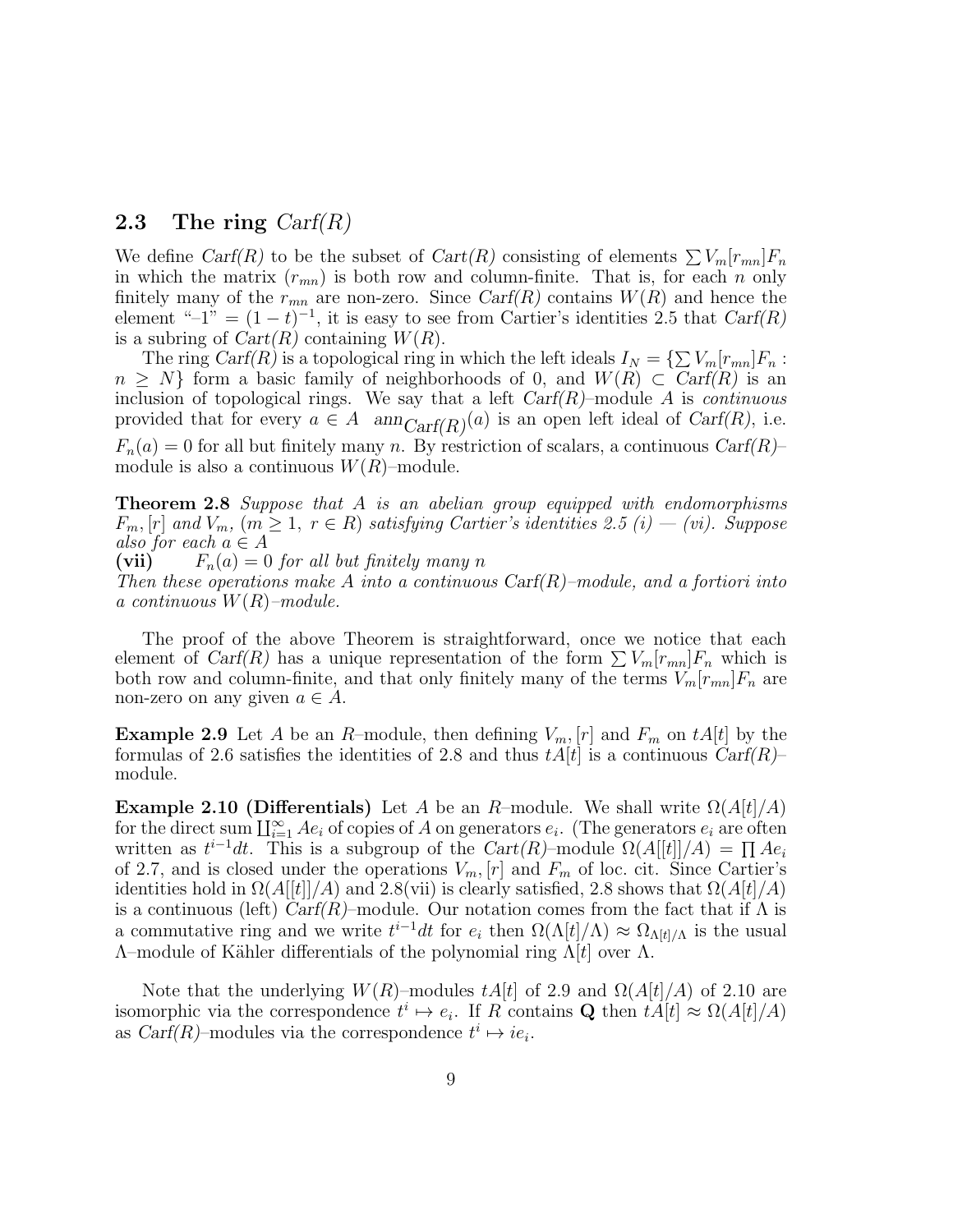**Example 2.11** Define the de Rham differential  $D : tA[t] \rightarrow \Omega(A[t]/A)$  by the formula  $D(t^i) = it^{i-1}dt = ie_i$ . This is a Carf(R)–module homomorphism for every R– module A. Therefore the kernel and cokernel are continuous  $Carf(R)$ –modules. When  $\Lambda$  is a commutative ring, the kernel is the de Rahm cohomology group  $H_{dR}^{0}(\Lambda[t]/\Lambda)$ and the cokernel is the cyclic homology group  $HC_1^{\Lambda}(\Lambda[t])$ . (In both cases we are taking the ground ring  $k = \Lambda$ . We will discuss both of these groups in more detail later in this paper). For example, the following are continuous  $Carf(\mathbf{Z})$ –modules:

- $HC_1(\mathbf{Z}[t]) = \mathbf{Z}/2\mathbf{Z}e_2 \oplus \mathbf{Z}/3\mathbf{Z}e_3 \oplus \cdots = \prod_{\ell \geq 2}^{\infty} \mathbf{Z}/\ell \mathbf{Z}e_\ell;$
- $HC_1(\mathbf{Z}/\mathbf{p}[t]) = \mathbf{Z}/\mathbf{p}\mathbf{Z}e_{\mathbf{p}} \oplus \mathbf{Z}/\mathbf{p}\mathbf{Z}e_{2\mathbf{p}} \oplus \cdots = \prod_{\ell=1}^{\infty} \mathbf{Z}/\mathbf{p}\mathbf{Z}e_{\ell\mathbf{p}};$
- $H^0_{dR}(\mathbf{Z}/\mathbf{p}[t] / \mathbf{Z}/\mathbf{pZ}) = t^{\mathbf{p}}\mathbf{Z}/\mathbf{pZ}[t^{\mathbf{p}}].$

We end this section with a characterization of  $C\text{arf}(R)$ –modules when  $\mathbf{Q} \subseteq R$ .

**Lemma 2.12** If  $Q \subseteq R$  then R is the center of both Cart $(R)$  and Cart $(R)$  via the inclusions  $R \stackrel{\lambda_t}{\longrightarrow} W(R) \subseteq \text{Cart}(R) \subseteq \text{Cart}(R)$ . In particular,  $V_m$  and  $F_m$  act  $R$ linearly on any Carf( $R$ )–module.

**Proof** If  $\Lambda$  is a commutative  $R$ –algebra then a direct calculation shows that the endomorphisms  $\lambda_t(r) = (r, r, \ldots)$  commute with  $V_m$ , [s] and  $F_m$  on  $\prod_{i=1}^{\infty} \Lambda \approx W(\Lambda)$ (via the ghost map). By definition of  $Cart(R)$  this means that  $\lambda_t(r)$  is in the center of  $Cart(R)$  for each  $r \in R$ . Now suppose  $\Theta = \sum V_m [r_{mn}] F_n$  is in the center of Carf(R) or Cart(R); by adding  $\lambda_t(-r_{11})$  to  $\Theta$  we may assume that  $r_{11} = 0$ . Choose m, n minimizing  $m + n$  subject to  $r_{mn} \neq 0$ ; computing the commutators  $[F_m, \Theta]$  and  $[\Theta, V_n]$  we obtain a contradiction unless  $\Theta = 0$ .

**Theorem 2.13** Let M be a continuous Carf(R)–module where  $\mathbf{Q} \subseteq R$ . Then  $M = \prod_{i=1}^{\infty} M_i$  where  $M_i$  is the eigenspace for  $r^i$  under the endomorphism  $[r]$  and is a Rsubmodule. Further  $V_m : M_i \to M_{mi}$  and  $F_m : M_{im} \to M_i$  are R-module isomorphisms. In particular  $M_i \approx M_1$  for all  $i \geq 1$ . Finally for  $a \in M_i$  we have

$$
r * a = \frac{1}{i} V_i[r] F_i(a). \tag{2}
$$

**Proof**  $F_i V_i = i$  by the Cartier identity (iv). On the other hand,  $V_i F_i = V_i[1] F_i$  is a Witt vector with  $gh_i(V_iF_i) = i$  so  $V_iF_i\varepsilon_i = i\varepsilon_i$  and hence  $V_iF_i$  restricted to  $M_i$  is also *i*. This proves the isomorphisms. In addition this shows  $r * a = r * \frac{1}{i}$  $\frac{1}{i}V_iF_i(a) =$ 1  $\frac{1}{i}V_i(r * F_i(a)) = \frac{1}{i}$  $\frac{1}{i}V_i([r]F_i(a)) = \frac{1}{i}$  $\frac{1}{i}V_i[r]F_i(a)$  since  $F_i(a) \in M_1$  which is the eigenspace of r under  $[r]$ .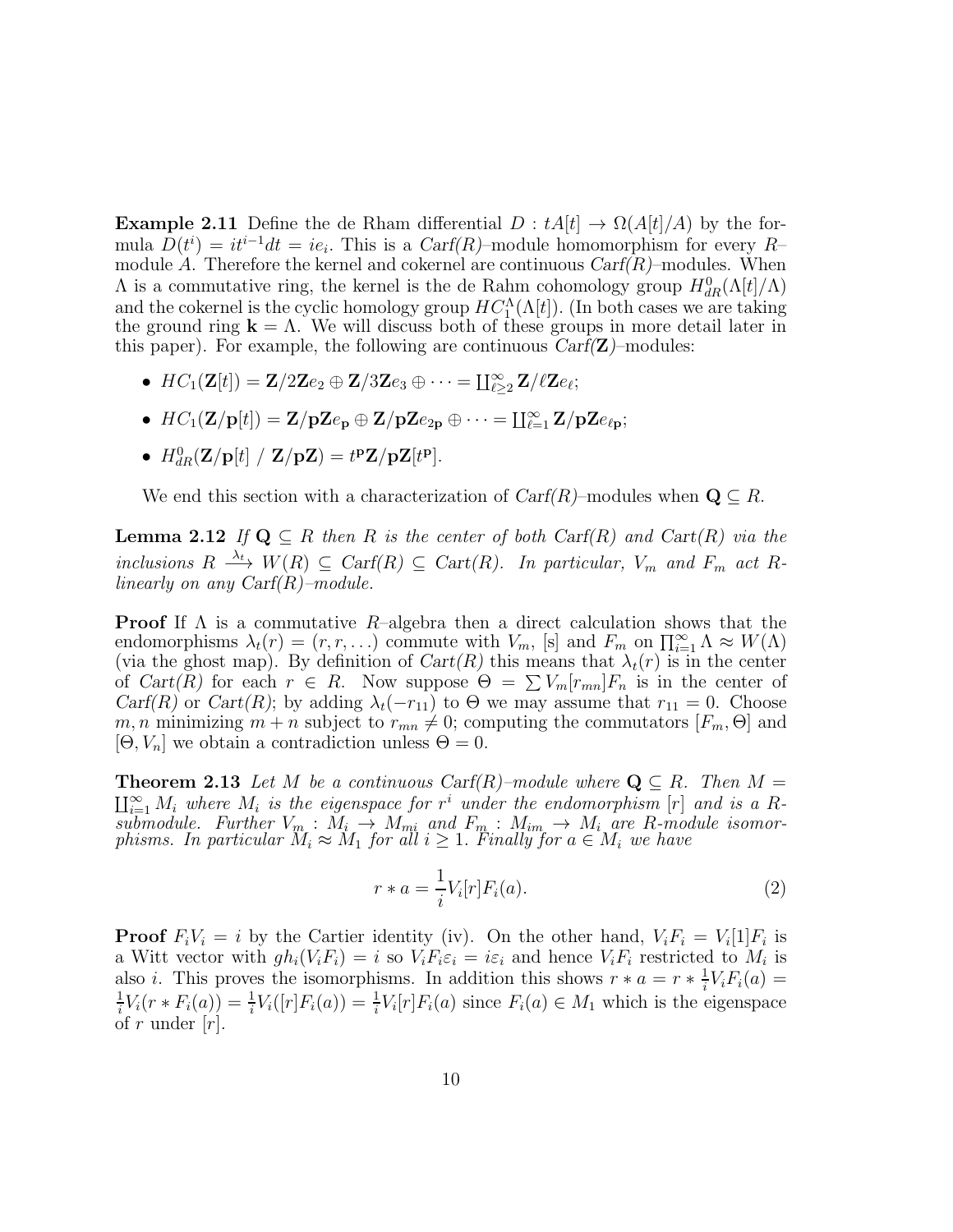**Corollary 2.14** Let M be a continuous left Carf(R)–module,  $Q \subseteq R$ . Then as a Carf(R)–module M is isomorphic to the module tA[t] of Example 2.9 where  $A = M_1$ .

**Proof** Map  $tA[t] \to M$  by  $at^i \to V_i(a)$ . By the above theorem this gives an isomorphism  $(tA[t])_i \to M_1 \to M_i$  of R–modules and hence an R–module isomorphism of graded R–modules  $tA[t] \rightarrow M$ . A direct calculation using the Cartier identities and formula (2) shows that this is a  $Carf(R)$ -module isomorphism.

#### 3 Module structures on  $\Omega^n_\Lambda$ Λ

In this section we give an explicit brute force description of the  $Carf(R)$  and  $W(R)$ module structures on Kähler differentials.

In this section **k** will be a commutative ring (usually a field or **Z**), R and  $\Lambda$  will be commutative k–algebras. We will write  $\Omega_{\Lambda}^n$  for the module of Kähler differentials  $\Omega_{\Lambda/k}^n$ and  $N\Omega_{\Lambda}^{n} = \ker(\Omega_{\Lambda}[x]) \longrightarrow \Omega_{\Lambda}^{n}$ . We will let  $\Omega_{\Lambda}^{0} = \Lambda$  and we note that  $N\Omega_{\Lambda}^{0} = x\Lambda[x]$ has the Carf-module structure described in Example 2.9.

Let  $\Lambda = R[x]$ , it is well known [Mats, 26.J] that  $\Omega_{\Lambda} = (\Lambda \otimes_R \Omega_R) \oplus \Lambda dx$ . Since  $\Omega_{k[x]}^2 = 0$  we have  $\Omega_{\Lambda}^n = (\Lambda \otimes_R \Omega_R^n) \oplus (\Lambda \otimes_R \Omega_R^{n-1} \wedge dx)$  (see also [Kunz, Cor. 4.10]). Taking the kernel as  $x \mapsto 0$  we have  $N\Omega_R^n = xR[x]\Omega_R^n \oplus R[x]\Omega_R^{n-1} \wedge dx$ .

**Definition 3.1** Let  $\Lambda$  be a commutative **k**-algebra and  $n \geq 1$ . Define endomorphisms  $V_m$ ,  $[r]$  and  $F_m$  on  $N\Omega_{\Lambda}^n$  by

$$
V_m(x^i\omega) = x^{im}\omega
$$
  
\n
$$
[r](x^i\omega) = r^ix^i\omega
$$
  
\n
$$
F_m(x^i\omega) = \begin{cases} mx^{i/m}\omega & \text{if } m|i\\ 0 & \text{otherwise} \end{cases}
$$
  
\n
$$
V_m(x^{i-1}\nu \wedge dx) = x^{im-m}\nu \wedge d(x^m) = mx^{im-1}\nu \wedge dx
$$
  
\n
$$
[r](x^{i-1}\nu \wedge dx) = r^{i-1}x^{i-1}\nu \wedge d(rx) = r^ix^{i-1}\nu \wedge dx + r^{i-1}x^i\nu \wedge dr
$$
  
\n
$$
F_m(x^{i-1}\nu \wedge dx) = \begin{cases} x^{i/m-1}\nu \wedge dx & \text{if } m|i\\ 0 & \text{otherwise} \end{cases}
$$

where  $r \in \Lambda$ ,  $\omega \in \Omega_{\Lambda}^{n}$  and  $\nu \in \Omega_{\Lambda}^{n-1}$ .

**Theorem 3.2** Let  $\Lambda$  be a commutative **k**-algebra. The above endomorphisms make  $N\Omega_{\Lambda}^n$  a Carf( $\Lambda$ )-module. This makes  $N\Omega_{\Lambda}^n$  a  $W(R)$ -module by the formulas

$$
(1 - rt^m) * x^i \omega = mr^{i/m} x^i \omega
$$
  

$$
(1 - rt^m) * x^{i-1} \nu \wedge dx = mr^{i/m} x^{i-1} \nu \wedge dx + r^{i/m-1} x^i \nu \wedge dr
$$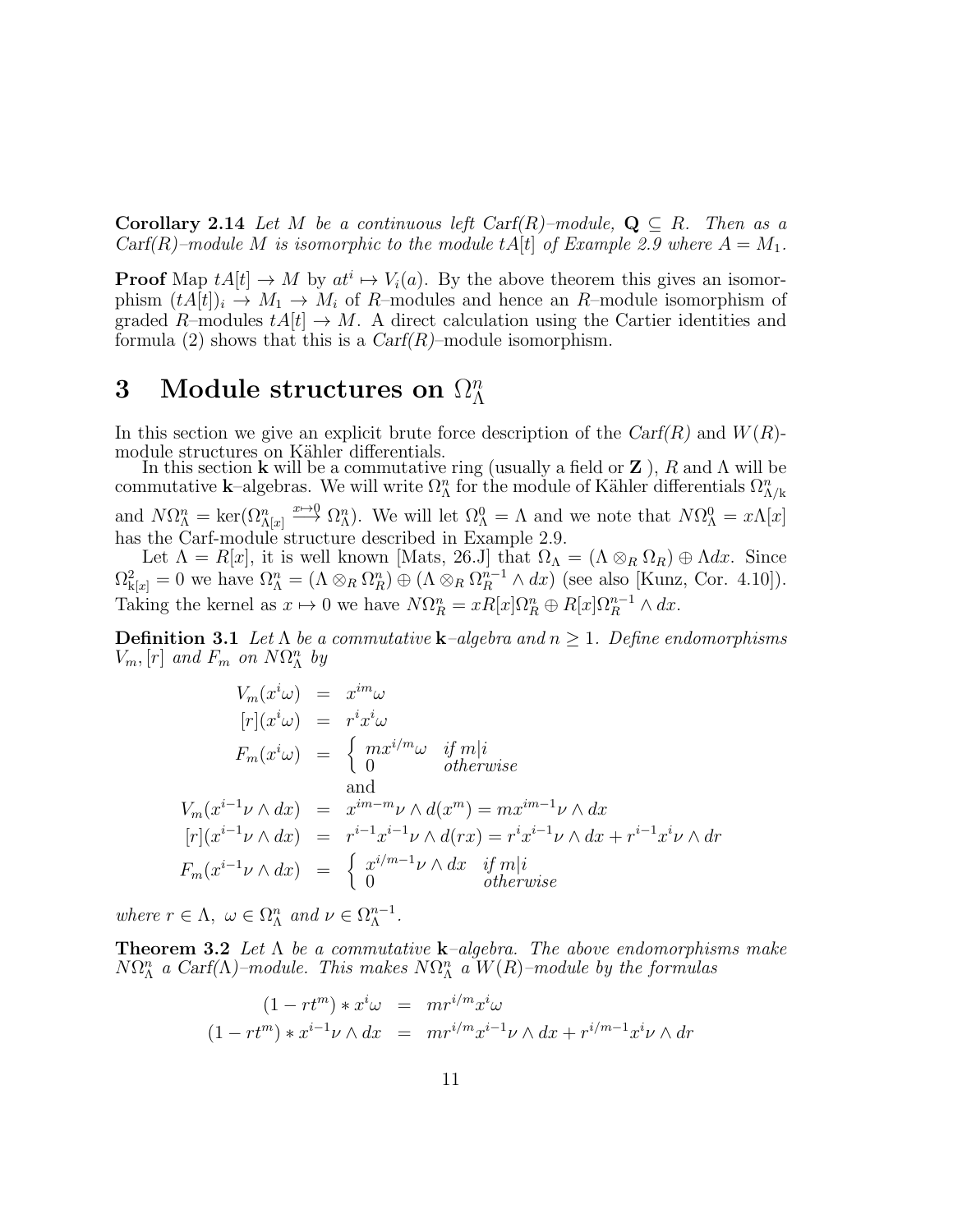if  $m|i$  and 0 otherwise. Finally, there is a short exact sequence

$$
0 \to x\Omega_{\Lambda}^{n}[x] \to N\Omega_{\Lambda}^{n} \to \Omega_{\Lambda}^{n-1} \otimes \Omega(\mathbf{k}[x]/\mathbf{k}) \to 0
$$

of Carf( $\Lambda$ )–modules, where the left and right terms have the Carf( $\Lambda$ )–module structures of 2.2 and 2.10 respectively.

**Remark 3.3** If  $Q \subseteq k$  it is easily seen that if  $M = N\Omega_{\Lambda}^{n}$  then  $M_{i}$  is generated by forms  $x^i\omega$  and  $x^{i-1}\nu \wedge dx$  where  $\omega \in \Omega_\Lambda^n$  and  $\nu \in \Omega_\Lambda^{n-1}$ . However by Theorem 2.13 the  $\Lambda$ -module operation on  $M_i$  is given by

$$
r * (xiω) = rxiω
$$
  

$$
r * (xi-1ν ∧ dx) = rxi-1ν ∧ dx + \frac{1}{i}xiν ∧ dr
$$

which is not the expected operation.

**Proof** We must verify the Cartier identities in Theorem 2.8. Since  $V_m$  and  $F_m$ respect the direct sum decomposition, the verification of the identities involving only  $V_m, F_m$  is straightforward. The identity  $[r][s] = [rs]$  is also straightforward and the identity  $[r]V_m = V_m[r^m]$  is similar to the other part of identity (iii). Thus we will demonstrate only the identity  $F_m[r] = [r^m]F_m$  of identity (iii) and identity (vi).

If m does not divide i then it is easily seen that  $F_m[r](x^i\omega) = [r^m]F_m(x^i\omega) = 0$  and  $F_m[r](\nu x^{i-1} \wedge dx) = [r^m] F_m(\nu x^{i-1} \wedge dx) = 0.$  Thus we suppose that  $m|i$ . Calculating we have  $F_m[r](x^i\omega) = F_m(r^ix^i\omega) = mr^ix^{i/m}\omega = m(r^m)^{i/m}x^{i/m}\omega = [r^m](mx^{i/m}\omega) =$  $[r^m]F_m(x^i\omega)$ . On the other summand

$$
F_m[r](x^{i-1}\nu \wedge dx)
$$
  
=  $F_m(r_ix^{i-1}\nu \wedge dx + r^{i-1}x^i\nu \wedge dr)$   
=  $r^i\nu x^{i/m-1} \wedge dx + mr^{i-1}x^{i/m}\nu \wedge dr.$ 

On the other hand, using the differentiation formula  $d(r^m) = mr^{m-1}dr$ 

$$
[rm]Fm(xiν ∧ dx) = [rm](xi/m-1ν ∧ dx)
$$
  
= 
$$
(rm)i/mxi/m-1ν ∧ dx + (rm)i/m-1xi/mν ∧ d(rm)
$$
  
= 
$$
rixi/m-1ν ∧ dx + mrm-1ri-mxi/m ∧ dr
$$
  
= 
$$
rixi/m-1ν ∧ dx + mri-1xi/m ∧ dr
$$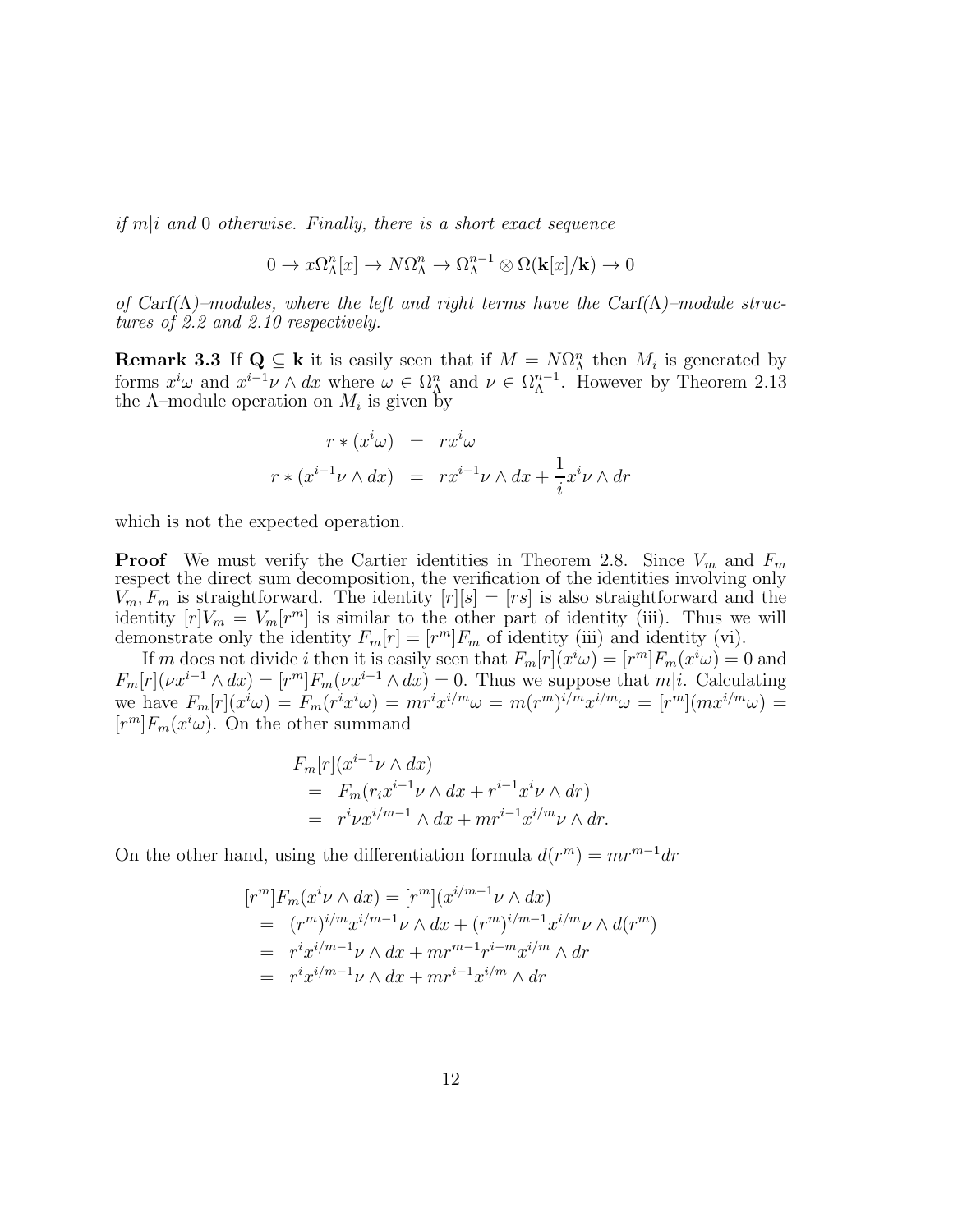For identity (vi) we have on the first summand

$$
\sum_{m\geq 1} V_m[p_m(r,s)] F_m(x^i\omega)
$$
  
= 
$$
\sum_{m|i} V_m[p_m(r,s)] (F_m(x^i\omega)) = \sum_{m|i} V_m[p_m(r,s)] (mx^{i/m}\omega)
$$
  
= 
$$
\sum_{m|i} V_m (mp_m(r,s)^{i/m} x^{i/m}\omega) = \sum_{m|i} mp_m(r,s)^{i/m} x^i\omega
$$
  
= 
$$
\left(\sum_{i|m} mp_m(r,s)^{i/m}\right) x^i\omega = (r^i + s^i)x^i\omega
$$
  
= 
$$
r^i x^i\omega + s^i x^i\omega = [r]x^i\omega + [s]x^i\omega
$$
  
= 
$$
([r] + [s])(x^i\omega)
$$

The second summand presents added difficulties in several ways. We first consider the case where  $\mathbf{Q} \subseteq \mathbf{k}$ . Then as above

$$
\sum_{m\geq 1} V_m[p_m(r,s)] F_m(x_{i-1}\nu \wedge dx)
$$
  
\n
$$
= \sum_{m\geq 1} V_m[p_m(r,s)] F_m(\frac{1}{i}\nu \wedge dx^i)
$$
  
\n
$$
= \sum_{m|i} V_m[p_m(r,s)](\frac{1}{i}\nu \wedge dx^{i/m})
$$
  
\n
$$
= \sum_{m|i} \frac{1}{i} V_m(\nu \wedge d(p_m(r,s)^{i/m}x^{i/m}))
$$
  
\n
$$
= \sum_{m|i} \frac{m}{i}\nu \wedge d(p_m(r,s)^{m/i}x^i)
$$
  
\n
$$
= \frac{1}{i}\nu \wedge d\left(\sum_{m|i} p_m(r,s)^{i/m}\right)x^i
$$
  
\n
$$
= \frac{1}{i}\nu \wedge dr^ix^i + \frac{1}{i}\nu \wedge ds^ix^i
$$
  
\n
$$
= \frac{1}{i}[r]\nu \wedge dx^i + \frac{1}{i}[s]\nu \wedge dx^i
$$
  
\n
$$
= [r](x^{i-1}\nu \wedge dx) + [s](x^{i-1}\nu \wedge dx)
$$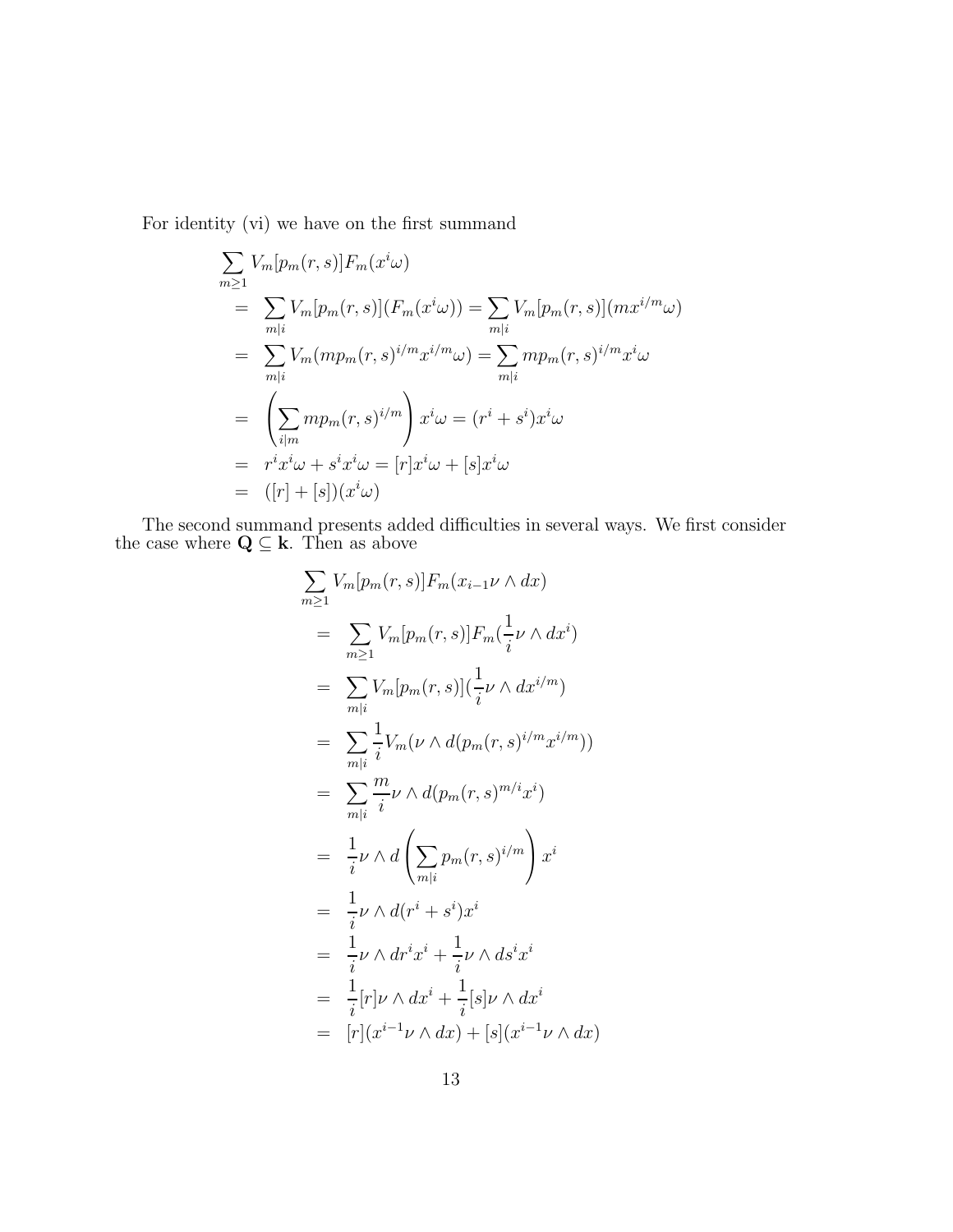$$
= ([r] + [s])(x^{i-1}\nu \wedge dx)
$$

For the case where **k** does not contain **Q** we let  $R = \mathbf{Z}[r', s']$  where  $r', s'$  are indeterminants and note that the result is true for  $N\Omega_{R/\mathbf{Z}}^1$  since this is a subgroup of  $N\Omega_{R\otimes\mathbf{Q}}^1$ where the formula has just been verified. Then given  $x^{i-1}\nu \wedge dx = \nu \wedge x^{i-1}dx \in \Omega_{\Lambda}^n$ 

$$
\sum_{m\geq 1} V_m[p_m(r,s)] F_m(\nu \wedge x^{i-1} dx)
$$
  
= 
$$
\sum_{m\geq 1} \nu \wedge V_m[p_m(r',s')] F_m(x^{i-1} dx)
$$
  
= 
$$
\nu \wedge ([r'] + [s']) (x^{i-1} dx) = ([r] + [s])(x^{i-1} \nu \wedge dx)
$$

This completes the proof.

Now let  $\Lambda = \Lambda_0 \oplus \Lambda_1 \oplus \Lambda_2 \oplus \cdots$  be a commutative graded ring with  $\Lambda_0 = R$  a **k**–algebra. An element  $a \in \Lambda_i$  is called *homogeneous of degree i*. As above we let  $\Omega_{\Lambda}^n$ denote  $\Omega_{\Lambda/k}^n$  and we will write  $\tilde{\Omega}_{\Lambda}^n$  for  $\Omega_{\Lambda}^n/\Omega_R^n$ . If  $n=0$  we write  $\tilde{\Omega}_{\Lambda}^0=\Lambda_1\oplus \Lambda_2\oplus \cdots$ which has a  $W(R)$ –module structure given by Example 2.9.

**Theorem 3.4** Let  $\Lambda = R \oplus \Lambda_1 \oplus \Lambda_2 \oplus \cdots$  be a commutative graded ring where R is a **k**–algebra and  $n \geq 1$ . Then  $\tilde{\Omega}_{\Lambda}^{n}$  is a  $W(R)$ –module where the operation is given as follows. Let  $a_0, a_1, \ldots, a_n$  be homogeneous elements of  $\Lambda$ . Let  $\ell = \deg a_0 + \deg a_1 + \ell$  $\cdots$  + deg  $a_n > 0$  and let  $\omega = a_0 da_1 \wedge da_2 \wedge \cdots \wedge da_n$ . Then

$$
(1 - rt^m) * \omega = r^{\ell/m} m \omega +
$$
  

$$
r^{\ell/m-1} a_0 \sum_{i=1}^n (\deg a_i) a_i da_1 \wedge \cdots \wedge da_{i-1} \wedge dr \wedge da_{i+1} \wedge \cdots \wedge da_n
$$
 (3)

if  $m|\ell$  and  $(1 - rt^m) * \omega = 0$  otherwise. Furthermore, if **k** contains **Q** then  $\tilde{\Omega}_{\Lambda}^n$  has an R–module structure induced by  $W(R)$  satisfying (for  $\omega$  above)

$$
r * \omega = r\omega + a_0 \sum_{i=1}^n \left( \frac{\deg a_i}{\ell} \right) a_i da_1 \wedge \cdots \wedge da_{i-1} \wedge dr \wedge da_{i+1} \wedge \cdots \wedge da_n \qquad (4)
$$

**Proof** We have a ring map  $\iota : \Lambda \to \Lambda[x]$  given by  $\iota(a) = ax^i$  for a homogeneous element of degree *i*. Then *i* induces a group map  $\iota_{\bullet}: \Omega_{\Lambda}^n \to \Omega_{\Lambda[x]}^n$ . It is easily seen that  $\iota_{\bullet}$  restricts to a map  $\iota_{\bullet}: \tilde{\Omega}_{\Lambda}^n \to N\Omega_{\Lambda}^n$ . We denote by  $(1 - rt^m) *$  the group endomorphism of  $\tilde{\Omega}^n_{\Lambda}$  induced by formula (3) and by  $V_m[r]F_m*$  the group endomorphism of  $N\Omega_{\Lambda}^{\hat{n}}$  induced by left multiplication by this Witt vector. It may be verified by direct computation, using the formulas 3.1, that the following diagram commutes.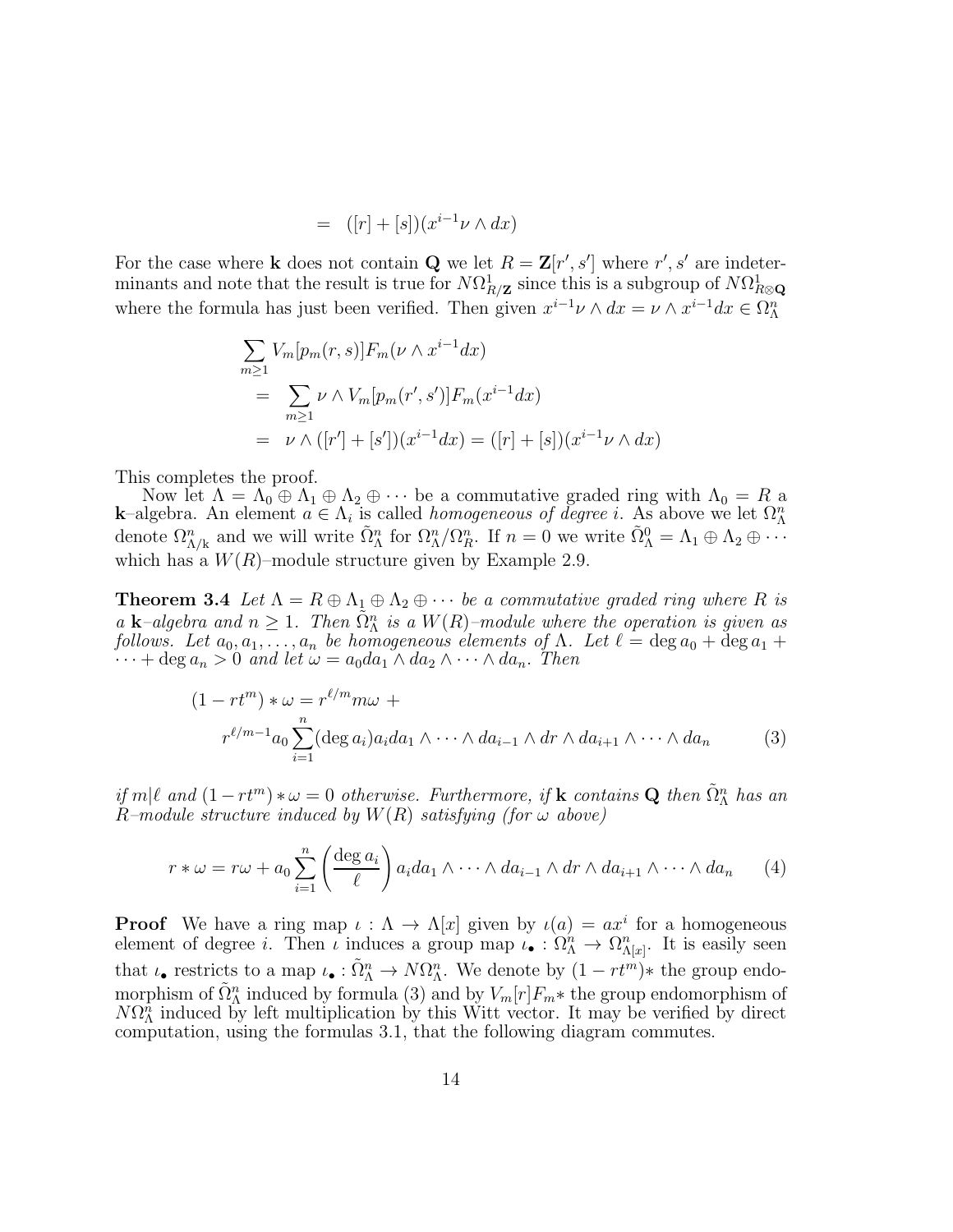$$
(1 - rt^m) * \begin{array}{ccccc}\n\tilde{\Omega}_{\Lambda}^n & \xrightarrow{\iota_{\bullet}} & N\Omega_{\Lambda}^n \\
& & & \downarrow \\
& & & \downarrow \\
& & & \tilde{\Omega}_{\Lambda}^n & \xrightarrow{\iota_{\bullet}} & N\Omega_{\Lambda}^n\n\end{array}
$$

The map  $\iota_{\bullet}$  is a split injection whose inverse is given by the substitution  $x \mapsto 1$ , so we may identify  $\tilde{\Omega}_{\Lambda}^n$  with its image under  $\iota_{\bullet}$ . But from the diagram it is clear that the image is a  $W(R)$ -submodule of  $N\Omega^n_{\Lambda}$ , so  $\tilde{\Omega}^n_{\Lambda}$  is a  $W(R)$ -module under the operation given by formula (1). Formula (2) can similarly be checked inside  $N\Omega^n_{\Lambda}$ using Theorem 2.13.

Exercise The reader should check directly that Equation (4) does in fact define a R-module operation on  $\tilde{\Omega}_A^n$ . In particular she should show that this operation is well defined and that  $s * (r * \omega) = sr * \omega$ .

**Remark 3.5** Let R be the polynomial ring  $\mathbf{k}[r]$  and  $\Lambda = R[x] = \mathbf{k}[r, x]$ . In  $N\Omega_R^1 = \tilde{\Omega}^1_{\Lambda}$ the  $W(R)$ -module structure is given by formula (1): if  $m|i$  then

$$
(1 - rt^m) * (x^{i-1}dx) = mr^ix^{i-1}dx + r^{i-1}x^idr.
$$

Since this is not divisible by m when  $1/m \notin k$ , we see from 2.1 that this  $W(R)$ – module structure cannot be induced from a family of R–modules via the ghost maps  $gh_n: W(R) \to R$ .

Recall that for  $n \geq 0$  the differential  $d : \Omega^n_{\Lambda} \to \Omega^{n+1}$  is defined by  $d(a\omega) = da \wedge \omega$ . This defines additive morphisms  $N\Omega^n_{\Lambda} \to N\Omega^{n+1}_{\Lambda}$  and, in the case that  $\Lambda$  is graded,  $\tilde{\Omega}_{\Lambda}^n \to \tilde{\Omega}_{\Lambda}^{n+1}$ . Note that the case  $n = 0$  is essentially Example 2.11. A direct calculation based on the formulas 3.1 and Theorem 3.4 shows

**Proposition 3.6** Let R be a k–algebra and  $\Lambda$  be a R–algebra. The differential d:  $N\Omega_{\Lambda}^n \to N\Omega_{\Lambda}^{n+1}$  is a morphism of Carf(R)–modules. If  $\Lambda$  is graded with  $\Lambda_0 = R$  then  $d : \tilde{\Omega}^n \to \tilde{\Omega}^{n+1}$  is a morphism of  $W(R)$  modules. Furthermore, if  $Q \subseteq k$  and we use the R-module structures induced by  $W(R)$ , then the differential is an R-linear homomorphism.

Exercise The reader is encouraged to check directly from formula (2) of Theorem 3.4 that when  $\mathbf{Q} \subseteq \mathbf{k}$  then the differential is an R-linear homomorphism for the R– module structure induced by  $W(R)$ . This computation will illuminate the purpose of the  $\ell$  in the denominator of (2).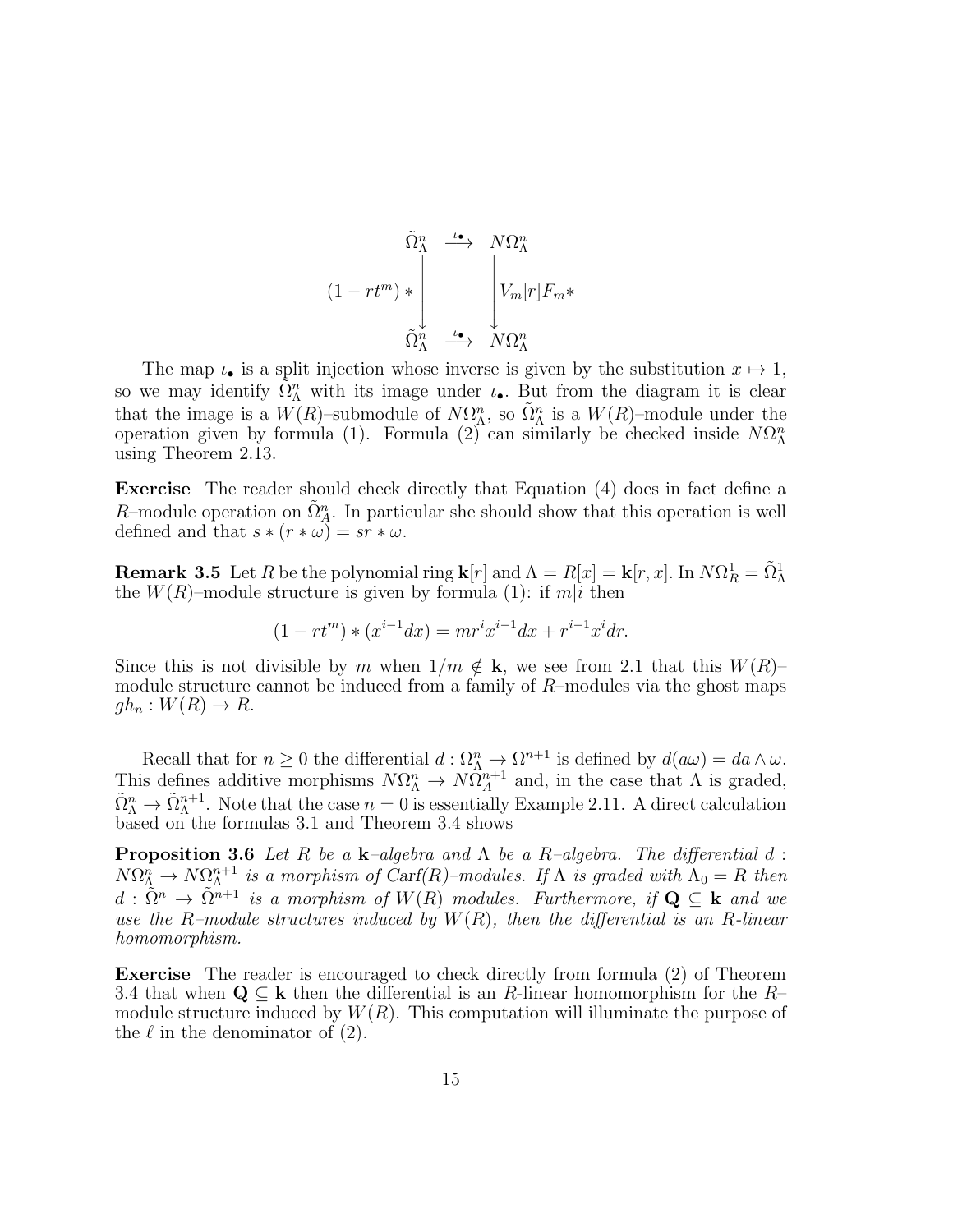Recall also that the classical deRahm cohomology  $H_{dR}^i(\Lambda)$  is the cohomology of the complex

$$
0 \longrightarrow \Omega_{\Lambda}^{0} \stackrel{d}{\longrightarrow} \Omega_{\Lambda}^{1} \stackrel{d}{\longrightarrow} \Omega_{\Lambda}^{2} \stackrel{d}{\longrightarrow} \cdots
$$

We may then define  $NH_{dR}^i(\Lambda) = \text{ker}(H_{dR}^i(\Lambda[x]) \to H_{dR}^i(\Lambda))$  and, for graded  $\Lambda$ ,  $\tilde{H}^i_{dR}(\Lambda) = \ker(\tilde{H}^i_{dR}(\Lambda) \to \tilde{H}^i_{dR}(\Lambda_0)).$ 

It should be noted that if  $\mathbf{Q} \subseteq \mathbf{k}$  then it is known (see [Rob]) that  $NH_{dR}^i(\Lambda) = 0$ as is  $\tilde{H}_{dR}^{i}(\Lambda)$  if  $\Lambda$  is graded. Thus the above corollary is of interest only when  $\mathbf{k} = \mathbf{Z}$ or is of positive characteristic.

Corollary 3.7 With k, R and  $\Lambda$  as above,  $NH_{dR}^i$  is a Carf(R)–module. Further, if  $\Lambda$  is graded with  $\Lambda_0 = R$  then  $\tilde{H}^i_{dR}(\Lambda)$  is a  $W(R)$ -module.

### 4 The Verschiebung, homothety and Frobenius

In this section we construct the "VHF" operators  $V_m$ ,  $F_m$  and  $[r]$  and prove that they define a Carf(R)–module structure on  $NHH_*(\Lambda)$  for every (not necessarily commutative) R–algebra Λ. If  $\mathbf{Q} \subseteq \mathbf{k}$ , we deduce that the VHF operators also define a  $Carf(R)$ –module structure on  $NHC_*(\Lambda)$ . As always, R is a k–algebra, and we are taking Hochschild and cyclic homology over k.

We shall need a certain map  $i = i_m$  from  $\Lambda[x]$  into  $M_m(\Lambda[x])$ , the ring of  $m \times m$ matrices with entries in  $\Lambda[x]$ . One way to describe this map is that *i* imbeds  $\Lambda$  into the diagonal of  $M_m(\Lambda[x])$  and sends x to the matrix

| 1.<br>∩ | 8<br>ĭ | 8<br>8 | $\S$ |
|---------|--------|--------|------|
| 0       | Ò      | İ.     |      |

Note that under  $i, x^m$  is sent to the diagonal matrix with diagonal entries  $x$ , so in a sense, x is being sent to its m-th root. Also note that the nonzero entries of  $\iota(x)$  lie just below the diagonal; this includes  $x$  if we index the rows and columns modulo  $m$ .

Alternatively we can describe *i* as follows. We set  $y = x^m$  and regard  $\Lambda[x]$  as the free  $\Lambda[y]$ -algebra on basis  $\{x^1, x^2, \ldots, x^{m-1}\}$ . Then left multiplication of  $\Lambda[x]$  by an element corresponds to an endomorphism of the free  $\Lambda[y]$ –module on m generators, i.e. to an  $m \times m$  matrix. Renaming the dummy variable x instead of y, i sends  $\Lambda[x]$ to  $M_m(\Lambda[x])$ .

Now let  $\Lambda$  be a  $R$ -algebra and recall that we are writing  $HH_*(\Lambda) = HH_*^k(\Lambda, \Lambda)$ and  $HC_*(\Lambda) = HC^k(\Lambda)$ . Recall that these are the  $HH_*$  and  $HC_*$  of the bar complex  $C_{\bullet}(\Lambda)$ , considered as a mixed complex in the sense of [K-CCM].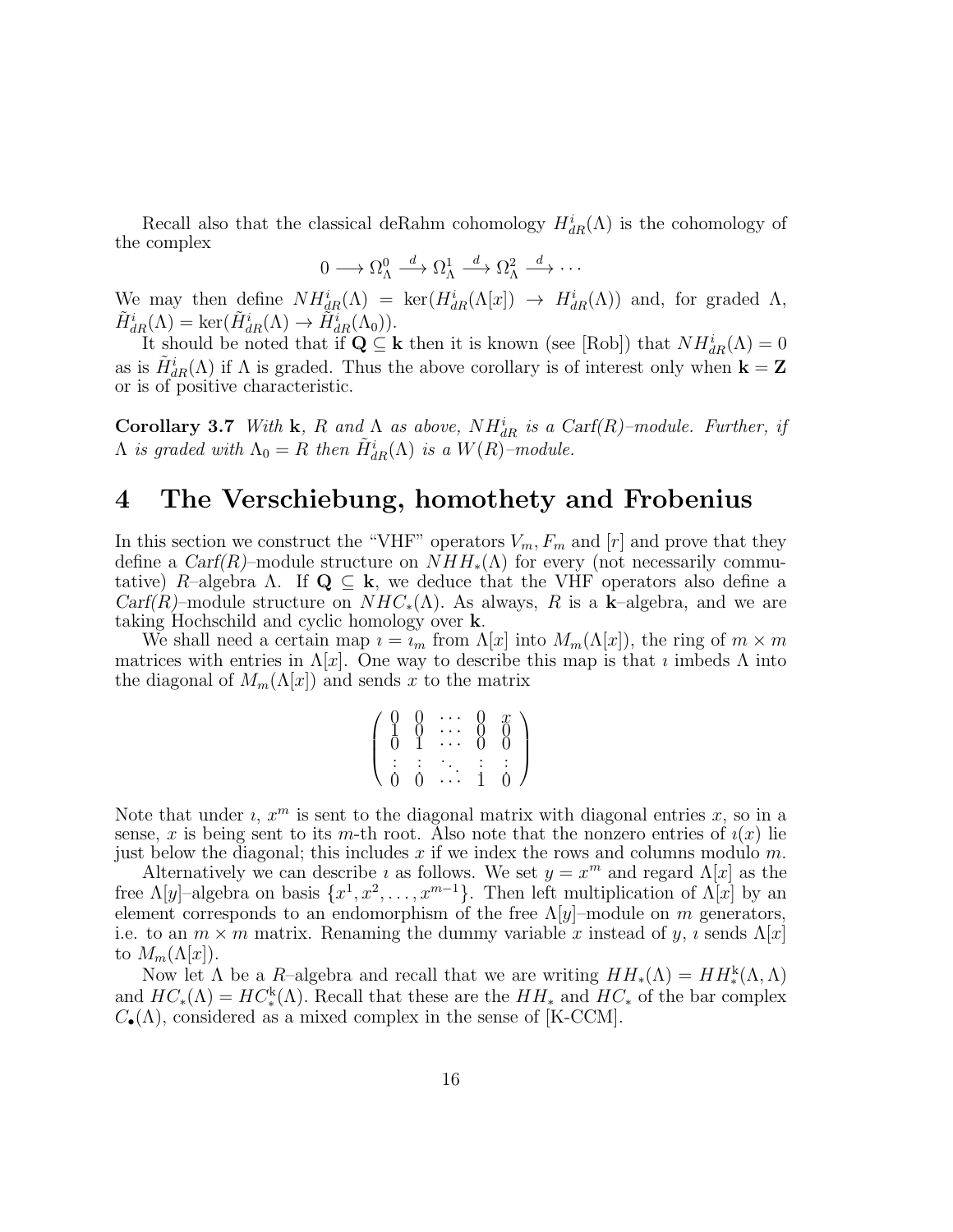Let  $NC_{\bullet}(\Lambda)$  denote the kernel of the map  $C_{\bullet}(\Lambda[x]) \stackrel{x \mapsto 0}{\longrightarrow} C_{\bullet}(\Lambda)$ . By naturality the Hochschild and cyclic homology of  $NC_{\bullet}(\Lambda)$  is  $NHH_{*}(\Lambda)$  and  $NHC_{*}(\Lambda)$ .

Since  $\Lambda$  is Morita equivalent to  $M_m(\Lambda)$  there is a natural map of mixed complexes (anachronistically due to R.K. Dennis [DI, 3.7])  $C_{\bullet}(M_m(\Lambda)) \stackrel{\text{trace}}{\longrightarrow} C_{\bullet}(\Lambda)$  given by the formula

$$
g^{0}[g^{1}]g^{2}|\cdots|g^{n}] \mapsto \sum_{i_{0},...,i_{n}=1}^{n} g^{0}_{i_{0}i_{1}}[g^{1}_{i_{1}i_{2}}|\cdots|g^{n}_{i_{n}i_{0}}]
$$
(5)

where  $g^0, g^1, \ldots, g^n \in M_m(\Lambda)$ . The trace map induces isomorphisms  $HH_*(M_m(\Lambda)) \approx$  $HH_*(\Lambda), HC_*(M_m(\Lambda)) \approx HC_*(\Lambda),$  etc. We remark that trace is an inverse to the map  $C_{\bullet}(\Lambda) \to C_{\bullet}(M_m(\Lambda))$  induced by sending an element  $f \in \Lambda$  to the  $m \times m$  matrix with  $f$  in the first row, first column and zeros elsewhere.

**Definition 4.1 (VHF Operators)** Let  $\Lambda$  be a k–algebra, R be a commutative k– algebra contained in  $\Lambda$ .

- The Verschiebung  $V_m$  is the endomorphism of the mixed complexes  $C_{\bullet}(\Lambda[x])$ and  $NC_{\bullet}(\Lambda)$  induced by the map  $\Lambda[x] \to \Lambda[x]$  sending x to  $x^m$ .
- For  $r \in R$  the *homothety* [r] is the endomorphism of the mixed complexes  $C_{\bullet}(\Lambda[x])$  and  $NC_{\bullet}(\Lambda)$  induced by the map  $\Lambda[x] \to \Lambda[x]$  sending x to rx.
- The Frobenius  $F_m$  is the composition  $C_{\bullet}(\Lambda[x]) \xrightarrow{i_*} C_{\bullet}(M_m(\Lambda[x])) \xrightarrow{\text{trace}} C_{\bullet}(\Lambda[x]),$ considered as an endomorphism of the mixed complexes  $C_{\bullet}(\Lambda[x])$  and  $NC_{\bullet}(\Lambda)$ . That is,  $F_m$  is the transfer map associated with the ring map sending x to  $x^m$ .

The induced endomorphisms of  $HH_*(\Lambda[x])$ ,  $NHH_*(\Lambda)$ ,  $HC_*(\Lambda[x])$ ,  $NHC_*(\Lambda)$ , etc. will also be called  $V_m$ ,  $[r]$  and  $F_m$ . We remark that there is a natural decomposition  $C_{\bullet}(\Lambda[x]) = C_{\bullet}(\Lambda) \oplus NC_{\bullet}(\Lambda)$ ; on the subcomplex  $C_{\bullet}(\Lambda)$  the maps  $V_m$  and  $[r]$  are the identity, while  $F_m$  is multiplication by m. The interesting thing about these "VHF" operators is their action upon  $NHH_*$  and  $NHC_*$ .

**Theorem 4.2** Let **k** be a commutative ring, R a commutative **k**-algebra and  $\Lambda$  an  $R$ algebra. Then the VHF operators  $V_m$ ,  $[r]$  and  $F_m$  induce a Carf(R)–module structure on  $NHH_n(\Lambda)$ . Moreover, there is a short exact sequence of Carf(R)–modules:

$$
0 \to HH_n(\Lambda) \otimes_{\mathbf{k}} x\mathbf{k}[x] \to NHH_n(\Lambda) \to HH_{n-1}(\Lambda) \otimes_{\mathbf{k}} \Omega(\mathbf{k}[x]/\mathbf{k}) \to 0
$$

Here the left and right terms have the  $\text{Carf}(R)$ -module structures given in 2.9 and 2.10, respectively. This sequence is split by the Künneth formula, but is not split as a sequence of  $C\text{arf}(R)$ –modules (or even as  $W(R)$ –modules) when  $\Omega_{R/k}$  is non-zero.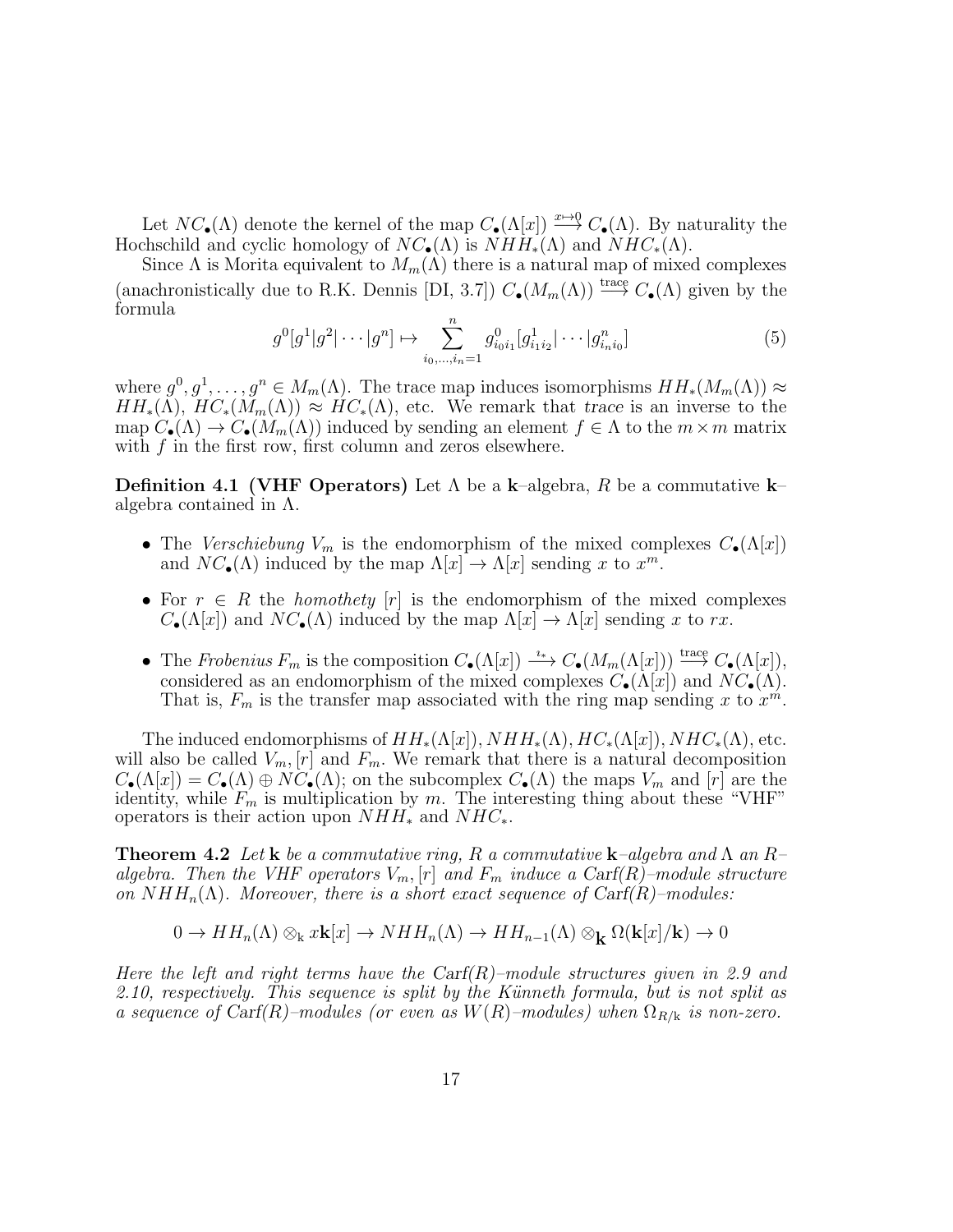To prove the preceeding theorem, we will need explicit formulas for the endomorphisms  $V_m$ , [r], and  $F_m$  on  $HH_n(\Lambda[x])$ . For this, we need to decompose  $HH_*(\Lambda[x])$ using the shuffle product and the Künneth Formula. These give the following direct sum decomposition of  $HH_n(\Lambda[x])$ , which is well-known [Mac, X, Thm 7.4] or [CE] when **k** is a field.

**Proposition 4.3 (Künneth Formula)** Let k be a commutative ring,  $\Lambda$  any k– algebra. Then the shuffle product  $\# : C_{\bullet}(\Lambda) \otimes C_{\bullet}(\mathbf{k}[x]) \to C_{\bullet}(\Lambda[x])$  is a quasiisomorphism, so as a  $\mathbf{k}[x]$ -module

$$
HH_n(\Lambda[x]) = HH_n(\Lambda) \otimes_{\mathbf{k}} \mathbf{k}[x] \oplus HH_{n-1}(\Lambda) \otimes_{\mathbf{k}} \mathbf{k}[x] dx
$$

**Proof** The bar complex  $C_{\bullet}({\bf k}[x])$  used to compute  $HH_{*}({\bf k}[x])$  is free over k as is the resulting homology. Thus the result follows from the Künneth Tensor Formula [Mac, p. 166].

By the Künneth Formula,  $HH_n(\Lambda[x])$  is generated by cycles of the form  $\alpha \# x^i$  and  $\beta \# x^{i-1}dx$ , where  $\alpha$  is a cycle in  $C_n(\Lambda)$  and  $\beta$  is a cycle in  $C_{n-1}(\Lambda)$ . Note that we are identifying dx with [x] (via the isomorphism  $HH_1(\mathbf{k}[x]) \approx \Omega_{\mathbf{k}[x]/\mathbf{k}}$ ), so as to not confuse the latter with the homothety  $[r]$ .

**Theorem 4.4** Let **k** be a commutative ring, R a commutative **k**-algebra and  $\Lambda$  an R–algebra. Let  $\alpha$  be a cycle in  $HH_n(\Lambda)$  and  $\beta$  be a cycle in  $HH_{n-1}(\Lambda)$ . Then in  $HH_n(\Lambda[x])$  we have the following formulas for  $V_m$ ,  $[r]$ ,  $F_m$  where  $i \geq 1$ ,  $r \in R$ .

$$
V_m(\alpha \# x^i) = \alpha \# x^{im}
$$
  
\n
$$
[r](\alpha \# x^i) = r^i \alpha \# x^i
$$
  
\n
$$
F_m(\alpha \# x^i) = \begin{cases} m\alpha \# x^{i/m} & \text{if } m|i \\ 0 & \text{otherwise} \end{cases}
$$
  
\n
$$
V_m(\beta \# x^{i-1} dx) = \beta \# x^{m(i-1)} dx^m = m\beta \# x^{im-1} dx
$$
  
\n
$$
[r](\beta \# x^{i-1} dx) = \beta \# (rx)^{i-1} d(rx) = r^i \beta \# x^{i-1} dx + (\beta \# r^{i-1} dr) \# x^i
$$
  
\n
$$
F_m(\beta \# x^{i-1} dx) = \begin{cases} \beta \# x^{i/m-1} dx & \text{if } m|i \\ 0 & \text{otherwise} \end{cases}
$$

The first step in proving the above theorems is the special case  $\Lambda = \mathbf{k}$ . Recall from [HKR] that there is a map  $\Omega_{R/k}^n \to HH_n(R)$  given by

$$
a_0 da_1 \wedge da_2 \wedge \cdots \wedge da_n \mapsto \sum_{\sigma \in \Sigma_n} \text{sgn}(\sigma) a_0 [a_{\sigma^{-1}(1)} | \cdots | a_{\sigma^{-1}(n)}]
$$

where  $\Sigma_n$  is the symmetric group on *n* elements. If R is smooth over **k** or if  $n = 0, 1$ then it is classical that this map is an isomorphism. If  $k$  contains  $Q$  then it is also well known that the image is a direct summand of  $HH_n(R)$ . It is clear that these results extend to the case of  $N\Omega_{R/\mathbf{k}}^n \to NHH_n(R)$ .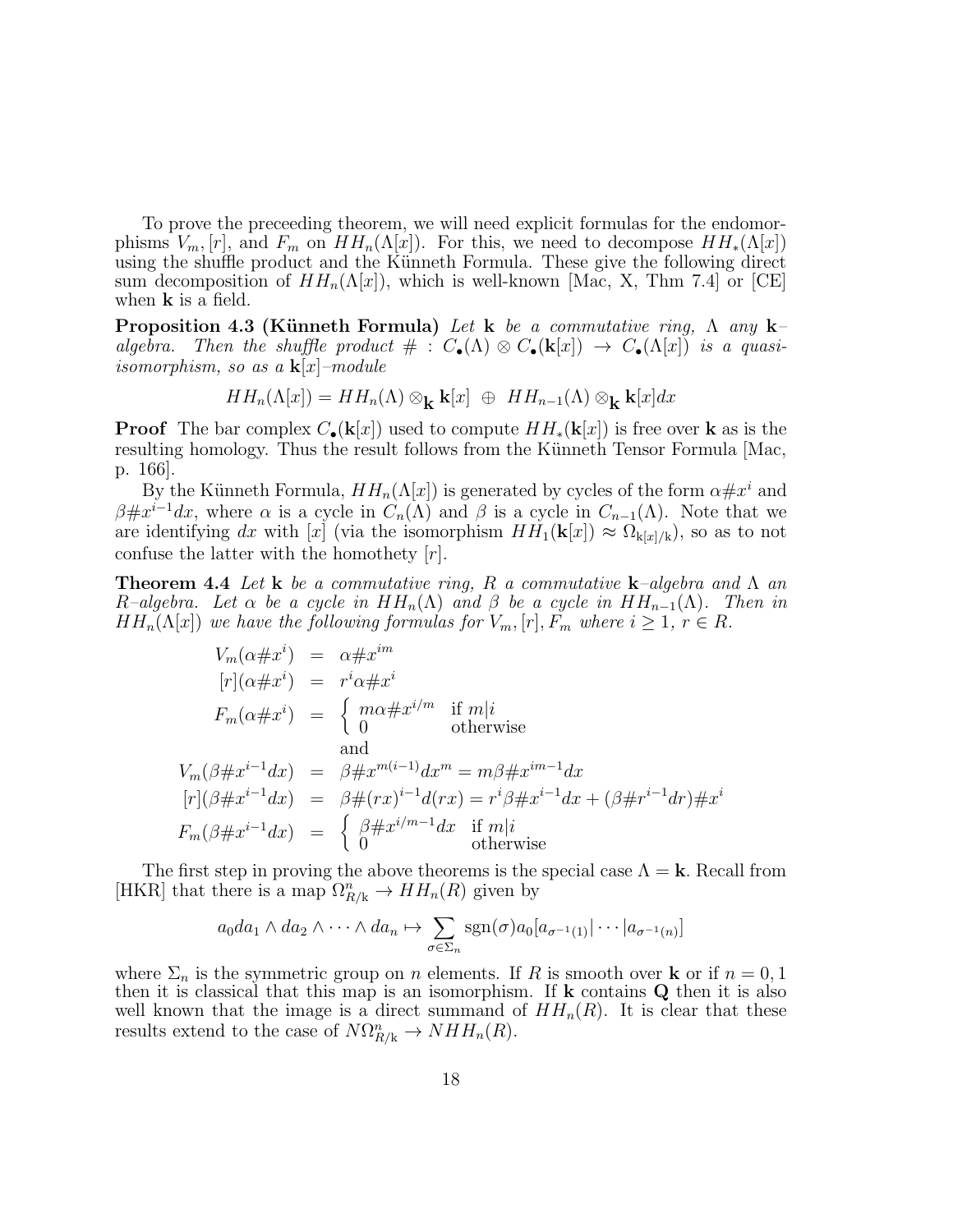**Theorem 4.5** The VHF operators commute with the map  $\phi : N\Omega_{R/k}^n \to NHH_n(R)$ . Here the VHF operators are defined as in 4.1 for  $HH_*$  and as in 3.1 for  $N\Omega_R^n$ .

**Proof** The result is clear for  $V_m$  and  $[r]$  since these endomophisms are induced by ring homomorphisms  $(x \mapsto x^m \text{ and } x \mapsto rx$ , respectively).

As in §3 every element of  $N\Omega_R$  can be written as a sum of differentials  $x^i\omega$  and  $x^{i-1}\nu \wedge dx$  where  $\omega \in \Omega_R^n$  and  $\nu \in \Omega_R^{n-1}$ . For the first case,  $\phi(x^i\omega)$  is a sum of chains of the form  $b_0x^i[b_1]\cdots[b_n]$  where the  $b_j \in R$ . To apply  $F_m$  to this we first apply *i* and then the trace. But  $i(b_i)$  is a diagonal matrix so all non-zero terms of the trace must also take the diagonal of the lefthand factor in formula (1). But  $i(b_0x^i)$  has diagonal terms only if i is a multiple of m and then each diagonal entry is  $b_0 x^{i/m}$ . Thus  $F_m(b_0 x^i[b_1|\cdots | b_n]) = mb_0 x^{i/m}[b_1|\cdots | b_n]$  from which it follows easily that  $F_m(\phi x^i \omega) = \phi(mx^{i/m} \omega) = \phi F_m(x^i \omega)$ . The second case is similar in that each term of  $\phi(x^{i-1}\nu \wedge dx)$  has a  $x^{i-1}$  and x in two positions, and no other powers of x. The nonzero terms in  $i(x)$  lie just below the diagonal (modulo m), and the terms in  $u(x^{i-1})$  lying just above the diagonal (modulo m) are zero unless i is a multiple of m, when they are  $x^{i/m}$ .

Corollary 4.6 (The case  $\Lambda = \mathbf{k}$ ) The isomorphism  $\phi : N\Omega^n_{\mathbf{k}} \approx NHH_n(\mathbf{k})$  commutes with  $V_m$ ,  $F_m$  and  $[r]$  for  $r \in \mathbf{k}$ . The Carf( $\mathbf{k}$ )–module structures on  $x\mathbf{k}[x] = NHH_0(\mathbf{k})$ and  $\Omega(\mathbf{k}[x]/\mathbf{k}) = NHH_1(\mathbf{k})$  which were described in 2.9 and 2.10 are induced by the natural VHF operators defined in this section.

Recall that the shuffle product  $\#$  is a chain complex map. As such it gives rise to maps  $HH_p(\Lambda) \otimes HH_q(R[x]) \to HH_{p+q}(\Lambda[x])$  whenever  $\Lambda$  is an R-algebra and R is a commutative k–algebra [Mac, Chap X, also p 313]. The following is immediate from the definitions of the VHF operators.

**Lemma 4.7** Let  $\Lambda$  be a R-algebra where R is a commutative **k**-algebra. Let  $p = 0, 1$ and  $q = 1 - p$ . Then the following formulas hold in  $NHH_{p+q}(\Lambda)$  for  $\alpha \in HH_p(\Lambda)$ ,  $\beta \in NHH_a(R)$ ,  $m > 0$  and  $r \in R$ .

$$
V_m(\alpha \# \beta) = \alpha \# V_m(\beta)
$$
  
\n
$$
[r](\alpha \# \beta) = \alpha \# [r](\beta)
$$
  
\n
$$
F_m(\alpha \# \beta) = \alpha \# F_m(\beta)
$$

At last we can give the proofs of our main theorems! **Proof of Theorem 4.4** The formulas for  $V_m$ ,  $F_m$  follow from 4.7, 4.6, 3.1 and examples 2.9, 2.10. Also using 4.7, we can regard  $x^i$  as a cycle in  $NHH_0(R) = xR[x]$  and  $x^{i-1}dx$  as a cycle in  $NHH_1(R) = \Omega_{R[x]/k}$  so  $[r](\alpha \# x^i) = \alpha \#[r]x^i = \alpha \#(rx)^i = r^i\alpha \# x^i$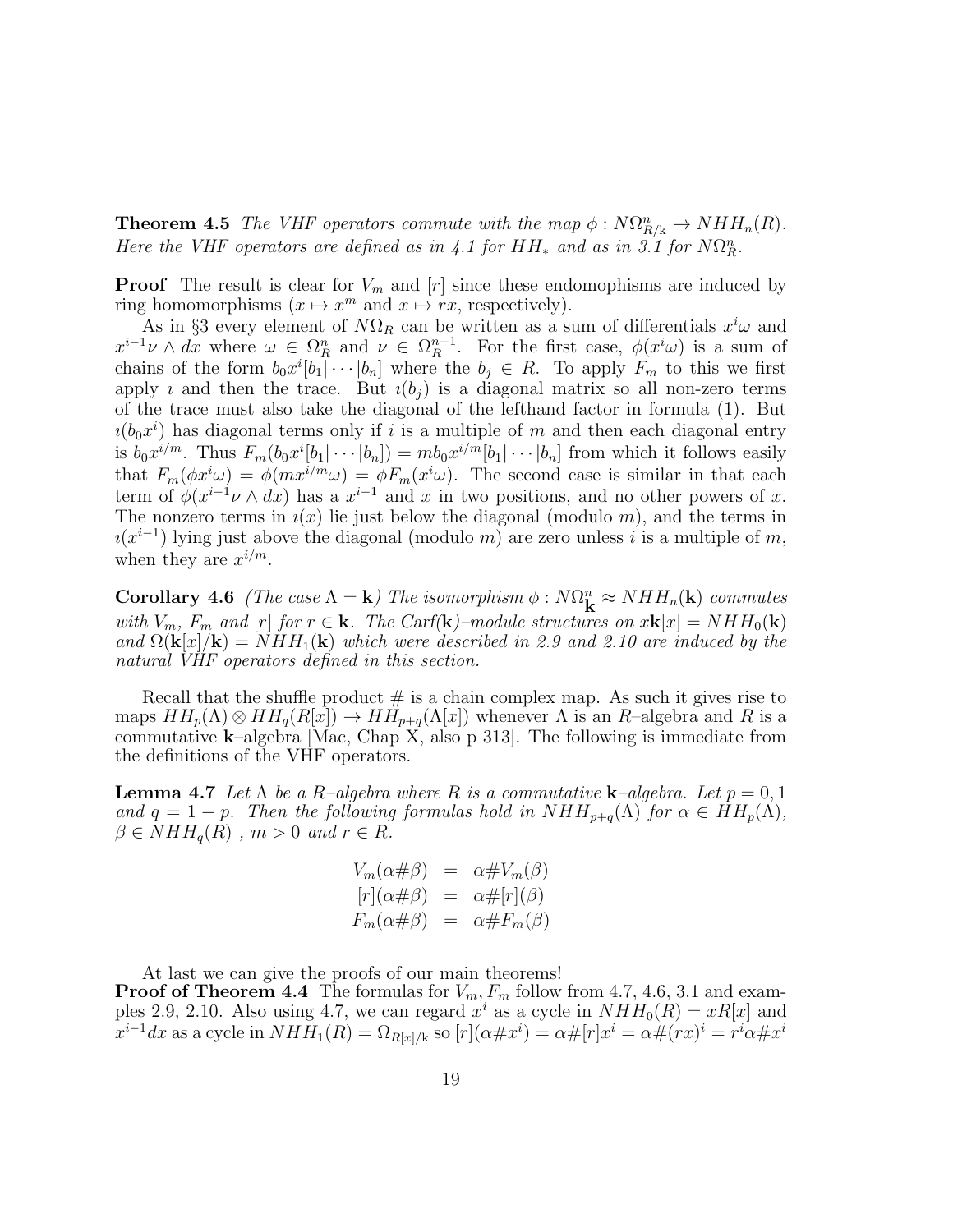and  $V_m(\beta \# x^{i-1}dx) = \beta \# [r](x^{i-1}dx) = \beta \# (r^ix^{i-1}dx + r^{i-1}x^idr) = \beta \# r^ix^{i-1}dx +$  $\beta \# r^{i-1} dr \# x^i$  by 3.1.

**Proof of Theorem 4.2** We shall show that the Cartier identities of Theorem 2.8 hold. Since by 4.4,  $HH_n(\Lambda) \otimes x\mathbf{k}[x]$  is closed under the action of  $V_m$ , [r] and  $F_m$ , it will then be a  $Carf(R)$ –submodule. Now  $V_m$  and  $F_m$  respect the direct sum decomposition of the Künneth Formula, so identities  $(i-V,F)$ ,  $(ii-V,F)$ ,  $(iv)$ ,  $(v)$  and  $(vii)$  follow from the special case  $\Lambda = \mathbf{k}$  and the results of Sections 2 and 3. Identities (i-[r]), (ii-[r]) and (iii-V) follow immediately from the definitions. Thus it is necessary only to demonstrate axioms (iii-F) and (vi). But again we use the formulas of Theorem 4.4 and the argument then follows closely that of Theorem 3.2.

Since  $W(R)$  is contained in  $Carf(R)$  the above theorems immediately yield:

**Corollary 4.8** With notation as in 4.4,  $NHH_n(\Lambda)$  is a  $W(R)$ -module with operations:

$$
(1 - rt^m) * (\alpha \# x^i) = mr^{i/m} \# x^i
$$
  

$$
(1 - rt^m) * (\beta \# x^{i-1} dx) = mr^{i/m} \beta \# x^{i-1} dx + (\beta \# r^{i/m-1} dr) \# x^i
$$

if  $m|i$  and 0 otherwise.

As an application, we can generalize the module structure of Corollary 3.6 to non-commutative de Rham cohomology. There are well known maps (see e.g. [LQ])  $B: HC_n(\Lambda) \to HH_{n+1}(\Lambda)$  and  $I: HH_n(\Lambda) \to HC_n(\Lambda)$ , which when composed give a map  $BI : HH_n(\Lambda) \to HH_{n+1}(\Lambda)$ . For example, the cokernel of  $BI : HH_0(\Lambda) \to HH_n(\Lambda)$  $HH_1(\Lambda)$  is  $HC_1(\Lambda)$ . Since  $(BI)^2 = 0$  we get a complex

$$
0 \longrightarrow HH_0(\Lambda) \stackrel{BI}{\longrightarrow} HH_1(\Lambda) \stackrel{BI}{\longrightarrow} HH_2(\Lambda) \stackrel{BI}{\longrightarrow} \cdots
$$

The cohomology of this complex is called the non-commutative de Rahm cohomology of  $\Lambda$  (see eg. [LQ]). We will use the notation  $HH^*_{dR}(\Lambda)$  to distinguish it from the classical de Rahm cohomology  $H^*_{dR}(\Lambda)$  used in §3. Of course, if  $\Lambda$  is commutative and smooth over **k** then  $H_{dR}^*$  and  $HH_{dR}^*$  agree. Finally, we use the notation  $NHH_{dR}^n(\Lambda)$  =  $\ker(HH_{dR}^n(\Lambda[x]) \xrightarrow{x\mapsto 0} HH_{dR}^n(\Lambda)).$  This is known to be a torsion abelian group. In particular, if  $\mathbf{Q} \subseteq \mathbf{k}$  then  $\overline{N} H H_{dR}^*(\Lambda) = 0$ .

**Proposition 4.9** Let R be a commutative **k**-algebra and suppose that  $\Lambda$  is a (possibly non-commutative) R–algebra. The differential  $BI : NHH_n(\Lambda) \to NHH_{n+1}(\Lambda)$  is a morphism of Carf(R)–modules. In particular,

- $NHH_{dR}^{n}(\Lambda)$  is a Carf(R)-module.
- $NHC_1(\Lambda)$  is a Carf(R)–module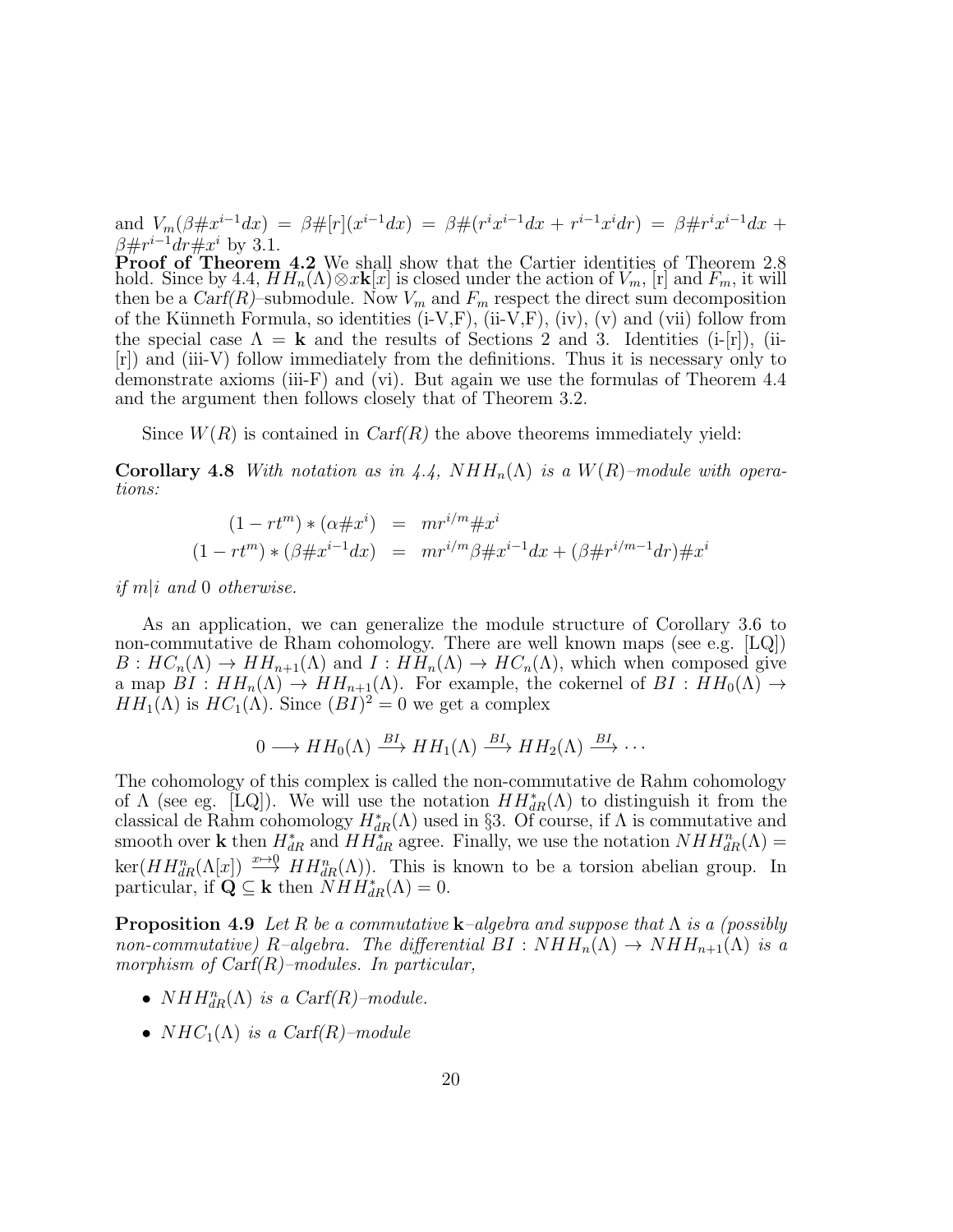**Proof:** The VHF endomorphisms are endomorphisms of mixed complexes. As such they commute with  $S, B, I$  and the composition  $BI$ . Hence  $BI$  commutes with every element of  $Carf(R)$ .

We can now show that  $NHC_*(\Lambda)$  is also a  $Carf(R)$ –module, at least if we assume that  $Q \subseteq k$ . It follows from [Goodw] that the SBI sequence breaks up into short exact sequences

$$
0 \longrightarrow NHC_{n-1}(\Lambda) \stackrel{B}{\longrightarrow} NHH_n(\Lambda) \stackrel{I}{\longrightarrow} NHC_n(\Lambda) \longrightarrow 0
$$

*i*. From this we see that  $NHC_{n-1}(\Lambda)$  is the kernel of  $NHH_n(\Lambda) \stackrel{BI}{\longrightarrow} NHH_{n+1}(\Lambda)$ . The following follows immediately from 4.9.

**Theorem 4.10** Let  $\mathbf{Q} \subseteq \mathbf{k}$  and R,  $\Lambda$  as above. Then each  $NHC_n(\Lambda)$  is a Carf(R)– module, and

$$
0 \longrightarrow NHC_{n-1}(\Lambda) \stackrel{B}{\longrightarrow} NHH_n(\Lambda) \stackrel{I}{\longrightarrow} NHC_n(\Lambda) \longrightarrow 0
$$

is a short exact sequence of  $\text{Carf}(R)$ -modules.

As an illustration of the power of module structures, we give a quick proof of a calculation of Kassel [K-CCM, Example 3.3]. For this, we need the Leibniz formula [LQ, p.576], [FT] (see also [GRW, 5.5]):

$$
BI(\alpha\#\beta) = BI(\alpha)\#\beta + (-1)^p\alpha\# BI(\beta),
$$

where  $\alpha \in HH_p(\Lambda)$ , and  $\beta \in HH_q(\mathbf{k}[x])$ . Identifying  $HH_1(\mathbf{k}[x]) = \Omega_{\mathbf{k}[x]}$ , we also note that  $BI(dx) = BI(BI(x)) = 0.$ 

**Proposition 4.11** Let **k** be any commutative ring containing  $Q$ , and let  $\Lambda$  be any (not necessarily commutative) **k**–algebra. Then there is a natural isomorphism of  $Carf(\mathbf{k})$ –modules:

$$
NHC_n(\Lambda) \approx HH_n(\Lambda) \otimes x\mathbf{k}[x].
$$

The module structure on the right is given in 2.9. Consequently,

$$
HC_n(\Lambda[x]) = HC_n(\Lambda) \oplus HH_n(\Lambda) \otimes x\mathbf{k}[x].
$$

**Proof** By Theorem 4.10 above  $NHC_n$  is a Carf(k)–module, so by Corollary 2.14 it is enough to show that for some  $r \in \mathbf{k}$ ,  $r \neq 0, \pm 1$ , the eigenspace  $M_1$  of r under the endomorphism  $(1 - rt)*$  is isomorphic to  $HH_n(\Lambda)$ . Viewing  $NHC_n(\Lambda)$  as the image of  $BI : NHH_n(\Lambda) \to NHH_{n+1}(\Lambda)$ ,  $BI$  is an epimorphism of Carf(k)–modules so  $M_1$  is the image of the corresponding eigenspace of  $NHH_n(\Lambda)$  which is seen to be generated by  $\alpha \# x$ , and  $\beta \# dx$ ,  $\alpha \in HH_n(\Lambda)$  and  $\beta \in HH_{n-1}(\Lambda)$  by Theorem 4.4.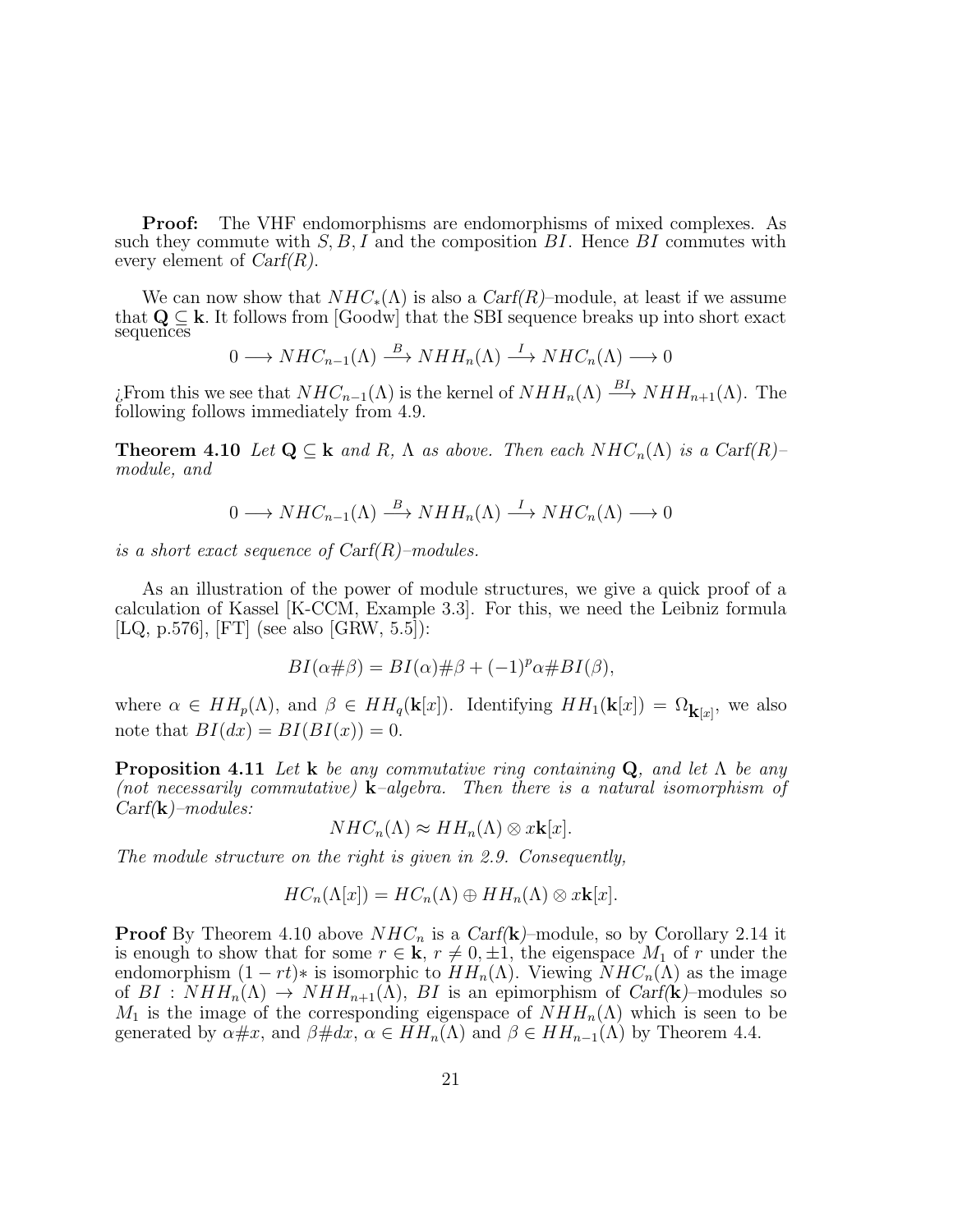Now define  $\Psi : HH_n(\Lambda) \to M_1$  by  $\Psi(\alpha) = BI(\alpha \# x) = BI(\alpha) \# x + (-1)^n \alpha \# dx$ . But  $BI(\beta \# dx) = BI(\beta) \# dx = (-1)^n BI(BI(\beta) \# x) = (-1)^n \Psi(BI(\beta))$  so  $\Psi$  is surjective. Projecting onto the summand  $HH_n(\Lambda) \otimes \mathbf{k}[x]dx$  of  $NH_{n+1}(\Lambda)$  (via the Künneth Formula) we see that  $\Psi$  is injective, completing the proof.

To conclude this section, we observe that the VHF operators commute with the Dennis Trace map  $K_*(\Lambda[x]) \to HH_*(\Lambda[x])$ . [Igusa, 1.a]. This is because the Verschiebung  $NK_n(\Lambda) \to NK_n(\Lambda)$  is induced by the map  $x \to x^m$ , the homothety [r] is induced by  $x \mapsto rx$ , and the Frobenius is the transfer on K-theory associated with this map (see [Bloch2, W-MVS]). We note that the Frobenius transfer (associated with  $x \mapsto x^m$ ) is given by composing the map on K-theory induced by *i* with the isomorphism  $K_n(M_m(\Lambda)) \approx K_n(\Lambda)$  induced by Morita invariance. Since these operations make  $NK_n(\Lambda)$  into a  $Carf(R)$ –module [W-MVS], we have the following result.

**Proposition 4.12** Let  $\Lambda$  be a R algebra where R is a commutative **k**-algebra. Then the Dennis Trace map  $D: NK_n(\Lambda) \to NHH_n(\Lambda)$  is a homomorphism of Carf(R)– modules.

## 5 The  $W(R)$ –module structure on  $HH_*$  of graded rings

In this section **k** will be a commutative ring, R a commutative **k**-algebra and  $\Lambda$  =  $\Lambda_0 \oplus \Lambda_1 \oplus \Lambda_2 \oplus \cdots$  will be a graded unitary R-algebra, i.e. each graded piece  $\Lambda_j$  is a R–module.

Set  $HH_n(\Lambda) = HH_n(\Lambda)/HH_n(\Lambda_0)$ . We will show that  $HH_n(\Lambda)$  is a  $W(R)$ module. The example in [GRW, Thm. 3.11] shows that  $HH_n(\Lambda)$  need not be a *Carf(R)*–module, because Theorem 2.13 is violated for  $n \geq 2$ .

Given a graded R–algebra  $\Lambda$  and an indeterminant x, we define a map  $f_x : \Lambda \to$  $\Lambda[x]$  by sending  $a_k \in \Lambda_k$  to  $a_k x^k$ . This induces a map  $HH_n(\Lambda) \to HH_n(\Lambda[x])$  which we also call  $f_x$ . If  $\alpha$  is an cycle of  $HH_n(\Lambda)$  of weight k (see [GRW, Def. 1.1]), using the decomposition of the Künneth Formula we see  $f_x(\alpha) = \alpha' \# x^k + \beta \# x^{k-1} dx$ for some  $\alpha' \in HH_n(\Lambda)$  and some  $\beta \in HH_{n-1}(\Lambda)$ . Now  $x \mapsto 1$  is a left inverse to  $f_x$  so (since  $d(1) = 0$ )  $\alpha' = \alpha$ . Writing  $\xi_x(\alpha) = \beta$  we have a homomorphism  $\xi : HH_n(\Lambda) \to HH_{n-1}(\Lambda)$ . We remark that  $\xi$  is very dependent on the grading of  $\Lambda$ .

For example, if  $\Lambda$  is the polynomial ring  $\Lambda_0[t]$ , and t is in degree 1, the map  $f_x$  is the substitution  $t \mapsto xt$ . It is easy to calculate directly that for  $\omega \in HH_*(\Lambda_0)$ 

$$
\xi_x(t^k \omega) = 0, \text{ but } \xi_x(\omega \# t^{k-1} dt) = t^k \omega.
$$

**Lemma 5.1** With notation as above, the map  $\xi : HH_n(\Lambda) \to HH_{n-1}(\Lambda)$  defined by

$$
f_x(\alpha) = \alpha \# x^k + \xi(\alpha) \# x^{k-1} dx
$$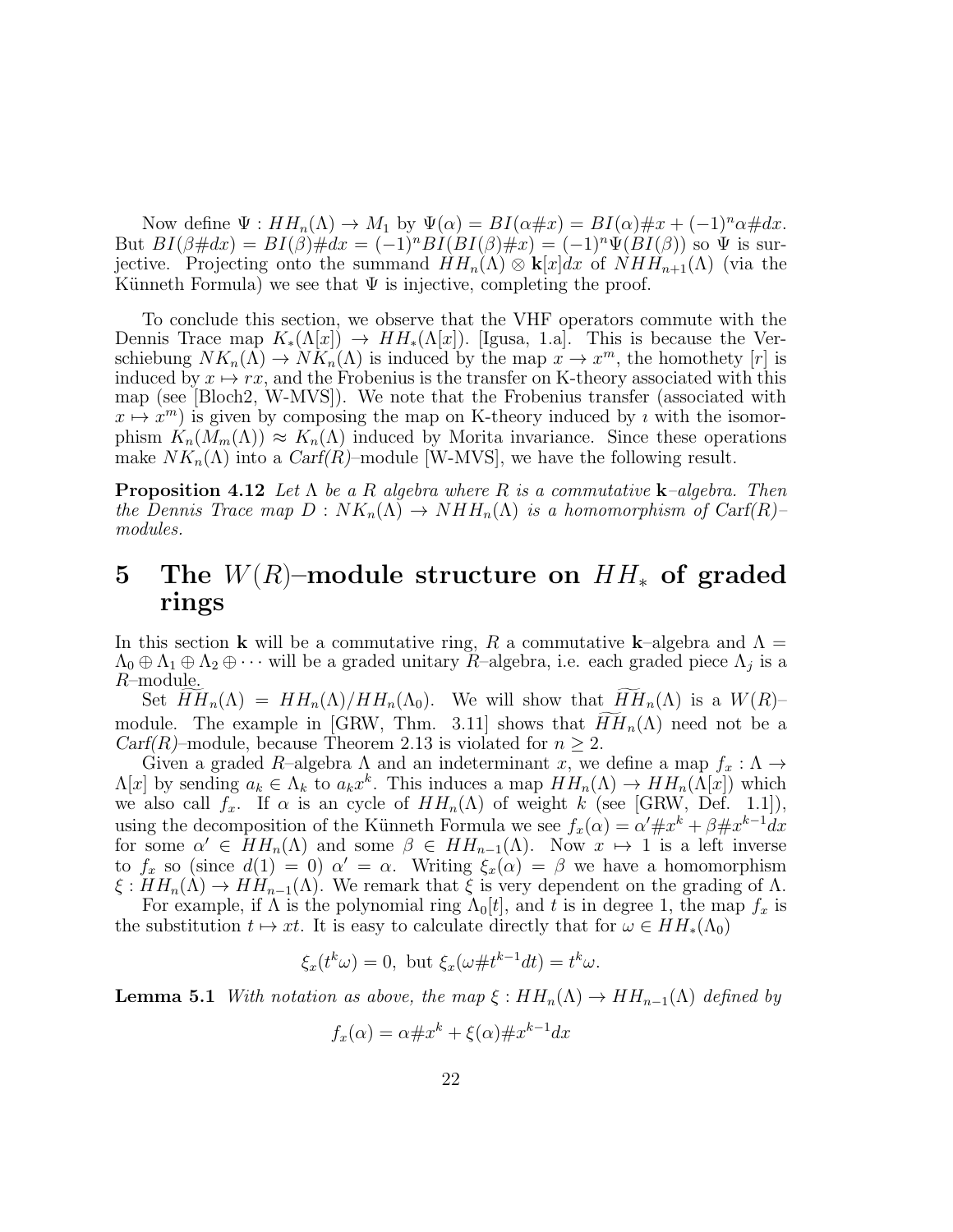satisfies the equation  $\xi^2 = 0$ .

**Proof** We consider  $\Lambda[y]$  as a graded ring with  $\Lambda$  graded in the usual way and y in degree 0. Consider the following commutative diagram

$$
\begin{array}{ccc}\n\Lambda & \xrightarrow{f_y} & \Lambda[y] \\
\hline\nf_x & & \downarrow f_x \\
\Lambda[x] & \xrightarrow{x \mapsto xy} & \Lambda[x, y].\n\end{array}
$$

Calculating (writing h for the bottom map) we have for  $\omega$  a homogeneous form of degree k in  $HH_n(\Lambda)$ 

$$
hf_x(\omega) = h(\omega \# x^k + \xi(\omega) \# x^{k-1} dx)
$$
  
=  $\omega \# (xy)^k + \xi(\omega) \# (xy)^{k-1} d(xy)$   
=  $\omega \# x^k y^k + \xi(\omega) \# x^k y^{k-1} dy + \xi(\omega) \# x^{k-1} y^k dx$  (6)

On the other hand

$$
f_x f_y(\omega) = f_x(\omega \# y^k + \xi(\omega) \# y^{k-1} dy) \n= \omega \# y^k x^k + \xi(\omega) \# x^k y^{k-1} dy + \xi(\omega \# y^k + \xi(\omega) \# y^{k-1} dy) \# x^{k-1} dx \n= \omega \# y^k x^k + \xi(\omega) \# x^k y^{k-1} dy + \xi(\omega \# y^n) \# x^{k-1} dx \n+ \xi(\xi(\omega) \# y^{k-1} dy) \# x^{k-1} dx
$$
\n(7)

Now to calculate the last two terms in (7) we have

$$
f_x(\omega \# y^k) = f_x(\omega) \# f_x(y^k)
$$
  
=  $(\omega \# x^k + \xi(\omega) \# x^{k-1} dx) \# y^k = \omega \# x^k y^k + \xi(\omega) \# x^{k-1} y^k dx$  (8)

since y has degree 0, so that  $\xi(\omega \# y^k) = \xi(\omega) y^k$ . Also

$$
f_x(\xi(\omega) \# y^{k-1} dy) = f_x(\xi(\omega)) \# f_x(y^{k-1} dy)
$$
  
=  $(\xi(\omega) x^k + \xi(\xi(\omega)) x^{k-1} \# dx) \# y^{k-1} dy$   
=  $\xi(\omega) x^k y^{k-1} dy + \xi^2(\omega) \# x^{k-1} y^{k-1} dx \wedge dy$  (9)

so that  $\xi(\xi(\omega) \# y^{k-1}dy) = \xi^2(\omega) \# y^{k-1}dy$ . Substituting (8) and (9) into (7) and comparing with (6) we see that  $\xi^2(\omega) \# y^{k-1} x^{k-1} dy \wedge dx = 0$ . But this term lives in the last summand of the Künneth Formula decomposition

$$
HH_n(\Lambda[x,y]) = HH_n(\Lambda) \otimes_{\mathbf{k}} \mathbf{k}[x,y] \oplus HH_{n-1}(\Lambda) \otimes_{\mathbf{k}} \Omega_{\mathbf{k}[x,y]} \oplus HH_{n-2}(\Lambda) \otimes_{\mathbf{k}} \Omega_{\mathbf{k}[x,y]}^2.
$$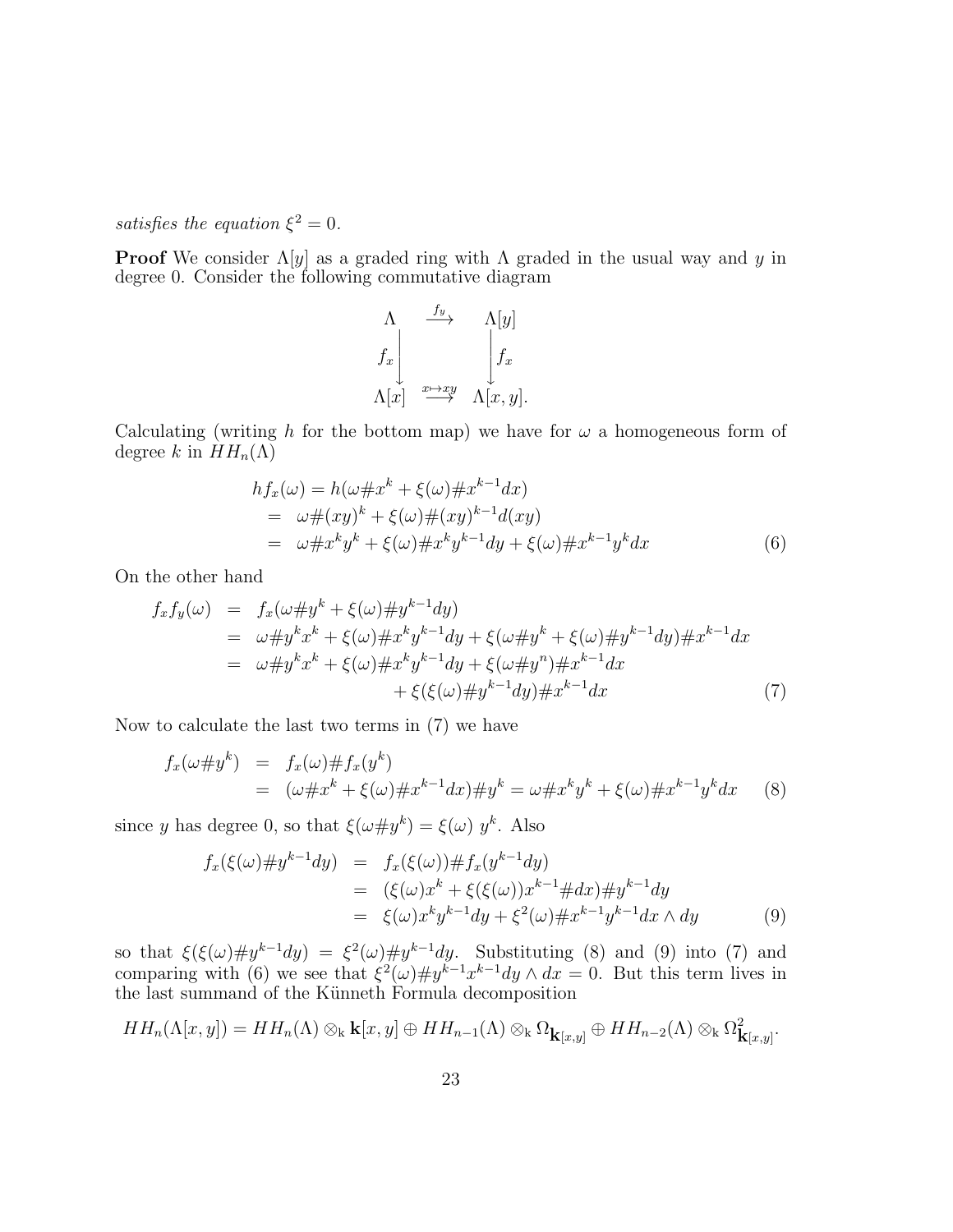Since  $\Omega_{\mathbf{k}[x,y]}^2 = \mathbf{k}[x,y]dx \wedge dy$  is a free k-module it follows that  $\xi^2(\omega) = 0$ . This completes the proof of the lemma.

We can now prove our main theorem of this section.

**Theorem 5.2** Let  $\Lambda$  be a graded R-algebra where R is a commutative **k**-algebra. Then there is a  $W(R)$ -module structure on  $\widetilde{HH}_n(\Lambda)$  such that the inclusion  $f_x$ :  $\widetilde{HH}_n(\Lambda) \to NHH_n(\Lambda)$  is a  $W(R)$ -module map. In particular, if  $\omega$  is a homogeneous cycle of weight k then

$$
(1 - rt^m) * \omega = mr^{k/m} \omega + r^{k/m-1} \xi(\omega) \# dr \tag{10}
$$

if m divides k and 0 otherwise.

**Proof** We will show the following diagram commutes

$$
\widetilde{HH}_n(\Lambda) \xrightarrow{f_x} NHH_n(\Lambda)
$$
\n
$$
\ast \downarrow \qquad \qquad \downarrow \star
$$
\n
$$
\widetilde{HH}_n(\Lambda) \xrightarrow{f_x} NHH_n(\Lambda)
$$

where  $*$  denotes multiplication by  $(1 - rt^m)$  given by formula  $(10)$  on the left and given by Corollary 4.8 on the right. Then, since  $NHH_n(\Lambda)$  is a  $W(R)$ –module by 4.8 and  $f_x$  is injective it follows that  $HH_n(\Lambda)$  is a  $W(R)$ –module.

To this end, let  $\omega$  be a homogeneous cycle in  $\widetilde{HH}_n$  of weight k. If m does not divide k then both multiplications by  $(1 - rt^m)$  give 0. If  $m|k$  then as in the proof of Lemma 5.1 we calculate

$$
\xi(mr^{k/m}\omega + r^{k/m-1}\xi(\omega) \# dr) = \xi(mr^{k/m}\omega) + \xi(r^{k/m-1}\xi(\omega) \# dr) \n= mr^{k/m}\xi(\omega) + r^{k/m-1}\xi^2(\omega) \# dr = mr^{k/m}\xi(\omega)
$$

using the fact that r is of degree 0 and  $\xi^2(\omega) = 0$ . From this the easy calculation

$$
(1 - rt^m) * f_x(\omega) = mr^{k/m} \omega \# x^k + mr^{k/m} \xi(\omega) \# x^{k-1} dx + r^{k/m-1} \xi(\omega) \# x^k dr
$$
  
=  $f_x(1 - rt^m) * \omega$ 

completes the proof.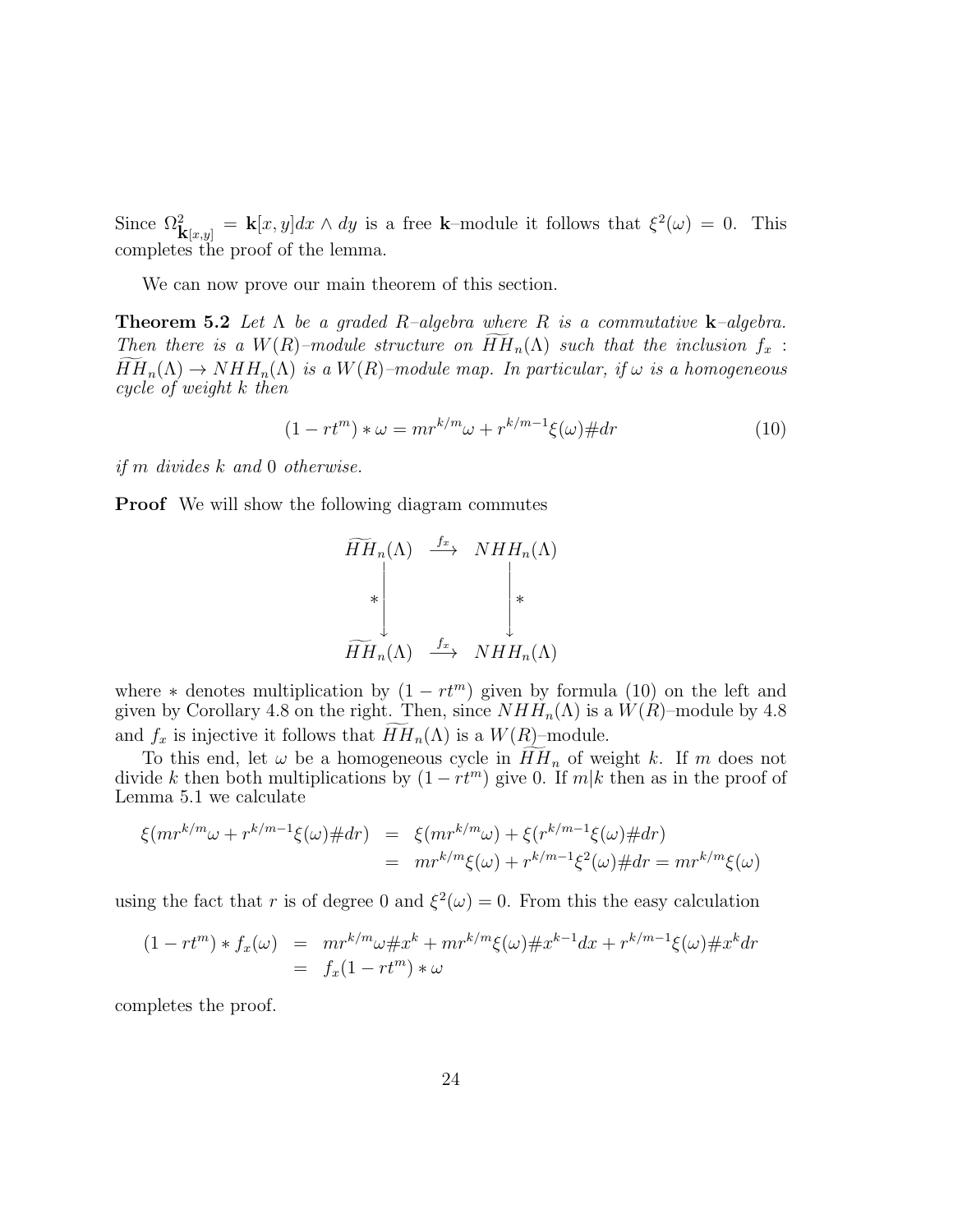**Remark 5.3** If  $\Lambda$  is commutative the map  $\Omega_{\Lambda/k}^n \to HH_n(\Lambda)$  induces a map (which we call  $\phi$  as in 4.5)  $\tilde{\Omega}_{\Lambda/k}^n \to \widetilde{HH}_n(\Lambda)$ . This map is a map of  $W(R)$ -modules. In fact, we can mimic the definition of  $\xi$  in the context of  $\tilde{\Omega}_{\Lambda/k}^n$ . For if  $\omega = a_0 da_1 \wedge da_2 \wedge \cdots \wedge da_n$ where  $e_i = \deg(a_i)$  and  $k = e_0 + \cdots + e_n$  then

$$
f_x(\omega) = a_0 x^{e_0} d(a_1 x^{e_1}) \wedge \cdots \wedge d(a_n x^{e_n})
$$
  
=  $x^k \omega + a_0 x^{k-e_i} \sum_{i=1}^n a_i da_1 \wedge \cdots \wedge d(x^{e_i}) \wedge \cdots \wedge da_n$   
=  $x^k \omega + a_0 x^{k-1} \sum_{i=1}^n e_i a_i da_1 \wedge \cdots \wedge dx \wedge \cdots \wedge da_n$   
=  $x^k \omega + a_0 x^{k-1} \sum_{i=1}^n (-1)^{n-i} e_i a_i da_1 \wedge \cdots \wedge da_{i-1} \wedge da_{i+1} \wedge \cdots \wedge da_n \wedge dx$ 

Thus we may write

$$
\xi(\omega) = a_0 \sum_{i=1}^n (-1)^{n-i} e^i a_i da_1 \wedge \cdots \wedge \widehat{da_i} \wedge \cdots \wedge da_n
$$

Hence formula (1) of Theorem 3.4 could have been written

$$
(1 - rt^m) * \omega = r^{k/m} m \omega + r^{k/m-1} \xi(\omega) \wedge dr
$$

which mirrors Theorem 5.2. In particular, if  $\Lambda$  is smooth over k then the formulas in Theorems 3.4 and 5.2 agree.

Our technique for obtaining the  $W(R)$ –module structure on  $HH_*(\Lambda)$ , i.e. imbedding  $HH_*(\Lambda)$  in  $NHH_*(\Lambda)$ , is analagous to the method used in [W-MGR, §1] and thus we obtain

**Theorem 5.4** With **k**, R, and  $\Lambda$  as in Theorem 5.2 the Dennis trace map  $D$ :  $\widetilde{K}_n(\Lambda) \to \widetilde{HH}_n(\Lambda)$  is a  $W(R)$ -module homomorphism.

When  $\Lambda$  is a graded **k**–algebra, the map BI induces  $BI : \widetilde{HH}_n(\Lambda) \to \widetilde{HH}_{n+1}(\Lambda)$ . The homology of the resulting complex will be denoted  $\widetilde{HH}_{dR}^*(\Lambda)$ . Alternatively we could define  $\widetilde{HH}_{dR}^*(\Lambda)$  to be the quotient  $HH_{dR}^*(\Lambda)/HH_{dR}^*(\Lambda_0)$ , as in §3 and §4. We then have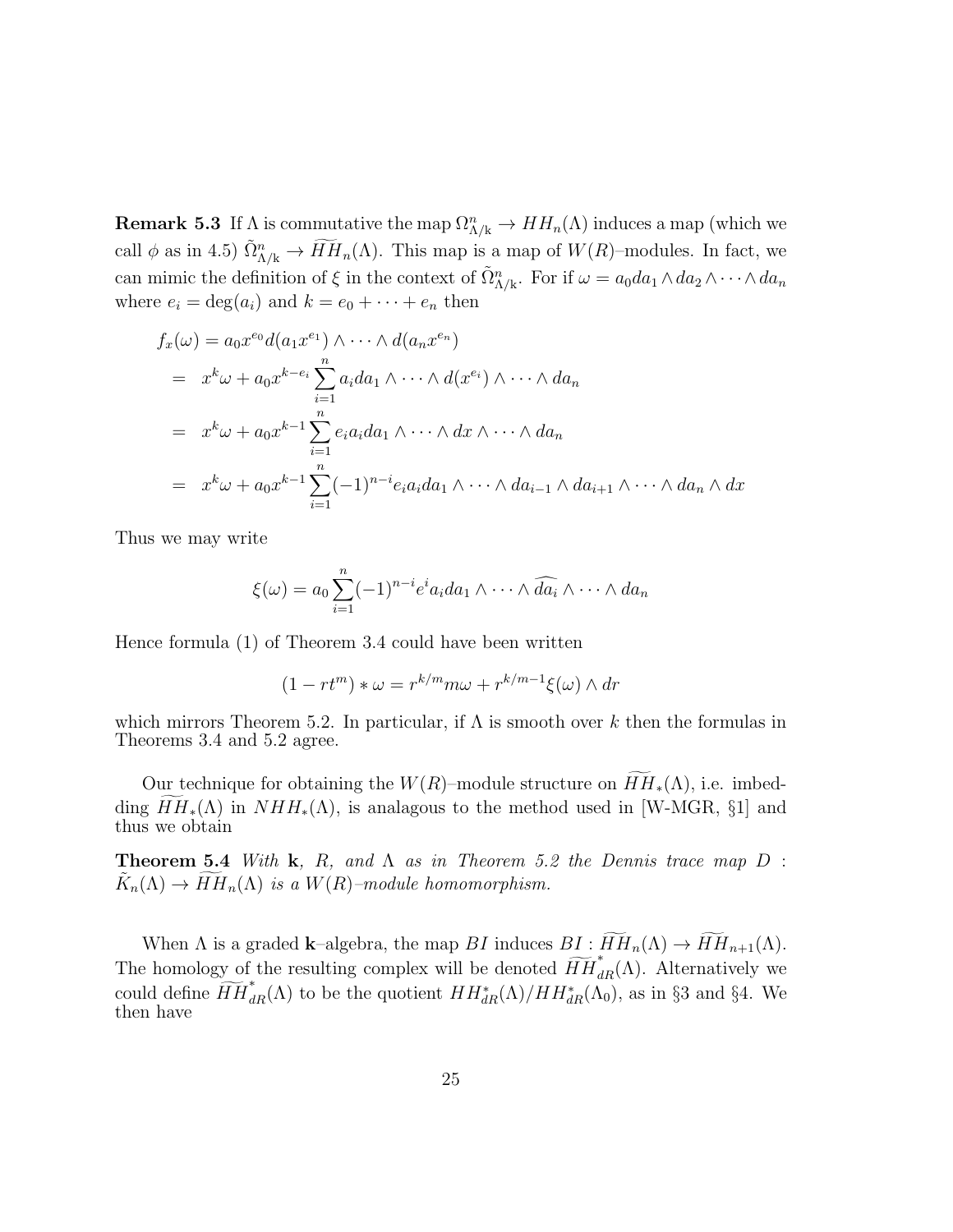**Theorem 5.5** Let R be a commutative **k** algebra and  $\Lambda$  an graded R-algebra. Then  $BI : \widetilde{HH}_{n}(\Lambda) \to \widetilde{HH}_{n+1}(\Lambda)$  is a  $W(R)$ -module map. Consequently,  $\widetilde{HH}_{dR}^{n}(\Lambda)$  is a  $W(R)$ -module for each n.

**Proof** Since B and I are natural and hence commute with the embedding  $f_x$  of  $HH_n(\Lambda)$  in  $NHH_n(\Lambda)$ , this follows from the corresponding result for NHH. This was proven in 4.9.

Finally we derive the graded analogues of the results in the last section about NHC when  $\mathbf{Q} \subseteq \mathbf{k}$ . If  $\Lambda$  is a graded k–algebra,  $\widehat{HC}_n(\Lambda)$  will denote the quotient  $HC_n(\Lambda)/HC_n(\Lambda_0)$ . As in loc. cit., it follows from [Goodw] that the SBI sequence breaks up into short exact sequences

$$
0 \longrightarrow \widetilde{HC}_{n-1}(\Lambda) \stackrel{B}{\longrightarrow} \widetilde{HH}_n(\Lambda) \stackrel{I}{\longrightarrow} \widetilde{HC}_n(\Lambda) \longrightarrow 0.
$$

¿From this we see that  $\widetilde{HC}_{n-1}(\Lambda)$  is the kernel of the map  $\widetilde{HH}_n(\Lambda) \stackrel{BI}{\longrightarrow} \widetilde{HH}_{n+1}(\Lambda)$ . Since  $BI$  is a  $W(R)$ -module map we have

Corollary 5.6 Let  $Q \subseteq k$  and R,  $\Lambda$  as above, with  $\Lambda$  a graded R-algebra. Then  $HC_n(\Lambda) = HC_n(\Lambda)/HC_n(\Lambda_0)$  is a  $W(R)$ -module.

## 6 The  $W(\mathbf{k})$  and  $Carf(\mathbf{k})$ –module structure on  $HC_*$ in positive characteristic

In this section, we give a mixed complex  $C_{\bullet}(\Lambda) \otimes N\Omega_{\mathbf{k}}^{\bullet}$  of Carf(k)–modules whose Hochschild and cyclic homology are  $NHH(\Lambda)$  and  $NHC(\Lambda)$ . Under the induced Carf(k)–module structure on  $NHH(\Lambda)$  and  $NHC(\Lambda)$ , we show that  $V_m$ ,  $F_m$  and  $[r]$ with  $r \in \mathbf{k}$  correspond to the VHF operators on  $C_{\bullet}(\Lambda[x])$ . This will establish the following result:

**Theorem 6.1** Let  $\Lambda$  be a **k**-algebra. The VHF operators on  $C_{\bullet}(\Lambda[x])$  defined in §4 make  $NHH_*(\Lambda)$  and  $NHC_*(\Lambda)$  into Carf(k)–modules.

Recall from [K-CCM] that a *mixed complex*  $(M, b, B)$  of **k**-modules is a graded **k**–module  $\{M_i : i \geq 0\}$ , together with endomorphisms b and B of degree  $-1$  and  $+1$ respectively, which satisfy

$$
b^2 = B^2 = Bb + bB = 0
$$

Associated to a mixed complex are its Hochschild homology  $HH_*(M) = H_*(M, b),$ its cyclic homology  $HC_*(M) = H_*(B M, d)$  (see [K-CCM, p. 198]) and related groups such as  $HP_*(M)$  etc.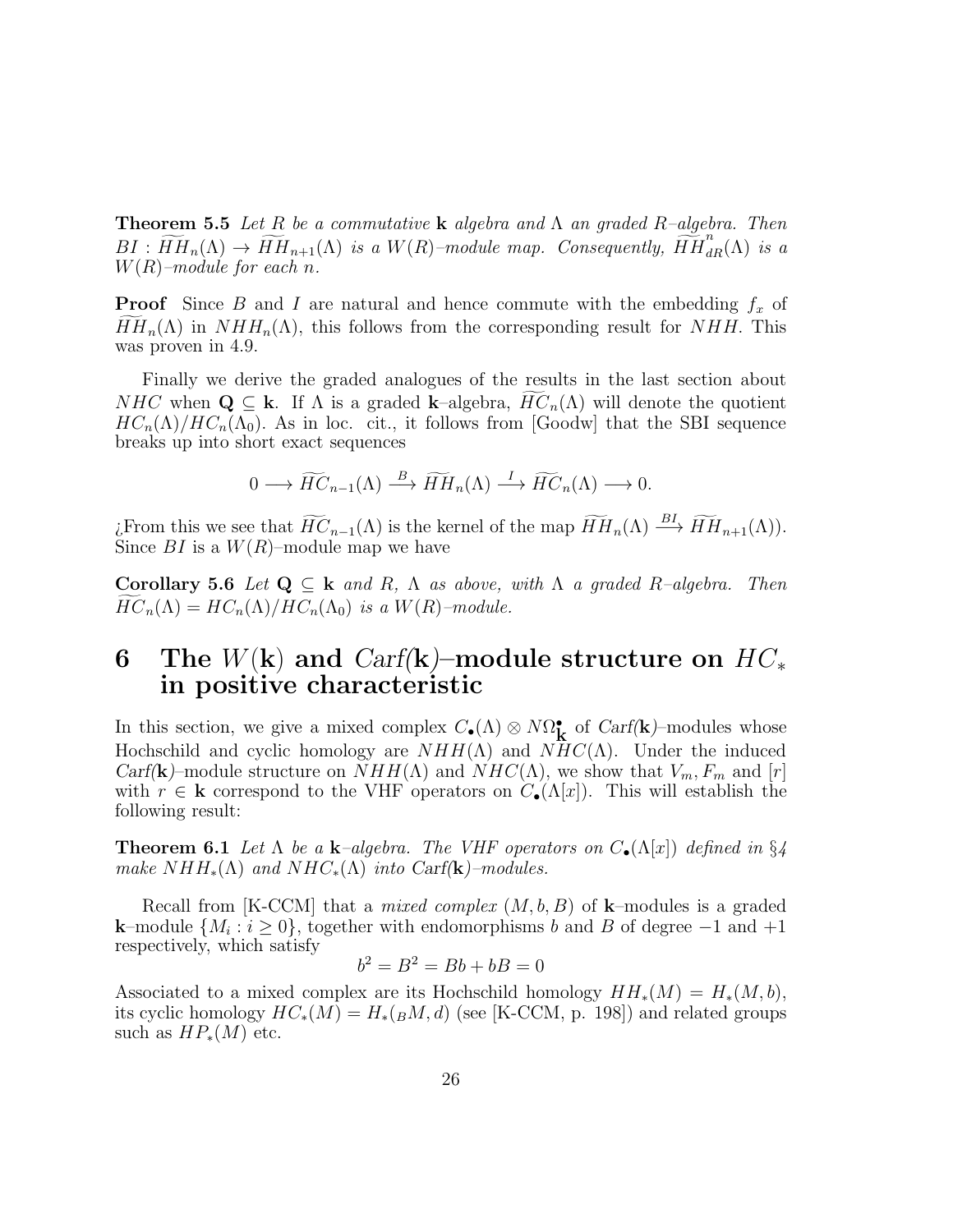**Example 6.2** If R is a commutative **k**-algebra,  $(\Omega_R^{\bullet}, 0, d)$  is a mixed complex of R-modules, where  $d : \Omega_R^n \to \Omega_R^{n+1}$  is the de Rahm differential. By Theorem 3.2 the mixed subcomplex  $(N\Omega_R^{\bullet}, 0, d)$  of  $(\Omega_{R[x]}^{\bullet}, 0, d)$  is even a mixed complex of  $\mathbf{k} \otimes \text{Carf}(R)$ modules.

**Example 6.3** If  $\Lambda$  is any k–algebra, the "reduced bar construction" (see [CE, p. 176] or [Mac, X.2]) is the complex  $C_{\bullet}(\Lambda)$  with

$$
C_n(\Lambda) = \Lambda \otimes_{\mathbf{k}} \underbrace{ \overset{n \text{ times}}{\Lambda/\mathbf{k} \otimes \cdots \otimes \Lambda/\mathbf{k}} }_{n \text{ times}}
$$

This is a mixed complex, but not a cyclic module in the sense of Connes. It is traditional to use the notation  $a_0[a_1|a_2] \cdots a_n]$  for a generator of  $C_n(\Lambda)$ . The endomorphism  $B$  is the usual one given in [LQ, K-CCM] etc.

Example 6.4 The tensor product of two mixed complexes of k–modules is determined in the usual way. In particular, we can combine the above two examples to construct  $(C_{\bullet}(\Lambda) \otimes_k N\Omega_k^{\bullet}, b \otimes 1, B \otimes 1 \pm 1 \otimes d)$ , which is not only a mixed complex of **k**–modules, but is also a mixed complex of  $Carf(\mathbf{k})$ –modules.

In order to show that  $HH$  and  $HC$  of the previous mixed complex agree with  $NHH(\Lambda)$  and  $NHC(\Lambda)$ , we need to compare it to the mixed complex  $NC_{\bullet}$ . For this, we need to recall the homotopy notion of morphism for mixed complexes. There are two notions of morphisms of mixed complexes: strict morphisms (map commuting with b and B) and strongly homotopy maps [K-CCM, 2.2]. If M and N are mixed complexes a *strongly homotopy map*  $G : \overline{M} \to N$  is a collection of graded **k**–module maps  $G^{(i)}: M_{\bullet} \to N_{\bullet+2i}, i \ge 0$  such that  $G^{(0)}$  is a chain map  $([G^{(0)}, b] = 0)$  and

$$
[G^{(i+1)}, b] + [G^{(i)}, B] = 0 \text{ for all } i \ge 0
$$

(In [K-CCM] the brackets stand for graded commutators but as the  $G^{(i)}$  have even degree here they are simply commutators.) The composition  $H \circ G$  of strongly homotopy maps is again a strongly homotopy map:  $(HG)^{(n)} = \Sigma H^{(i)} G^{(j)}$ .

By [K-CCM, 2.3] a strongly homotopy map not only induces the obvious map  $G_*: HH_*(M) \to HH_*(N)$  but also maps  $G_*: HC_*(M) \to HC_*(N)$ , etc.

We will call a map  $G: M \to N$  (strict or strongly homotopy) a quasi-isomorphism if the maps  $HH_*(M) \to HH_*(N)$  induced by  $G^{(0)}$  are isomorphisms. It is well known that the induced maps  $G_* : H\ddot{C}_*(M) \to H\ddot{C}_*(N)$  etc. are also isomorphisms whenever G is a quasi-isomorphism of mixed complexes.

**Example 6.5 (homothety)** If  $r \in \mathbf{k}$ , the map  $R[x] \to R[x]$  sending x to rx defines a strict endomorphism [r] of the mixed complex  $N\Omega_R^{\bullet}$  of Example 6.2. If we want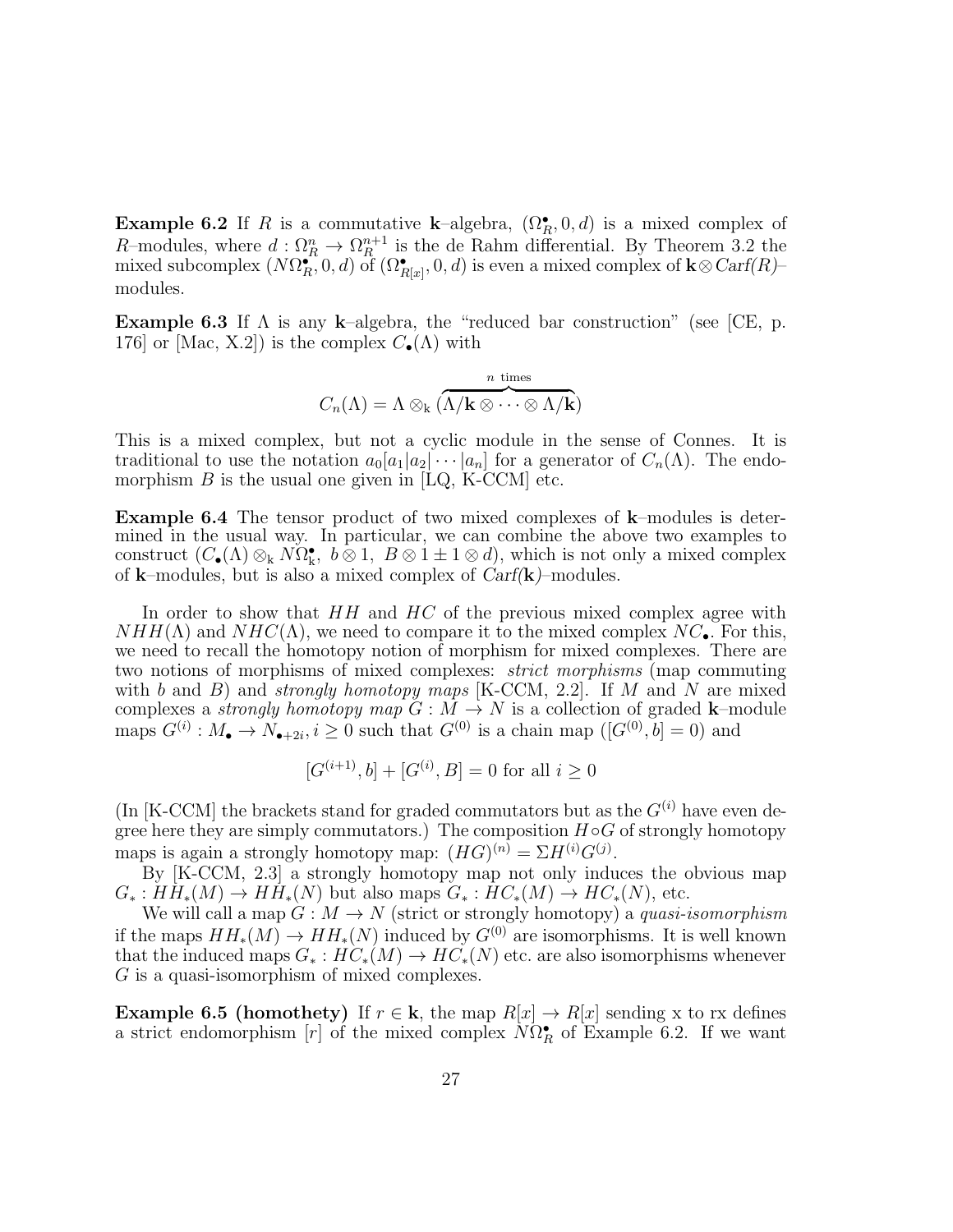to define a homothety  $[r]$  for other elements r of R, we need a slightly different construction, owing to the fact that dr need not vanish.

Consider the group  $\Omega_R^{\bullet}$  as a functor of R and apply this to the map  $\mathbf{k}[x] \to \mathbf{k}[x, r]$ sending  $x \mapsto rx$ , where r is an indeterminate. We let [r] denote the resulting map  $\Omega_{k[x]}^{\bullet} \to \Omega_{k[x,r]}^{\bullet} = \Omega_{k[r]}^{\bullet} \otimes \Omega_{k[x]}^{\bullet}$ . In particular we have

$$
[r](xi) = ri \otimes xi
$$
  

$$
[r](xi-1dx) = (rx)i-1d(rx) = ri \otimes xi-1dx + ri-1dr \otimes xi
$$

A simple calculation (left to the reader) shows that  $[r]$  is a strict morphism of the mixed complexes of Example 6.2 (Cf. 3.1). Composing with  $\mathbf{k}[r] \to R$  yields another strict morphism  $[r] : \Omega_{\mathbf{k}[x]}^{\bullet} \to \Omega_R^{\bullet} \otimes \Omega_{\mathbf{k}[x]}^{\bullet}.$ 

Example 6.6 By [Rine], [HK] or [K-CCM, 2.4] there is a strongly homotopy map  $\nabla: C_{\bullet}(\Lambda) \otimes C_{\bullet}(\Lambda') \to C_{\bullet}(\Lambda \otimes \Lambda')$  of mixed complexes, natural in  $\Lambda$  and  $\Lambda'$ , such that  $\nabla^{(0)}$  is the shuffle map,  $\nabla^{(1)}$  is Rinehart's cyclic shuffle map and  $\nabla^{(i)} = 0$  for  $i > 1$ . Since the shuffle map is a quasi-isomorphism, so is  $\nabla$ .

**Example 6.7** For the polynomial ring  $\mathbf{k}[x]$  there is a strict morphism of mixed complexes  $\eta: C_{\bullet}(\mathbf{k}[x]) \to \Omega_{\mathbf{k}[x]}^{\bullet}$  with  $\eta_0$  the canonical isomorphism  $C_0(\mathbf{k}[x]) \approx \mathbf{k}[x] = \Omega_{\mathbf{k}[x]}^0$ and  $\eta_1(f \otimes g) = f dg$ . Since it induces an isomorphism on  $HH_*$ , it is a quasiisomorphism. There is no strict morphism going the other way, however; one needs a strongly homotopy map for that.

**Lemma 6.8** The chain map  $g_j : \Omega^j_{\mathbf{k}[x]} \to C_j(\mathbf{k}[x])$  defined by the formulas  $g_0(x^i) =$  $x^{i}, g_{1}(x^{i-1}dx) = x^{i-1}[x]$  extends to a strongly homotopy map

$$
G: \Omega_{\mathbf{k}[x]}^{\bullet} \to C_{\bullet}(\mathbf{k}[x])
$$

such that  $\eta G$  is the identity on  $\Omega_{\mathbf{k}[x]}^{\bullet}$ .

**Proof** Because  $b: C_1(\mathbf{k}[x]) \to C_0(\mathbf{k}[x])$  is zero,  $g = G^{(0)}$  is a chain map. Because  $G^{(i+1)}b = 0, (b = 0 \text{ on } \Omega^{\bullet}_{k[x]})$  we need  $G_0^{(j)}$  $S_0^{(j)}: \mathbf{k}[x] \to C_{2j}(\mathbf{k}[x])$  and  $G_1^{(j)}$  $\Omega_k^{(j)} : \Omega_{k[x]}^{1} \longrightarrow$  $C_{2i+1}(\mathbf{k}[x])$  such that

$$
bG_0^{(j+1)} = G_1^{(j)}B - BG_0^{(j)} \text{ and } bG_1^{(j+1)} = -BG_1^{(j)} \tag{11}
$$

For  $G_0^{(1)}$  we noted in §4 that the map  $\Omega_{\mathbf{k}[x]}^1 \to C_1(\mathbf{k}[x]) \to HH_1(\mathbf{k}[x])$  given by  $x^i dx^j \mapsto x^i [x^j]$  is an isomorphism. Thus it follows that the cycles  $G_1^{(0)} B(x^i) = i x^{i-1}[x]$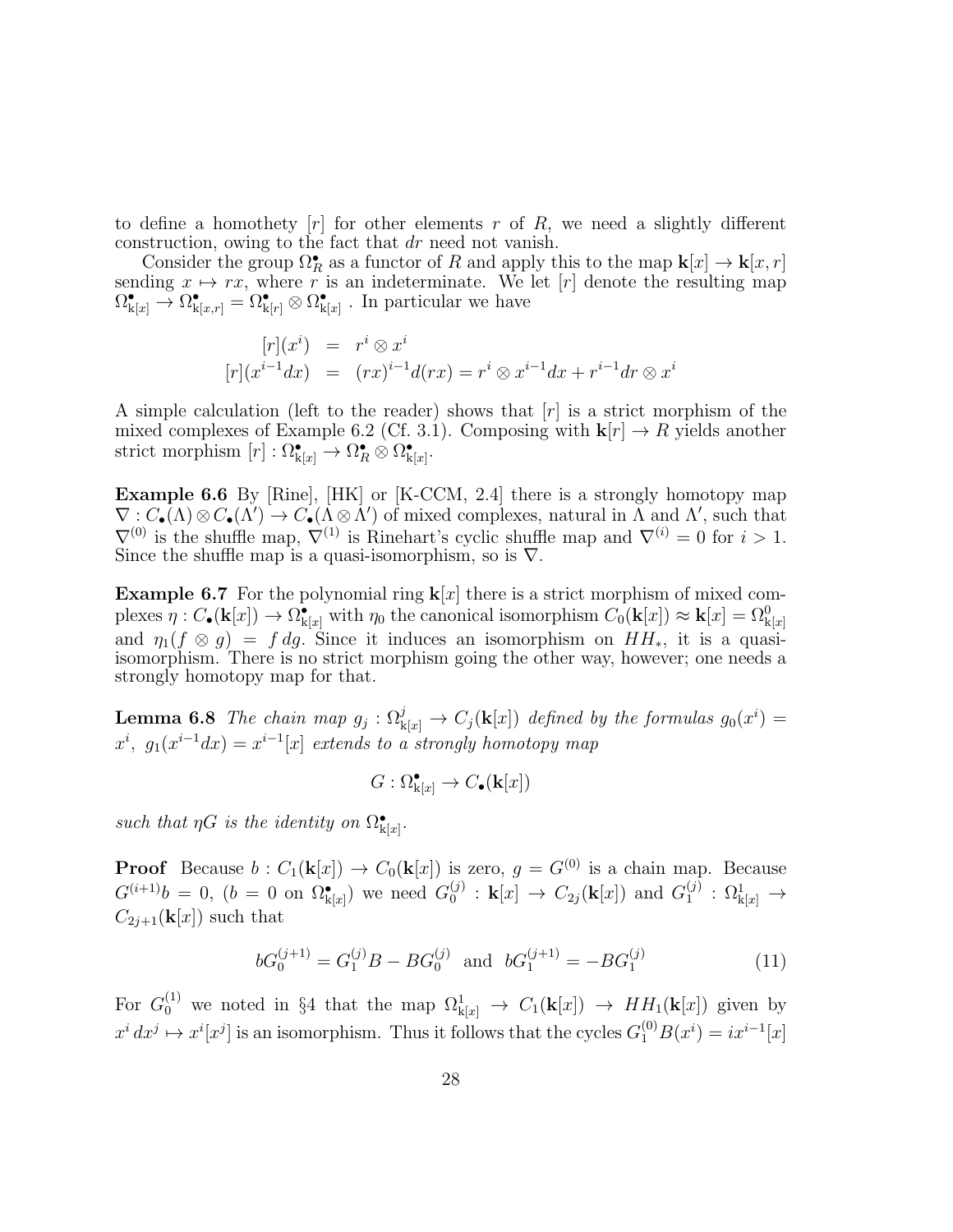and  $BG_0^{(j)}$  $\mathcal{L}_0^{(j)}(x^i) = [x^i]$  map to the same element in  $HH_1(\mathbf{k}[x])$  and hence the image of  $G_1^{(j)}B - BG_0^{(j)}$  $\binom{(j)}{0}$  is contained in the image of b, thus it is possible to define  $G_0^{(1)}$ of  $G_1 D - DG_0$  is contained in the finage of *b*, thus it is possible to define  $G_0$  satisfying the first identity of Equation (11).

We now argue by induction and assume that  $G^{(j)}$  is defined and satisfies Equation (11). Then  $b(G_1^{(j)}B - BG_0^{(j)})$  $b(G_0^{(j)}) = bG_1^{(j)}B - bBG_0^{(j)} = bG_1^{(j)}B + BbG_0^{(j)} = -BG_1^{(j-1)}B +$  $B(G_1^{(j-1)}B - BG_0^{(j-1)})$  $\mathcal{O}_0^{(J-1)}$  = 0. Now since the complex  $C_{\bullet}^{(\mathbf{k}[x])}$  is exact for  $\bullet \geq 2$  we can define  $G_0^{(j+1)}$  $bB G_1^{(j+1)}$  to satisfy Equation (11). Likewise  $bBG_1^{(j)} = -BbG_1^{(j)} = BBG_1^{(j-1)} = 0$ so we can likewise define  $G_1^{(j+1)}$  $1^{(J+1)}$ .

**Remark 6.9** Because g is a chain map,  $\eta g$  is the identity on  $\Omega_{k[x]}^{\bullet}$  and  $g\eta$  is chain homotopic to the identity on  $C_{\bullet}(\mathbf{k}[x])$  by a homotopy  $\phi$ ,  $(\Omega_{\mathbf{k}[x]}^{\bullet}, C_{\bullet}(\mathbf{k}[x]), g, \eta, \phi)$  is a "deformation retract" in the sense of [K-LP]. Since  $\eta$  is a strict morphism, Lemma 6.8 is seen to be an application of [K-LP, Cor. 7.2].

**Theorem 6.10** For every  $\mathbf{k}$ -algebra  $\Lambda$ , there are natural quasi-isomorphisms of mixed complexes of k-modules

$$
C_{\bullet}(\Lambda) \otimes \Omega^{\bullet}_{k[x]} \xrightarrow{\frac{1 \otimes \eta}{\longleftarrow}} C_{\bullet}(\Lambda) \otimes C_{\bullet}(k[x]) \xrightarrow{\nabla} C_{\bullet}(\Lambda[x])
$$
  

$$
C_{\bullet}(\Lambda) \otimes N\Omega^{\bullet}_{k} \xleftarrow{\frac{1 \otimes \eta}{\longleftarrow}} C_{\bullet}(\Lambda) \otimes NC_{\bullet}(k) \xrightarrow{\nabla} NC_{\bullet}(\Lambda)
$$

Since  $C_{\bullet}(\Lambda) \otimes N\Omega_{\bullet}^{\bullet}$  is a mixed complex of Carf(k)–modules by Theorem 3.2, it follows that there is a Carf(k)–module structure on  $NHH_*(\Lambda), NHC_*(\Lambda),$  etc.

**Proof** This follows from 6.6, 6.8 and the Künneth formula.

To finish the proof of Theorem 6.1, we need only show that this structure comes from the VHF operators of §4, which were defined on the mixed complex  $C_{\bullet}(\Lambda[x])$ .

**Lemma 6.11** The Verschiebung endomorphisms  $V_m$  on  $NHH_*(\Lambda)$ , and  $NHC_*(\Lambda)$ are induced by the strict map  $1 \otimes V_m$  on  $C_{\bullet}(\Lambda) \otimes N\Omega_{\mathbf{k}}^{\bullet}$ 

**Proof** If  $y = x^m$ , naturality of  $\nabla$  and  $\eta$ , 6.6 and 6.8 yield a commutative diagram of mixed complexes and strongly homotopy maps:

$$
C_{\bullet}(\Lambda) \otimes \Omega^{\bullet}_{k[y]} \xleftarrow{\frac{1}{2} \otimes \eta} C_{\bullet}(\Lambda) \otimes C_{\bullet}(\mathbf{k}[y]) \xrightarrow{\nabla} C_{\bullet}(\Lambda[y])
$$
  

$$
1 \otimes V_m \qquad \qquad 1 \otimes V_m \qquad \qquad V_m
$$
  

$$
C_{\bullet}(\Lambda) \otimes \Omega^{\bullet}_{k[x]} \xleftarrow{\frac{1}{2} \otimes \eta} C_{\bullet}(\Lambda) \otimes C_{\bullet}(\mathbf{k}[x]) \xrightarrow{\nabla} C_{\bullet}(\Lambda[x])
$$

Therefore the vertical maps all induce the same maps on  $NHH_*, NHC_*$  etc.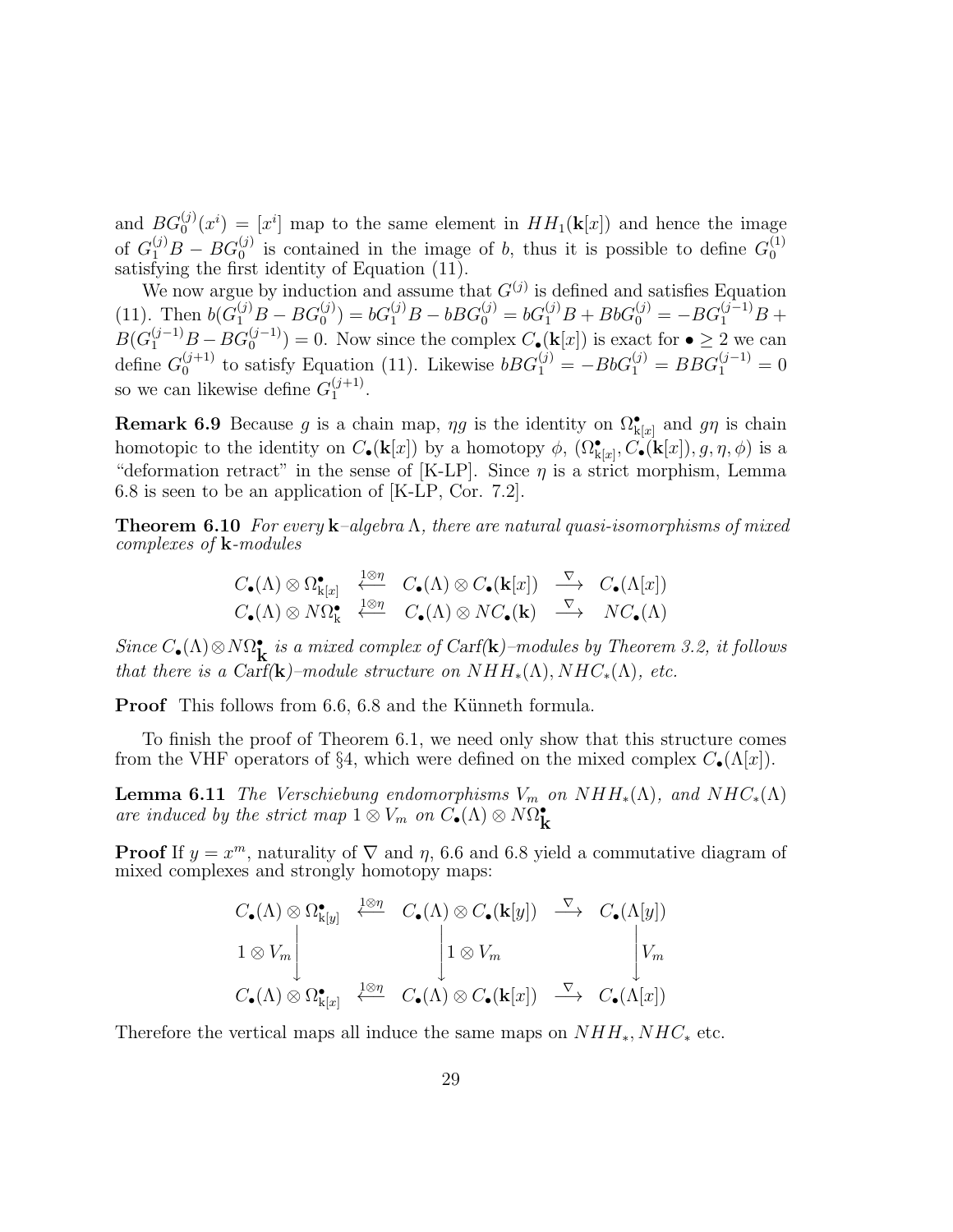**Lemma 6.12** If  $r \in \mathbf{k}$  the homothety [r] on  $NHH_*(\Lambda)$  and  $NHC_*(\Lambda)$  are induced by the strict map  $1 \otimes [r]$  on  $C_{\bullet}(\Lambda) \otimes N\Omega_{\mathbf{k}}^{\bullet}$ .

**Proof** Consider the following diagram of mixed complexes of **k**–modules.

$$
C_{\bullet}(\Lambda) \otimes \Omega^{\bullet}_{k[y]} \xleftarrow{\frac{1 \otimes \eta}{\pi}} C_{\bullet}(\Lambda) \otimes C_{\bullet}(\mathbf{k}[y]) \xrightarrow{\nabla} C_{\bullet}(\Lambda[y])
$$
  
\n
$$
1 \otimes [r] \qquad \qquad 1 \otimes [r] \qquad \qquad [r]
$$
  
\n
$$
C_{\bullet}(\Lambda) \otimes \Omega^{\bullet}_{k[x]} \xleftarrow{\frac{1 \otimes \eta}{\pi}} C_{\bullet}(\Lambda) \otimes C_{\bullet}(\mathbf{k}[x]) \xrightarrow{\nabla} C_{\bullet}(\Lambda[x])
$$

The vertical maps  $[r]$  are the strict morphisms of 4.1 and 3.1. The left square commutes by direct inspection. The right square commutes by naturality of Rinehart's strongly homotopy map  $\nabla$ .

**Lemma 6.13** The Frobenius endomorphism  $F_m$  on  $NHH_*(\Lambda)$  and  $NHC_*(\Lambda)$  is induced by the strict map  $1 \otimes F_m$  on  $C_{\bullet}(\Lambda) \otimes N\Omega_{\mathbf{k}}^{\bullet}$ .

**Proof** Consider the following diagram of chain complexes:

$$
C_{\bullet}(\Lambda) \otimes \Omega^{\bullet}_{k[x]} \xrightarrow{\mathbf{1} \otimes \eta} C_{\bullet}(\Lambda) \otimes C_{\bullet}(\mathbf{k}[x]) \xrightarrow{\nabla} C_{\bullet}(\Lambda[x])
$$
\n
$$
1 \otimes F_{m} \qquad \qquad C_{\bullet}(\Lambda) \otimes C_{\bullet}(M_{m}(\mathbf{k}[y])) \xrightarrow{\nabla} C_{\bullet}(M_{m}(\Lambda[y]))
$$
\n
$$
\downarrow \text{trace}
$$
\n
$$
C_{\bullet}(\Lambda) \otimes \Omega^{\bullet}_{k[y]} \xrightarrow{\mathbf{1} \otimes \eta} C_{\bullet}(\Lambda) \otimes C_{\bullet}(\mathbf{k}[y]) \xrightarrow{\nabla} C_{\bullet}(\Lambda[y])
$$

The left hand square commutes by a brute force calculation and the upper right by the naturality of  $\nabla$ . The lower right square commutes by the explicit definition of  $\nabla$ . (We learned this calculation from Kassel; see [K-CCB, II.5.4] and [HK].)

These last three lemmas complete the proof of Theorem 6.1.

### References

[AT] M. Atiyah and D. Tall, Group representations,  $\lambda$ -rings and the Jhomomorphism, Topology 8(1969), 253–297.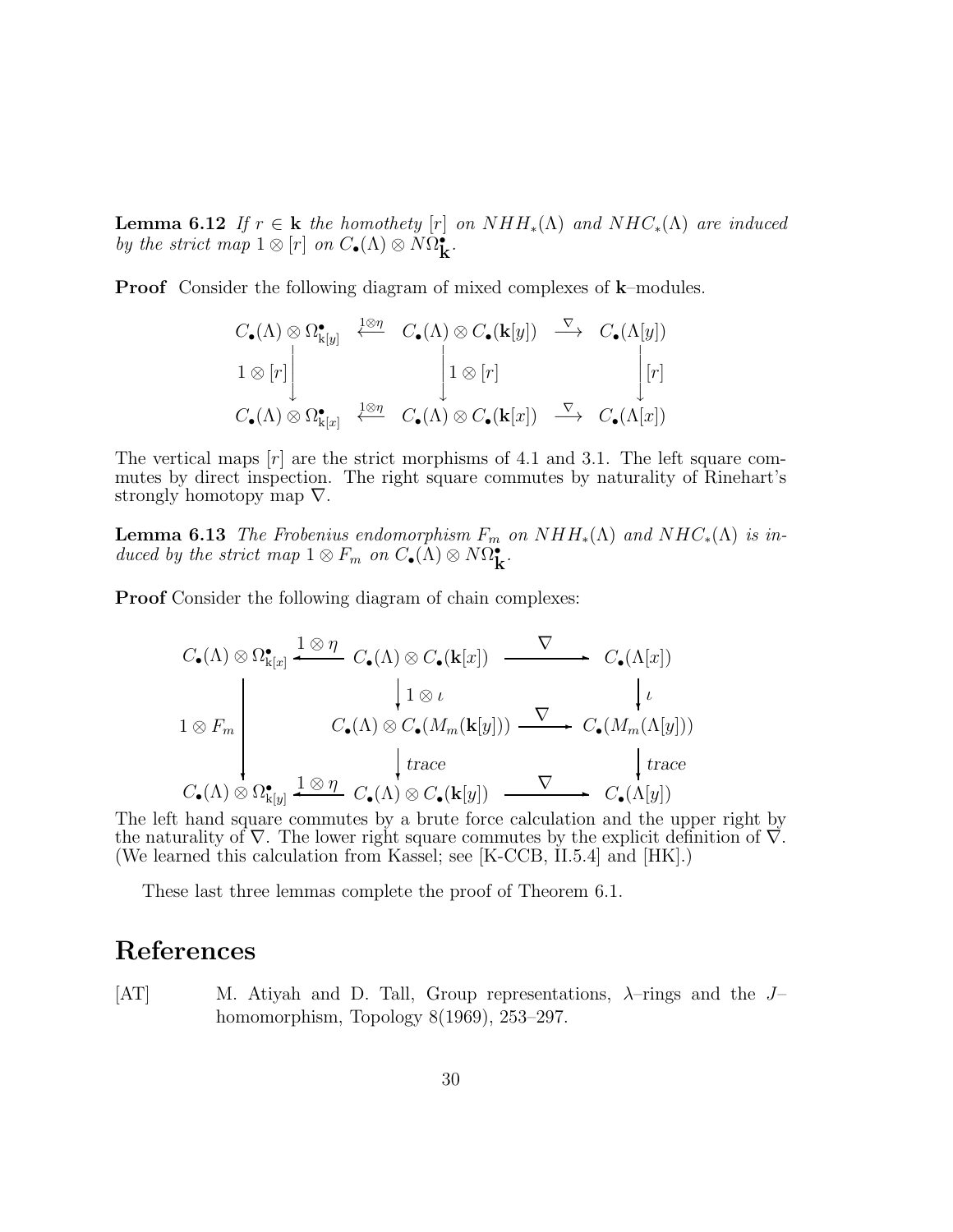- [Bloch] S. Bloch, Algebraic K-theory and Crystalline Cohomology, Publ. Math. I.H.E.S. 47(1978), 188–268.
- [Bloch2] S. Bloch, Some formulas pertaining to the K-theory of commutative groupschemes, J. Alg 53(1978), 304–326.
- [Bour] N. Bourbaki, Alg`ebra Commutative, Ch. 9, Masson, 1983.
- [CE] H. Cartan and S. Eilenberg, Homological Algebra, Princeton, 1956
- [C1] P. Cartier, Groups formels associés aux anneaux de Witt généralisés, C.R. Acad. Sci. Paris 265(1967), 49–52.
- [C2] P. Cartier, Modules associés à un groupe formel commutatif. Courbes typiques, C.R. Acad. Sci. Paris 265(1967), 129–132.
- [D] B. Dayton, The Picard group of a reduced G-algebra, JPAA 59(1989), 237–253.
- [DW] B. Dayton and C. Weibel, On the naturality of Pic,  $SK_0$  and  $SK_1$ , in J.Jardine and V. Snaith (eds.), Algebraic K-theory: Connections with Geometry and Topology, pp.1–28, Kluwer Acad. Publishers, 1989.
- [DI] R.K. Dennis and K. Igusa, Hochshild Homology and the second obstruction for Pseudoisotopy, Lecture Notes in Math 966, pp.7–58, Springer -Verlag, 1982.
- [FT] B. Feigin and B. Tsygan, Additive K-theory, Lecture Notes in Math 1289, pp. 67–209, Springer Verlag, 1987.
- [GRW] S. Geller, L. Reid, and C.Weibel, The cyclic homology and K-theory of curves, J. reine angew. Math. 393(1989), 39–90.
- [Goodw] T. Goodwillie, Cyclic homology, derivations and the free loop space., Top. 24(1985), 187–215.
- [Grays] D. Grayson, Grothendieck rings and Witt vectors, Comm. Alg. 6(1978), 249–255.
- [Haz] M. Hazewinkel, Three Lectures on Formal Groups, in Lie Algebras and related topics, CMS Conference Proceedings Vol. 5, pp. 51–67, AMS, 1986.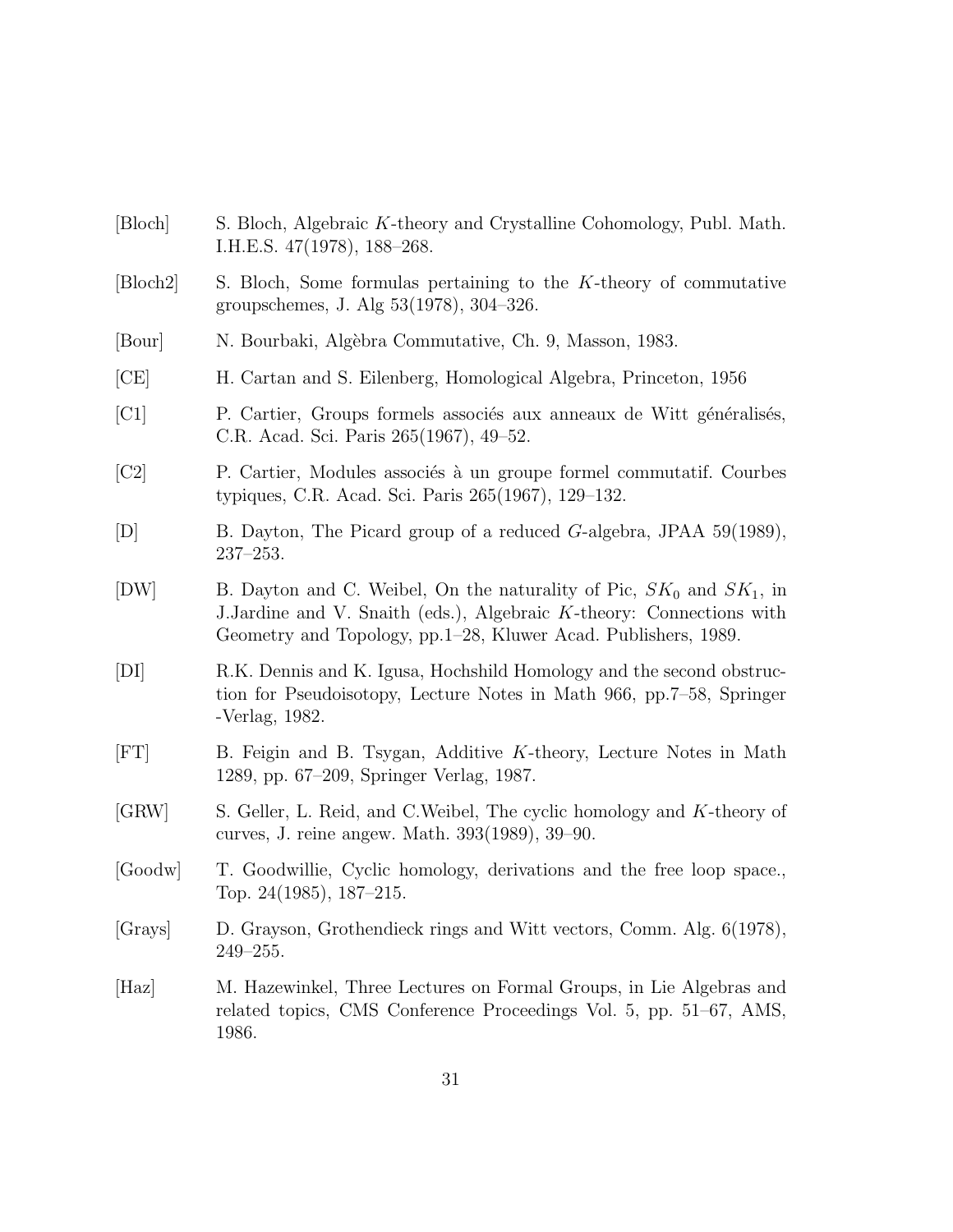- [HKR] G. Hochschild, B. Konstant and A. Rosenberg, Differential forms on regular affine algebras, Trans. AMS 102(1962), 383–408.
- [HK] D. Husemoller and C. Kassel, Cyclic Homology, to appear.
- [Igusa] K. Igusa, What happens to Hatcher and Wagoner's etc., Lecture Notes in Math 1046, pp. 105–172, Springer Verlag, 1984.
- [K-CCM] C. Kassel, Cyclic Homology, Comodules, and Mixed complexes, J. Alg 107(1987), 195–216.
- [K-CCB] C. Kassel, Caractère de Chern bivariant, K-theory 3(1989), 367–400.
- [K-LP] C. Kassel, Homologie cyclique, charactère de Chern et lemme de perturbation, J. reine angew Math. 408(1990), 159–180.
- [Kunz] E. Kunz, Kähler Differentials, Vieweg, 1986
- [LR] J. Labute and P. Russell, On  $K_2$  of truncated polynomial rings, JPAA 6(1975), p.239–251.
- [Lang] S. Lang, Algebra, Addison-Wesley, 1965.
- [Laz] M. Lazard, Commutative Formal Groups, Lect. Notes in Math. 443, Springer-Verlag, 1975.
- [LQ] J.-L. Loday and D. Quillen, Cyclic homology and the Lie algebra homology of matrices, Comm. Math. Helv. 59(1984), 565–591.
- [Mac] S. MacLane, Homology, Springer-Verlag, 1963.
- [Mats] H. Matsumura, Commutative Algebra, Benjamin, 1970
- [Rine] G. Rinehart, Differential forms on general commutative algebra, Trans. AMS 108(1963), 195–222.
- [Rob] L. Roberts, Kähler differentials and  $HC_1$  of certain graded K–algebras, in J. Jardine and V. Snaith (eds.), Algebraic K–theory: Connections with Geometry and Topology, pp.389–424, Kluwer Acad. Publ. 1989.
- $[S-TP]$  J. Stienstra, On  $K_2$  and  $K_3$  of truncated polynomial rings, in Lect. Notes in Math. 854, pp. 409–455, Springer-Verlag, 1981.